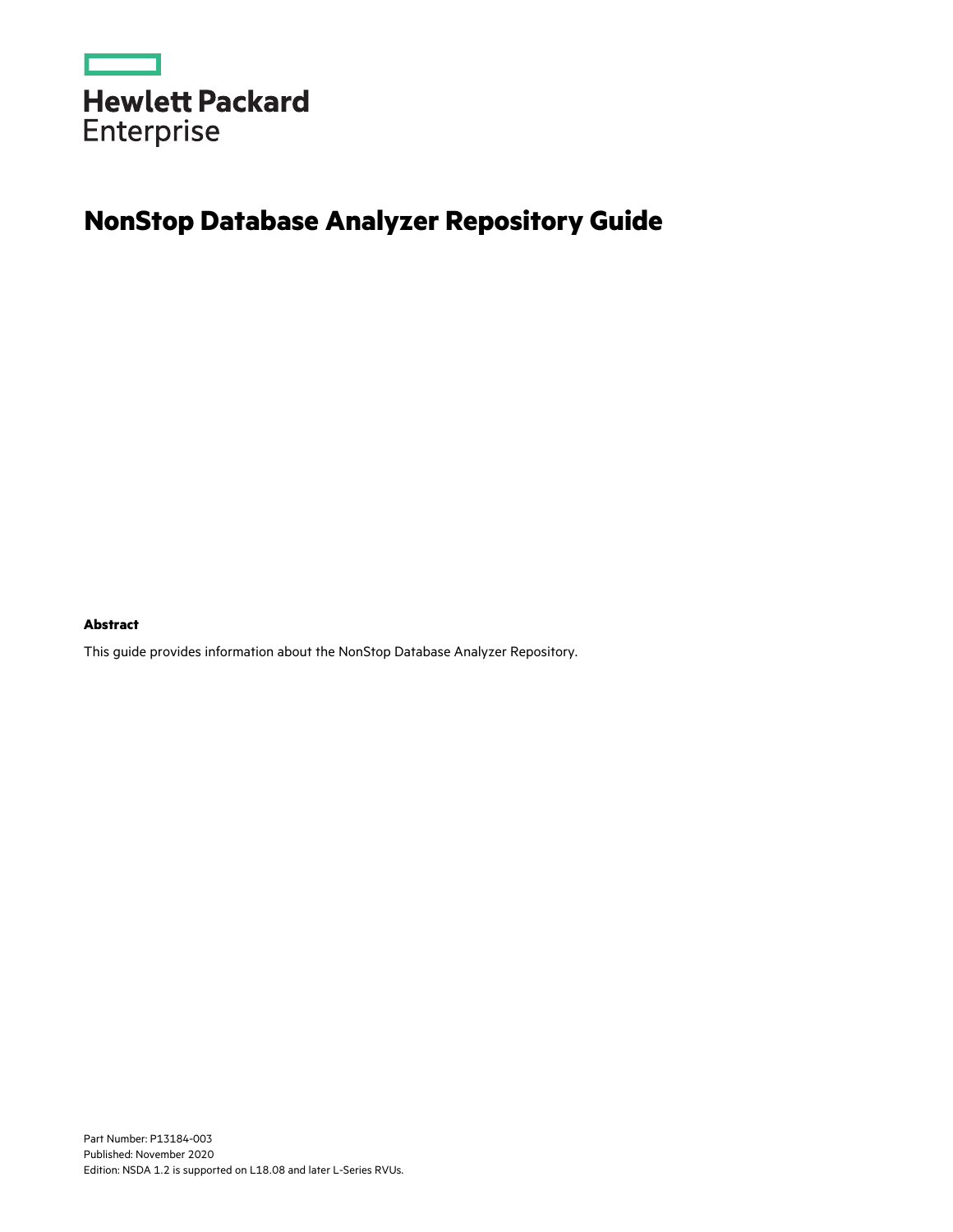#### **© Copyright 2018-2020 Hewlett Packard Enterprise Development LP**

#### **Notices**

The information contained herein is subject to change without notice. The only warranties for Hewlett Packard Enterprise products and services are set forth in the express warranty statements accompanying such products and services. Nothing herein should be construed as constituting an additional warranty. Hewlett Packard Enterprise shall not be liable for technical or editorial errors or omissions contained herein.

Confidential computer software. Valid license from Hewlett Packard Enterprise required for possession, use, or copying. Consistent with FAR 12.211 and 12.212, Commercial Computer Software, Computer Software Documentation, and Technical Data for Commercial Items are licensed to the U.S. Government under vendor's standard commercial license.

Links to third-party websites take you outside the Hewlett Packard Enterprise website. Hewlett Packard Enterprise has no control over and is not responsible for information outside the Hewlett Packard Enterprise website.

#### **Acknowledgments**

Intel®, Itanium®, Pentium®, Xeon®, Intel Inside®, and the Intel Inside logo are trademarks of Intel Corporation in the U.S. and other countries.

Microsoft® and Windows® are either registered trademarks or trademarks of Microsoft Corporation in the United States and/or other countries.

Adobe® and Acrobat® are trademarks of Adobe Systems Incorporated.

Java® and Oracle® are registered trademarks of Oracle and/or its affiliates.

UNIX® is a registered trademark of The Open Group.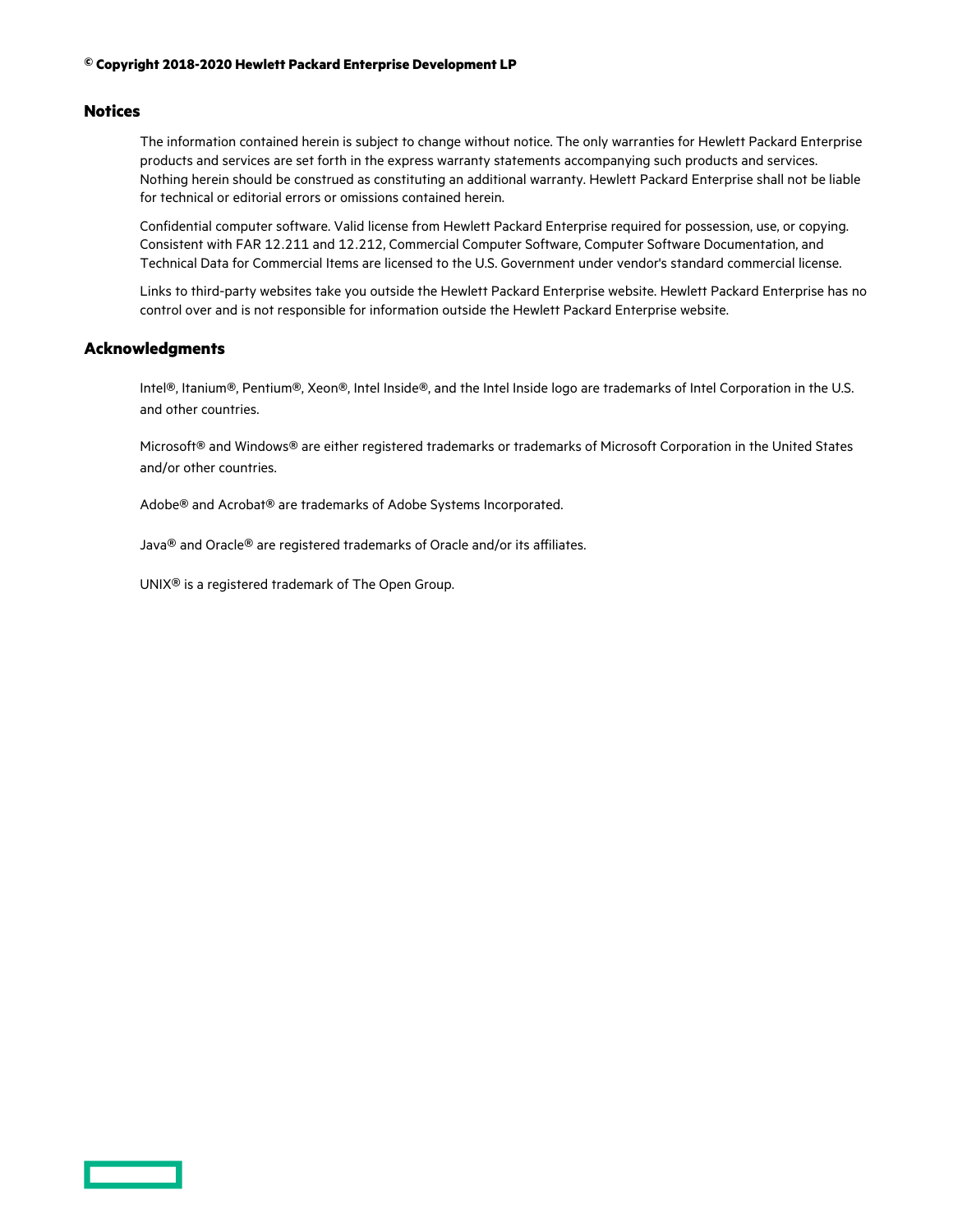## **Contents**

| 21 |  |
|----|--|
|    |  |
|    |  |
|    |  |
|    |  |
|    |  |
|    |  |
|    |  |
|    |  |
|    |  |
|    |  |
|    |  |
|    |  |
|    |  |
|    |  |
|    |  |
|    |  |
|    |  |
|    |  |
|    |  |
|    |  |
|    |  |
|    |  |
|    |  |
|    |  |
|    |  |
|    |  |
|    |  |
|    |  |
|    |  |
|    |  |
|    |  |
|    |  |
|    |  |

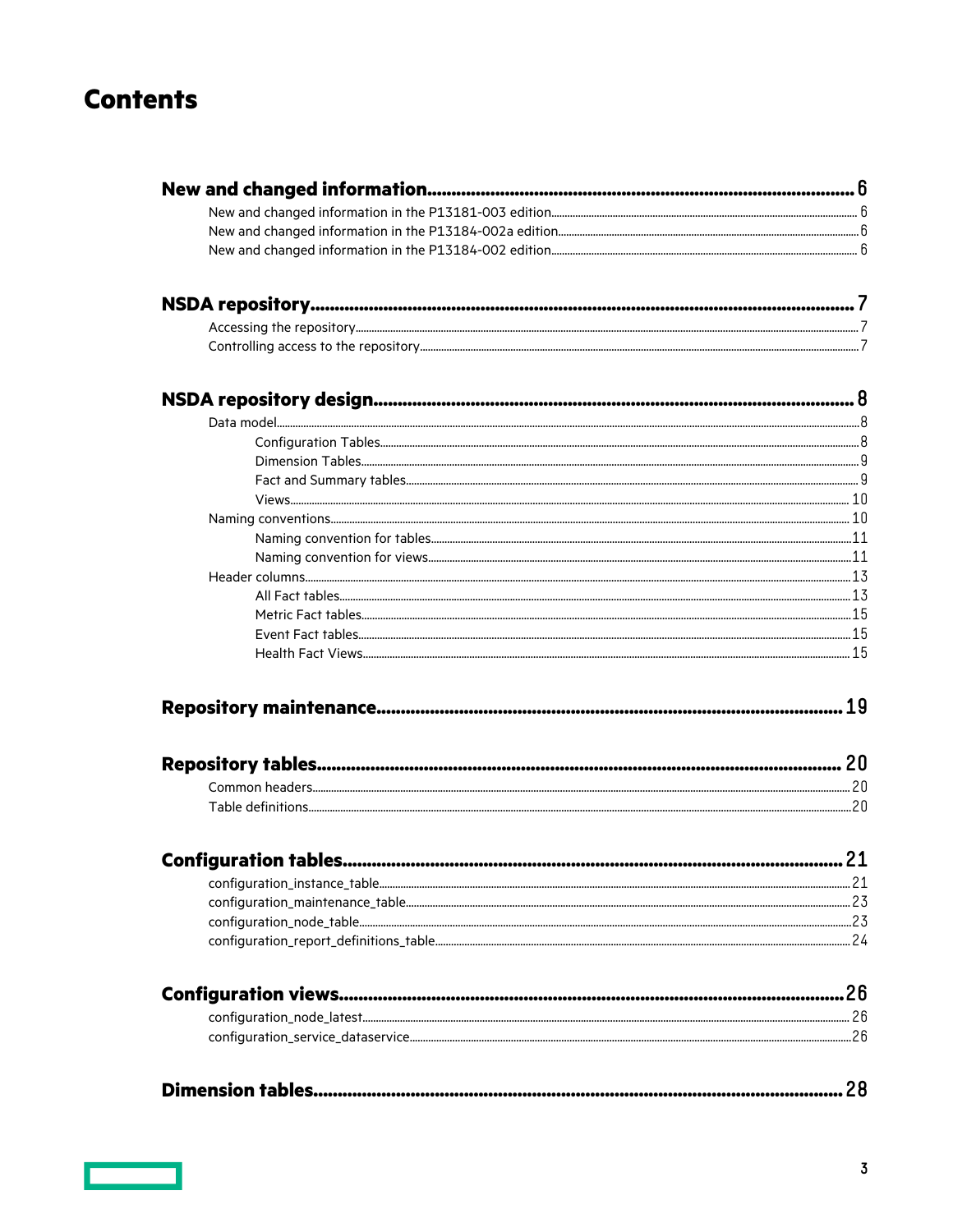|                                                        | 28   |
|--------------------------------------------------------|------|
|                                                        | .28  |
|                                                        | .28  |
| $dimension\_instance\_bitmap\_table. \label{equ:main}$ | .28  |
|                                                        | . 29 |
|                                                        | .29  |
|                                                        | .29  |
|                                                        | .29  |
|                                                        | .30  |
|                                                        |      |
|                                                        |      |
|                                                        |      |
|                                                        |      |
|                                                        |      |
|                                                        |      |
|                                                        | .32  |

|                                                                                                                                                                                                                                                                                     | .5h |
|-------------------------------------------------------------------------------------------------------------------------------------------------------------------------------------------------------------------------------------------------------------------------------------|-----|
| ${\bf health\_summary\_table.}\label{def:1} \centering \includegraphics[width=0.090000,0.090000,0.09000,0.09000,0.09000,0.09000,0.09000,0.0900,0.0900,0.0900,0.0900,0.0900,0.0900,0.0900,0.0900,0.0900,0.0900,0.0900,0.0900,0.0900,0.0900,0.0900,0.0900,0.0900,0.0900,0.0900,0.090$ |     |

| $metric\_nonstop\_session\_table \hspace{1cm}  \hspace{1cm}  \hspace{1cm}  \hspace{1cm}  \hspace{1cm}  \hspace{1cm}  \hspace{1cm}  \hspace{1cm}  \hspace{1cm}  \hspace{1cm}  \hspace{1cm}  \hspace{1cm}  \hspace{1cm}  \hspace{1cm}  \hspace{1cm}  \hspace{1cm}  \hspace{1cm}  \hspace{1cm}  \hspace{1cm}  \hspace{1cm}  \hspace{1cm}  \hspace{1cm}  \hspace{1cm}  \hspace{1cm}  \hspace{1cm}  \hspace{1cm}  \hspace$ |  |
|-----------------------------------------------------------------------------------------------------------------------------------------------------------------------------------------------------------------------------------------------------------------------------------------------------------------------------------------------------------------------------------------------------------------------|--|
| $metric\_nonstop\_tenant\_access\_table. \text{\textcolor{red}{min.}\textbf{0.000}} \text{0.0000}$                                                                                                                                                                                                                                                                                                                    |  |
|                                                                                                                                                                                                                                                                                                                                                                                                                       |  |

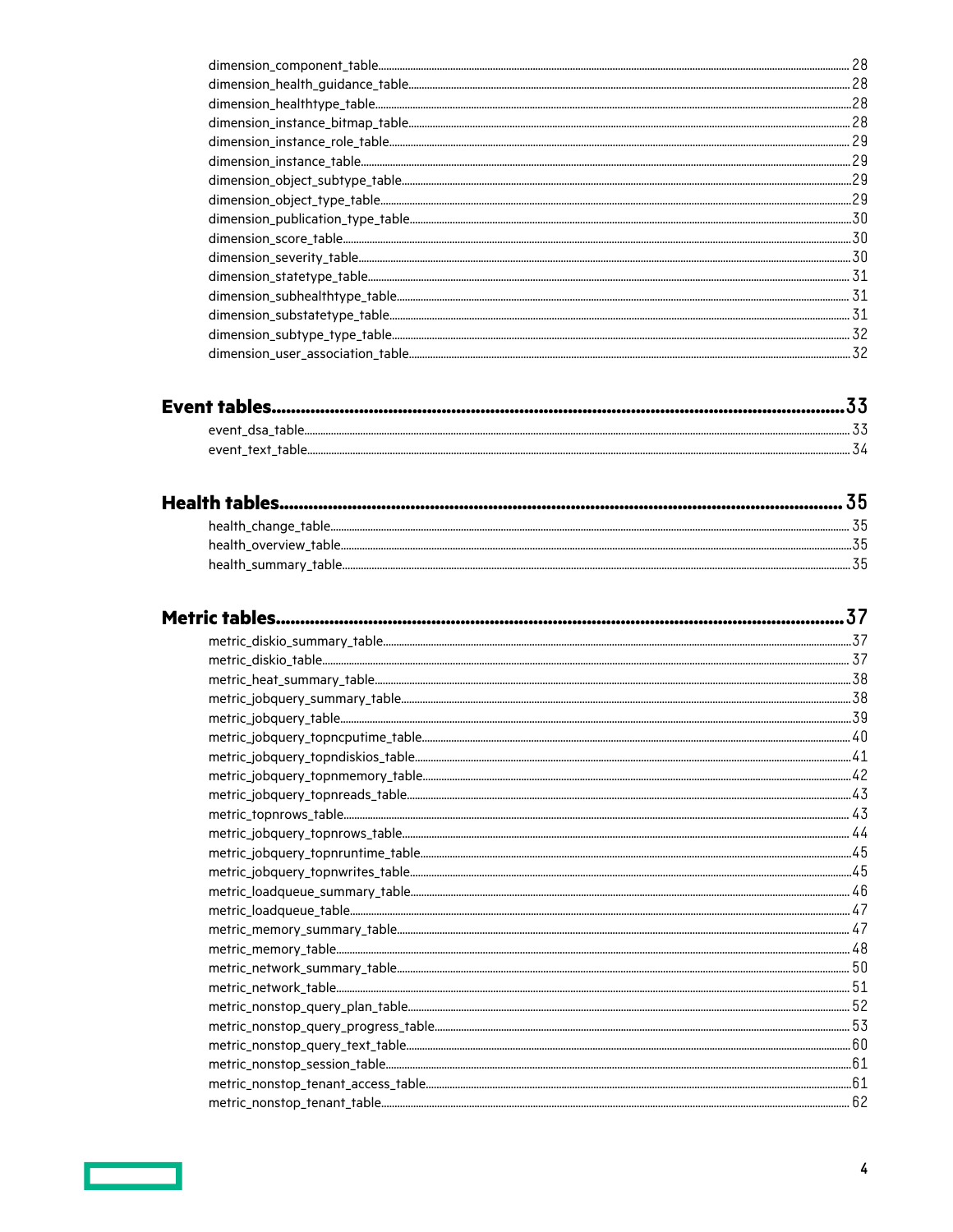| metric_nonstop_user_table   |  |
|-----------------------------|--|
| metric physdiskstats table. |  |

| $\label{thm:main} \textbf{War} \textbf{r} \textbf{a} \textbf{r} \textbf{y} \textbf{ in}\textbf{formation} \textit{} \textit{} \textit{} \textit{} \textit{} \textit{} \textit{} \textit{} \textit{} \textit{} \textit{} \textit{} \textit{} \textit{} \textit{} \textit{} \textit{} \textit{} \textit{} \textit{} \textit{} \textit{} \textit{} \textit{} \textit{} \textit{} \textit{} \textit{} \text$ |  |
|----------------------------------------------------------------------------------------------------------------------------------------------------------------------------------------------------------------------------------------------------------------------------------------------------------------------------------------------------------------------------------------------------------|--|
|                                                                                                                                                                                                                                                                                                                                                                                                          |  |
|                                                                                                                                                                                                                                                                                                                                                                                                          |  |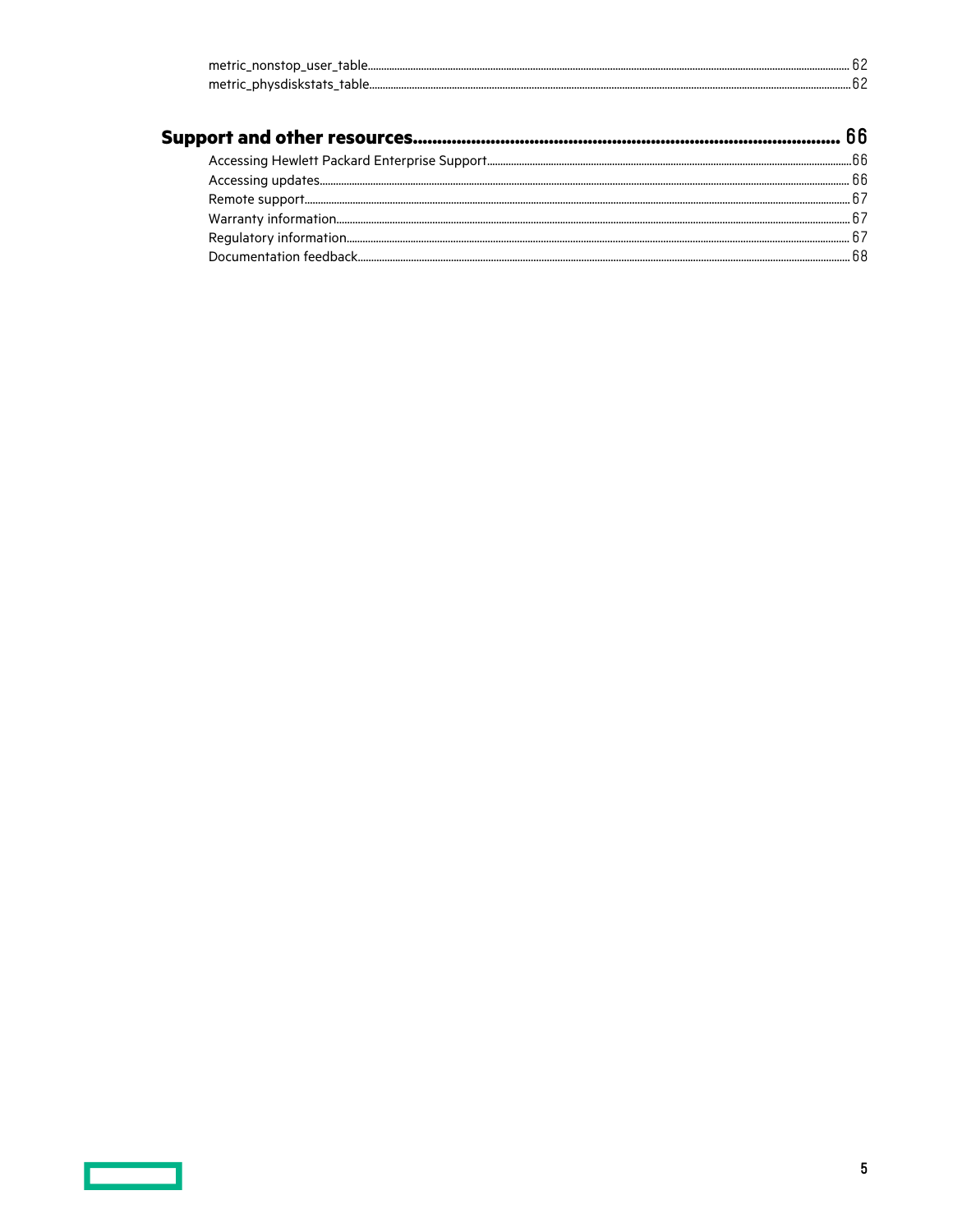# <span id="page-5-0"></span>New and changed information

### **New and changed information in the P13181-003 edition**

Updated content pertaining to NSDA 1.2.

### **New and changed information in the P13184-002a edition**

Updated the supported RVUs on the title page.

### **New and changed information in the P13184-002 edition**

Updated content pertaining to NSDA 1.1.

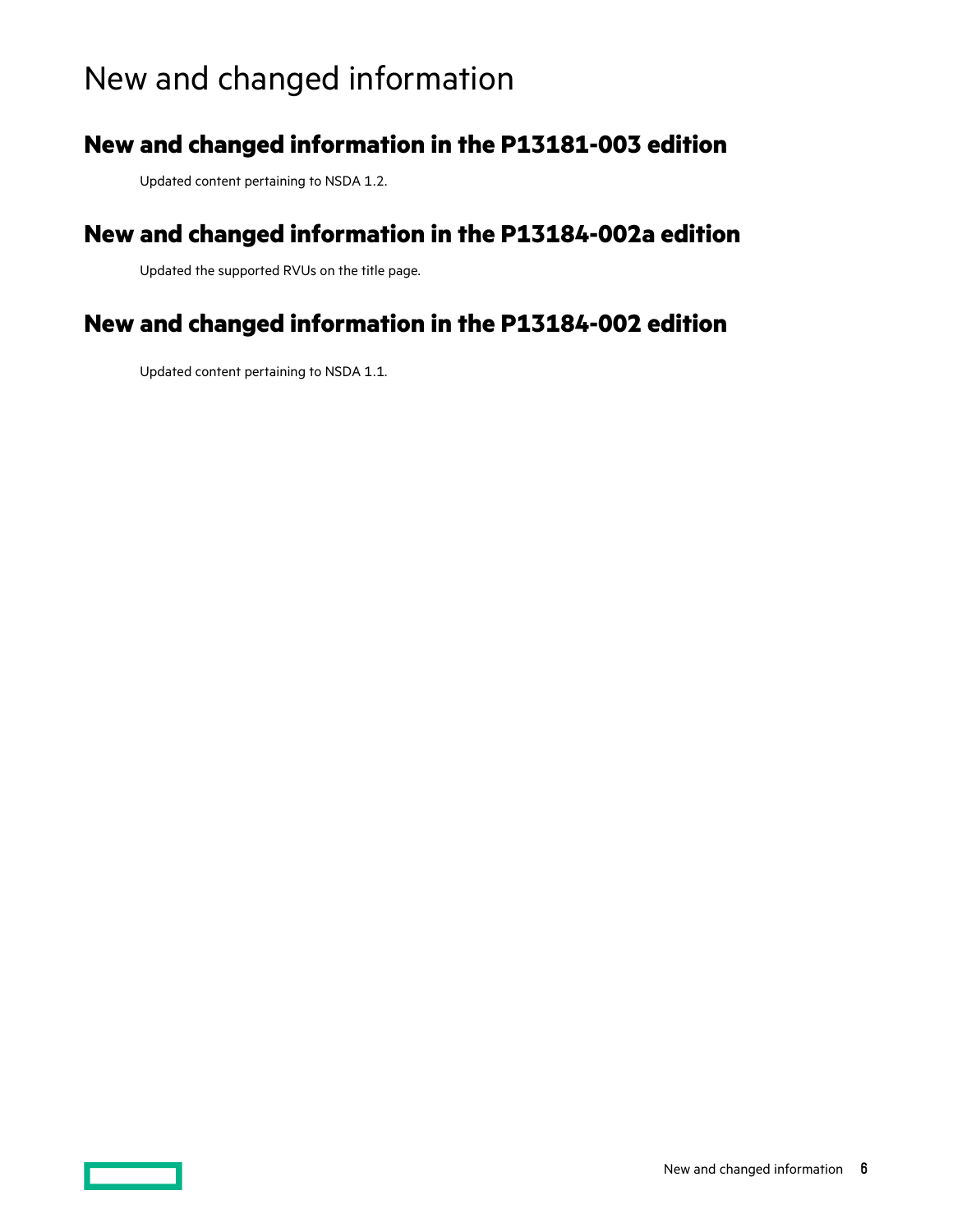# <span id="page-6-0"></span>NSDA repository

The NSDA Repository is a data warehouse for manageability data collected about data service instances (DSIs). Each central management instance (CMI) uses a NSDA SQL database that hosts the Repository. The data contained in the Repository enables point-in-time and comparative analysis, correlating information from multiple subject areas on a temporal basis.

### **Accessing the repository**

To access the repository, query the repository using the NSDA Query Whiteboard.

The repository views are provided in the following formats:

- **Table Views**: Best performing method. This view uses joins and combines configuration and dimension tables to provide human-friendly names for enumerations and IDs.
- **Versioned Views**: Guarantee downward compatibility when an NSDA table is changed no such guarantee is provided for the underlying Repository tables. Version Views have a numeric suffix that represents the view version. Use Versioned Views to avoid changes to your reports due to an NSDA upgrade.
- **Base Views**: Provide the latest version of the view directly reflecting the underlying table. Use this class of views for on-demand queries and when exploring the repository data. Base Views have a "current" suffix.

Use the repository tables whenever possible to ensure best performance. Using views can significantly affect performance and must be avoided for queries that access few columns only and/or are used frequently.

The data in the repository is interleaved. Each view might return for several instances. Therefore, use the instance id column in query predicates to ensure that your query returns information on a per-instance level.

### **Controlling access to the repository**

By default, all users have read access to the Repository views and tables. The Repository Database Administrator can adjust these permissions as required to fit site policy. However, make sure that the <nsda-admin-id> user has read and write access to the tables. Secure Repository views and tables so that all intended users can access them through NSDA queries. The logon ID given out for the Repository must have read privileges on the Fact and Summary views.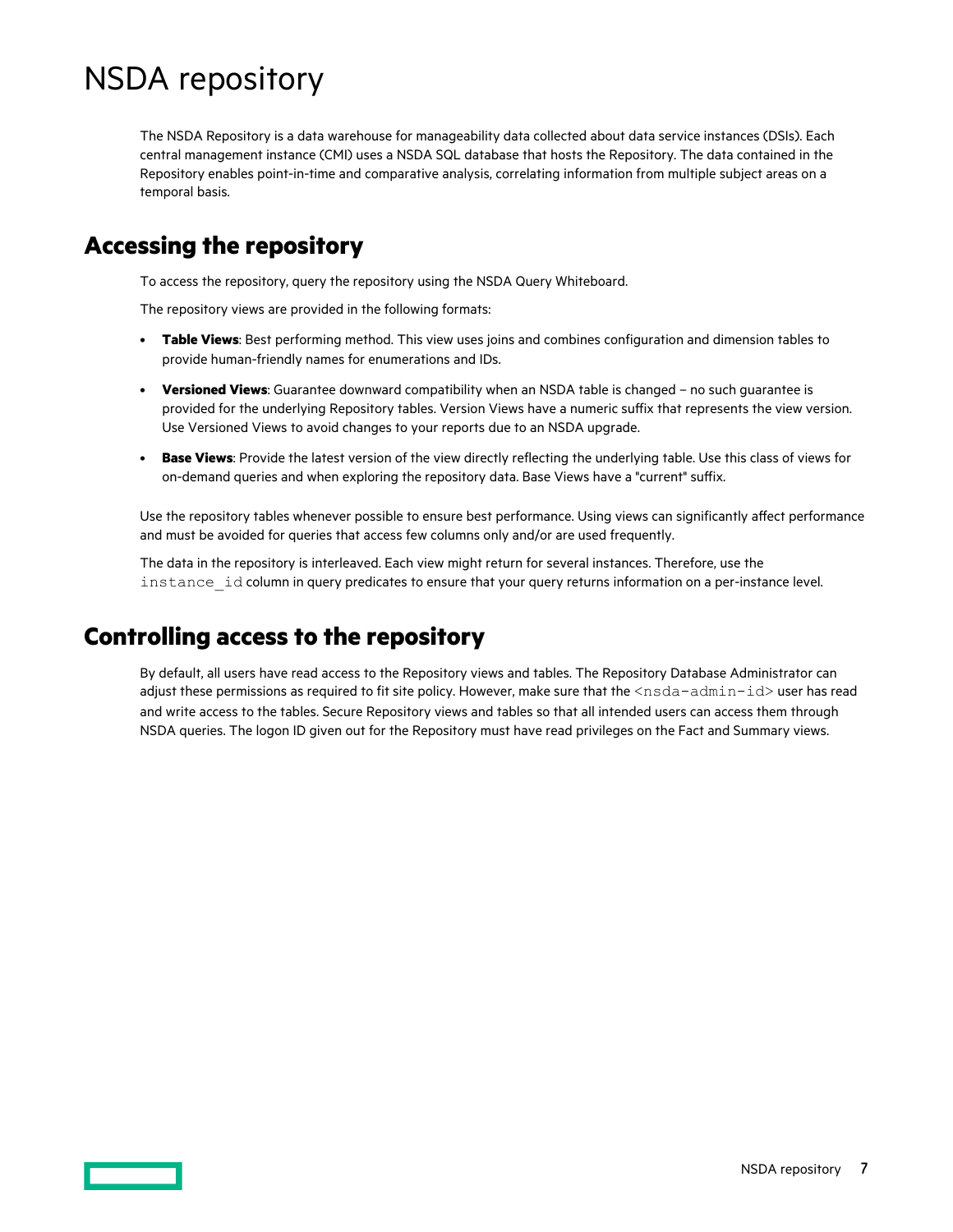# <span id="page-7-0"></span>NSDA repository design

In the NSDA Repository:

- Subject-oriented fact tables store manageability data in a time-sequenced manner.
- Dimensions are used to describe and join data stored in different fact tables.
- Dimensional and fact data are defined per a common set of conformational rules.
- Summary tables provide access to cross-instance subjects (for example, jobs/queries) in a simplified, conforming manner.

The data model is centered on a star schema combined with a specific intent to avoid snowflake schemas as much as possible to ensure a simplified query model.

Given the operational nature of manageability data, the primary goal of the Repository is to provide the means to perform ongoing analysis and reporting similar to that of an Operational Data Store (ODS).

To retrieve data from the Repository, query the tables and/or views described in this guide.

Performance data, health, and state information are available for, but not necessarily limited to:

- Access and connectivity services (for example: health, and performance data for ODBC services)
- Data Service (job/query performance data and health data)
- Infrastructure services (performance, and health and state data for name nodes, manageability software)
- Operating system (health data for various system services)
- Server (cpu and memory performance data)
- Storage (physical disks, MSAs, SSD health, and performance data)

The services running in the DSIs determine the types and timeframes for data visible in the repository. For example, if there are no NonStop SQL/MX instances using the repository, then no NonStop SQL/MX data is present.

Any user with appropriate privileges can issue queries against the Repository using the NSDA SQL Whiteboard function. Administrators with the appropriate grant privileges can, in turn, grant other users access to the Repository.

Security policies at your company determine the level of privileges required to access Repository tables and views. Obtain the privileges you need from your NSDA administrator.

### **Data model**

The Repository consists of a set of views and tables. They contain everything from facts to analyzed information and configuration information.

The DDL files for the repository are on the CMI in the /opt/seapilot/etc/mi/repository directory.

### **Configuration Tables**

Configuration Tables are used to define customization of the Repository. For example, configuration settings related to maintenance operations. In addition, Configuration Tables are used to define instancewide settings.

The Configuration Tables are designed to be used for a multi-instance repository. Therefore, each Configuration Table contains an instance ID, which enables the data to be joined with other tables for multi-instance support.

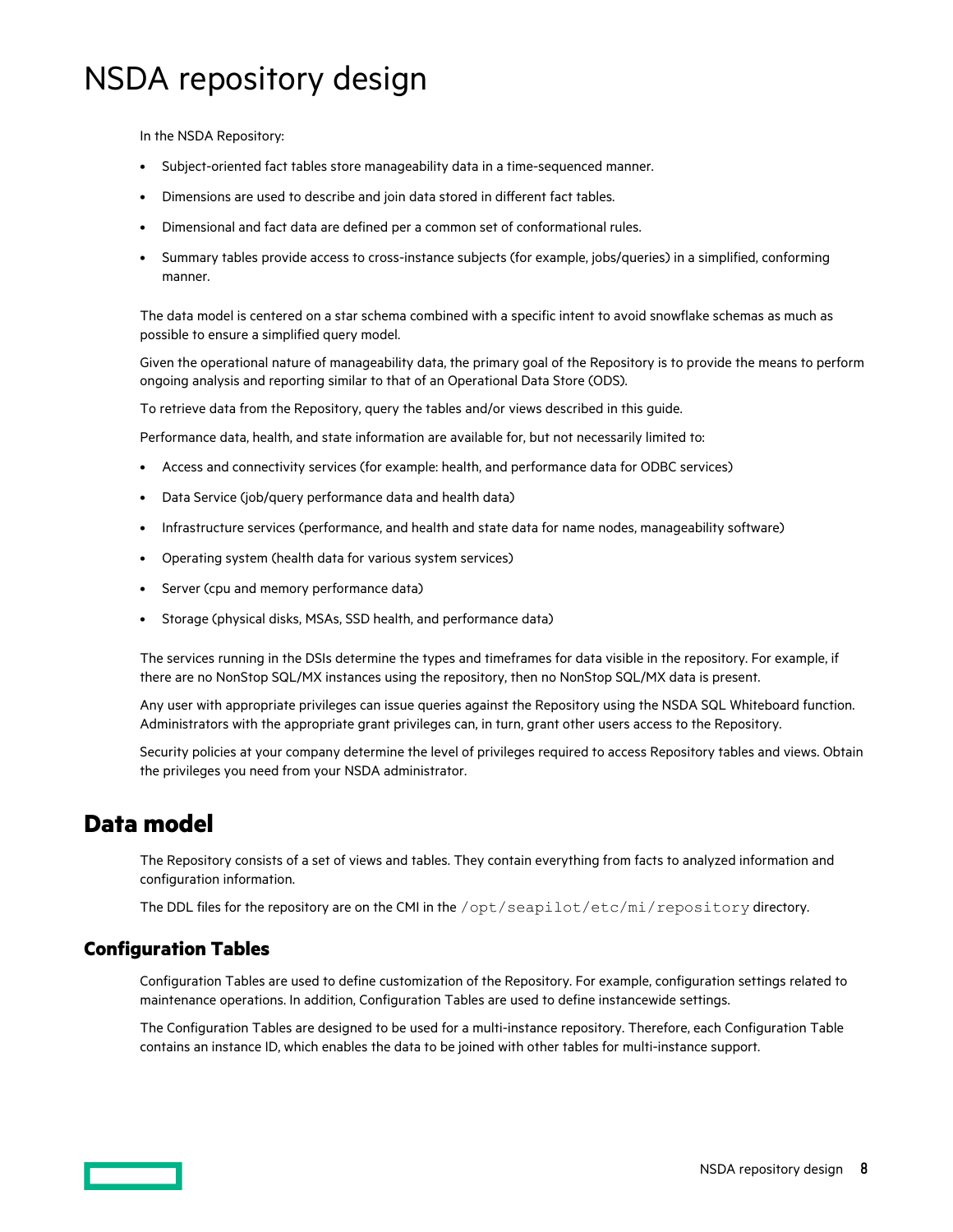### <span id="page-8-0"></span>**Dimension Tables**

Dimension Tables are used to provide descriptive textual representations of information stored in fact and summary tables. Such descriptions spans from simple textual translations of enumerated values to rich alternative descriptions that can be found in, for example, date dimensions.

The Dimension Tables are designed to be used for a multi-instance repository. Therefore, each Fact and Summary Table contains an instance ID, which enables the data to be joined with the other tables for multi-instance support.

### **Fact and Summary tables**

Tables contain dimension, fact, summary (aggregation), and other data. The tables are updated continuously by the NSDA Application software.

#### **Fact tables**

The following fact tables are used.

| Table name      | <b>Description</b>                                                                                                                                                                                                                                                                                                                                                                                                                                   |
|-----------------|------------------------------------------------------------------------------------------------------------------------------------------------------------------------------------------------------------------------------------------------------------------------------------------------------------------------------------------------------------------------------------------------------------------------------------------------------|
| Summary         | High-level information about a subject area is normalized to present information about a given subject.<br>The information is presented in a manner that is neutral to the different data services management by<br>NSDA. On a case-by-case basis, Summary Fact Tables can be used to provide quick access to often-used<br>information about a specific data service.                                                                               |
| Detail          | In-depth information about a subject area, either generic or data-service specific. A given subject area can<br>be represented as single or multiple detail tables.                                                                                                                                                                                                                                                                                  |
| Current         | A short-term periodic snapshot table used to optimize queries for live monitoring of a subject area.<br>Generally, the Current Fact table is defined in the same manner as the corresponding Summary Table. The<br>only difference between the Current Fact table and the Summary Fact table is that the Current Fact table<br>contains information spanning minutes/hours while the Summary Fact table contains information<br>spanning days/weeks. |
| <b>Historic</b> | Historical Fact tables contain long-term information for different subject areas. The data in the Historical<br>Fact tables are copied from the Summary and Detail tables and can be aggregated for long-term use.<br>Most Fact Tables are considered Historic Fact tables.                                                                                                                                                                          |

All fact tables share a common set of columns, which are referred to as "Header Columns." These columns serve the following purposes:

- A common set of identification columns enables both tenant interleaving and external multi-instance repositories plus identifier-to-text translation.
- A common set of date and time columns enable temporal analysis of all data.
- Where applicable, references to detail tables.

The remainder of each table contains Data Columns, which are defined per a common set of rules to ensure fact conformance.

The Fact Tables can be used to drill down into a time period and/or to compare information among several time periods. The following figure illustrates this concept: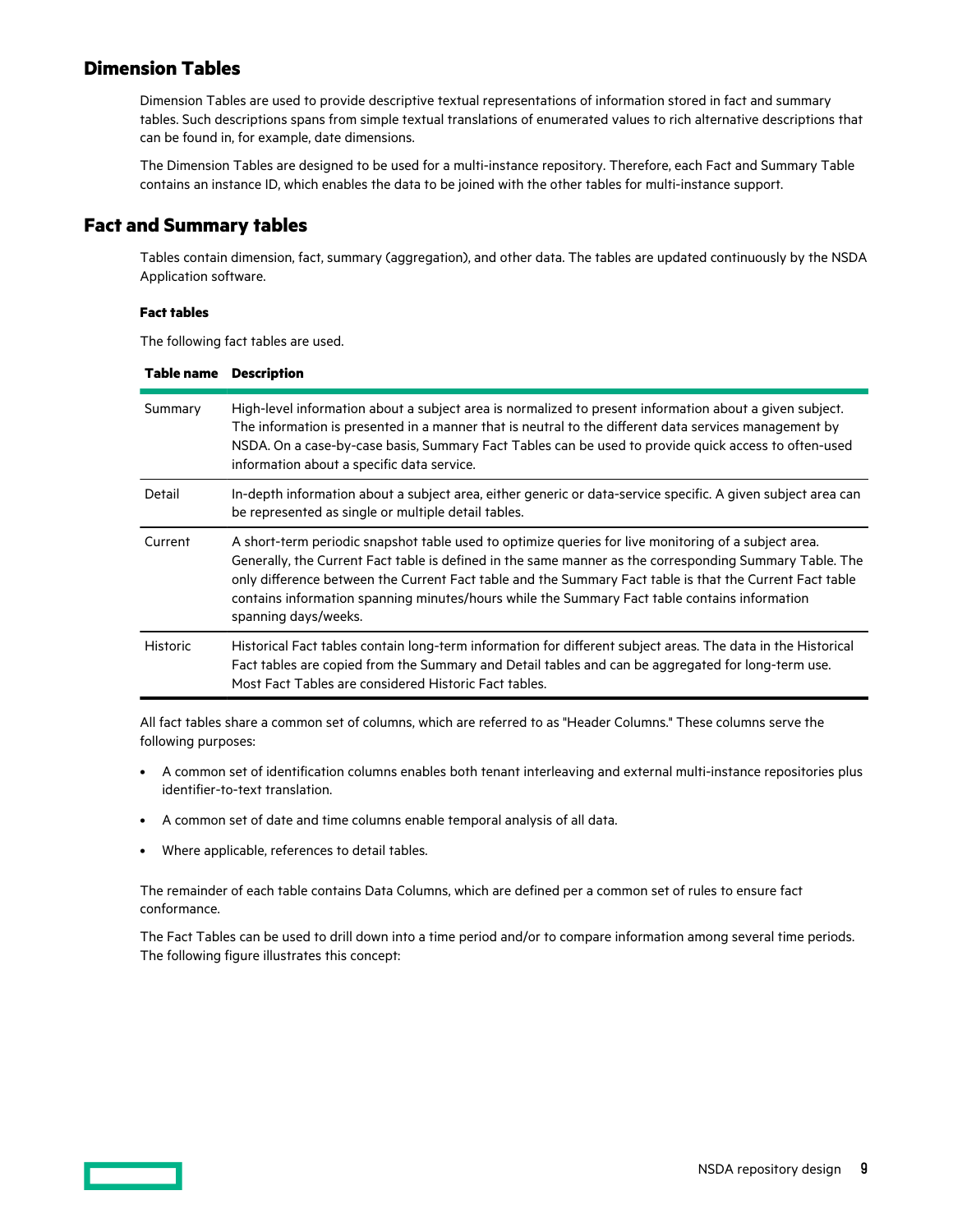<span id="page-9-0"></span>

The figure can be interpreted as follows:

- Fact tables contain information about different subject areas such as event, metric, and health.
- Each fact table records information using a conforming time stamp. A high resolution is used. So, it is not expected that the different tables contain exactly matching time stamps for the different rows.
- Point-in-time analysis obtains information for a given time range from the different tables. This gains information necessary to gain an understanding of the managed data service for that time range:
	- Were there any important events?
	- What was the instance load like?
	- Were there any health issues?

Depending on the answers to these questions, further information can be found in the detailed fact tables.

Comparative analysis can be performed by aggregating information (most often, metric data, but other aggregations such as summary error information/counts are also possible) for the different time periods. Once aggregated, the different time periods can be compared to, for example, understand the impact of a configuration change or to perform predictive growth analysis.

#### **Summary tables**

Summary Fact Tables are used to provide normalization of underlying detailed data.

### **Views**

Views come in the following formats:

- **Base Views**: Provide the latest version of the view directly reflecting the underlying table. Use this class of views for on-demand queries and when exploring the Repository data.
- **Versioned Views**: Guarantee downward compatibility when an NSDA table is changed no such guarantee is provided for the underlying Repository tables or base views. Therefore, clients wanting to query the Repository information must use the views and never access the tables directly.

### **Naming conventions**

Each schema follows a shared naming convention for tables and views. In addition, each table is defined per specific rules. The rules vary depending on whether the table is a dimensional table, a fact table, or a summary table.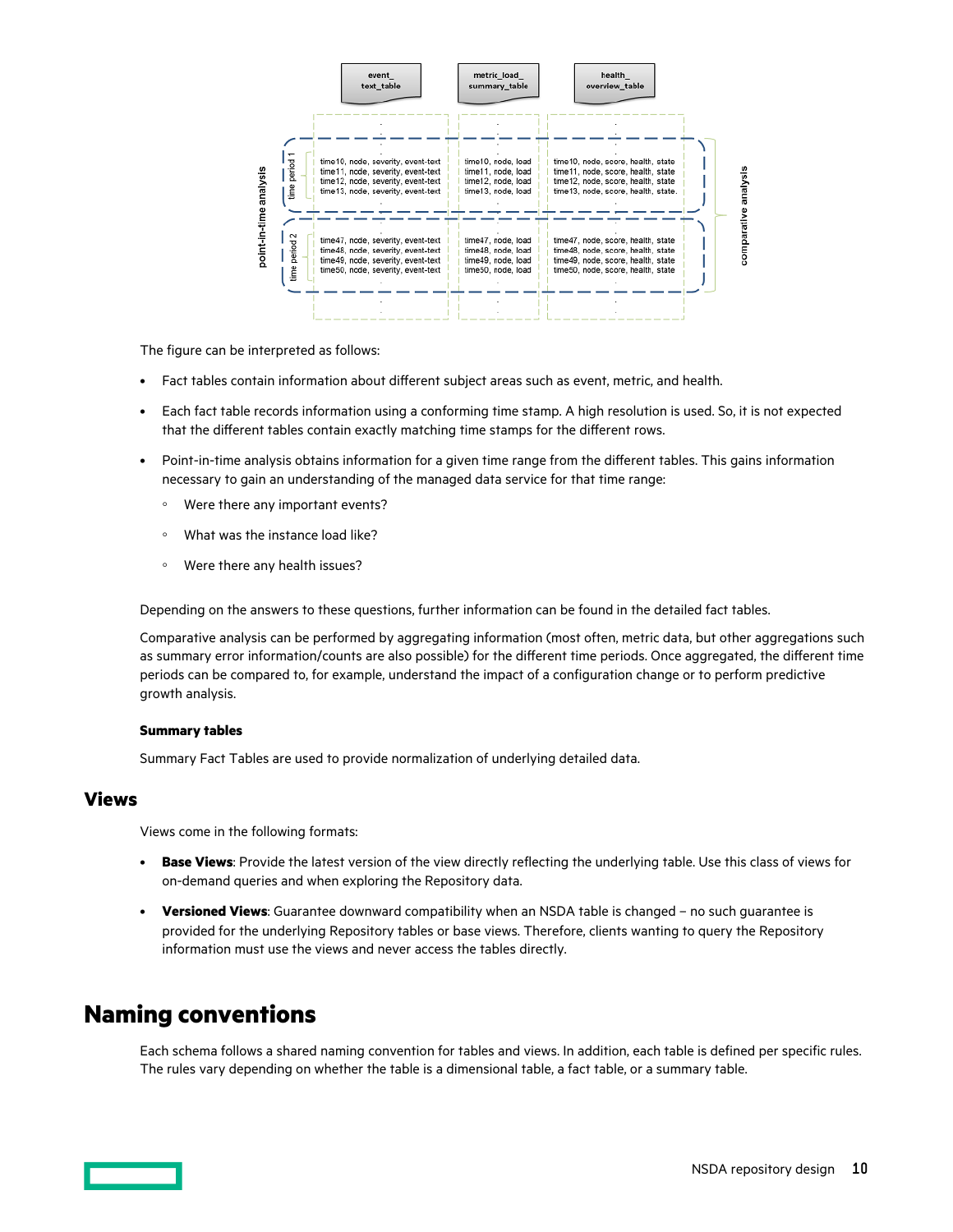### <span id="page-10-0"></span>**Naming convention for tables**

All tables use the following naming convention, which is defined in lowercase except where noted:

{subject}[\_data-service]{\_qualifier}[\_sub\_qualifier]\_table

| Name part      | <b>Usage</b>                                                                                                                                                                                                                                                                                                                                          | <b>Examples</b>                                                              |
|----------------|-------------------------------------------------------------------------------------------------------------------------------------------------------------------------------------------------------------------------------------------------------------------------------------------------------------------------------------------------------|------------------------------------------------------------------------------|
| subject        | Describes the overall subject of the<br>table. Subject is expressed in singular<br>form. The subject part of the table<br>name is mandatory.                                                                                                                                                                                                          | dimension<br>$\bullet$<br>event<br>metric<br>space                           |
| _data_service  | For fact tables, identifies the table as<br>containing data for a specific data<br>service. The _data-service part of the<br>table name is optional.                                                                                                                                                                                                  | nonstop                                                                      |
| _qualifier     | For fact and summary tables, the<br>_qualifier identifies the component<br>name or an abbreviation.<br>Abbreviations are expressed in<br>uppercase. For dimensional tables, the<br>_qualifier describes the purpose of the<br>dimension. The _qualifier part of the<br>table name is mandatory and is<br>provided as a compound word.                 | Fact tables:<br>node<br>_service<br>Dimension tables:<br>_component<br>_date |
| _sub_qualifier | For fact and summary tables, the _sub- •<br>qualifier describes the purpose of the<br>table. _sub-qualifier is normally not<br>used for dimension tables, but follows<br>the same rules as Fact and Summary<br>tables. The _sub-qualifier part of the<br>table name is optional. When used, the<br>_sub-qualifier is specified as a<br>compound word. | _current<br>detail<br>_summary                                               |
| _table         | Identifies that the name represents a<br>table (as opposed to a view.) The<br>_table part of the table name is<br>mandatory.                                                                                                                                                                                                                          | _table                                                                       |

Examples:

- event\_text\_table
- metric\_jobquery\_summary\_table

### **Naming convention for views**

All views use the following naming convention, which is defined in lowercase except where noted:

{subject}[\_data-service]{\_qualifier}[\_sub\_qualifier][\_version | \_current]

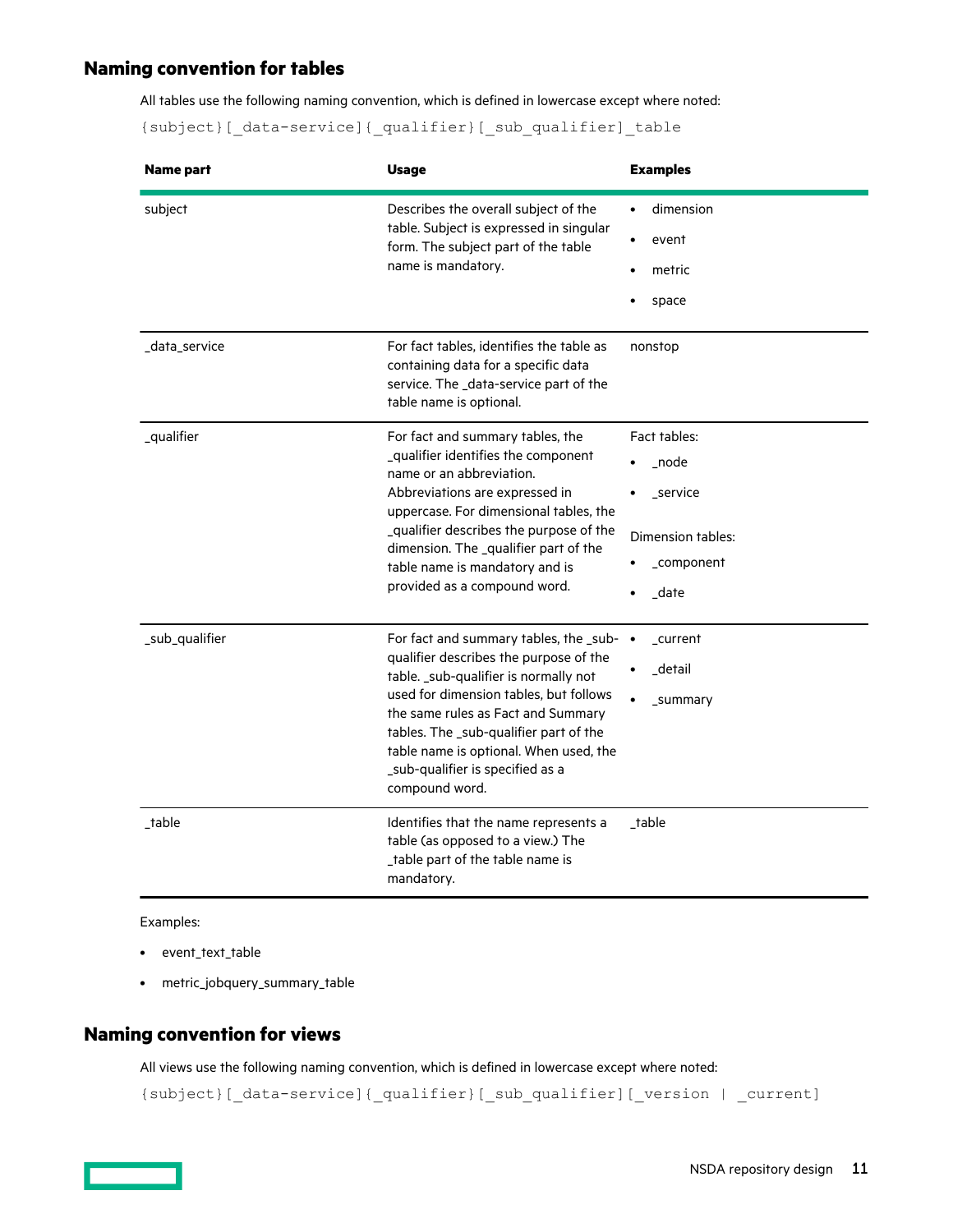| <b>Name part</b> | <b>Usage</b>                                                                                                                                                                                                                                                                                                                                                                                                                                             | <b>Examples</b>                                                                         |
|------------------|----------------------------------------------------------------------------------------------------------------------------------------------------------------------------------------------------------------------------------------------------------------------------------------------------------------------------------------------------------------------------------------------------------------------------------------------------------|-----------------------------------------------------------------------------------------|
| subject          | Matches the underlying fact/dimension •<br>table.                                                                                                                                                                                                                                                                                                                                                                                                        | dimension<br>event<br>٠<br>metric<br>space                                              |
| _data_service    | Matches the underlying fact/dimension nonstop<br>table.                                                                                                                                                                                                                                                                                                                                                                                                  |                                                                                         |
| _qualifier       | Matches the underlying fact/dimension Fact tables:<br>table.                                                                                                                                                                                                                                                                                                                                                                                             | _node<br>$\bullet$<br>_service<br>Dimension tables:<br>_component<br>_date<br>$\bullet$ |
| _sub_qualifier   | Matches the underlying fact/dimension •<br>table.                                                                                                                                                                                                                                                                                                                                                                                                        | _current<br>_detail<br>$\bullet$<br>_summary                                            |
| _version         | A number identifying the version of<br>the view.<br>The first version uses 1, the second<br>version uses 2, and so on. A new<br>version of a view is created when the<br>underlying table is updated. At the<br>same time, current and previous<br>versions of the view are updated to<br>provide the same information as the<br>views provided with the previous<br>version of the underlying table.<br>If present, then the view is a Version<br>View. | $\mathbf{-1}$<br>$\bullet$<br>$-2$<br>٠                                                 |
| _current         | The current or Base view.                                                                                                                                                                                                                                                                                                                                                                                                                                | _current                                                                                |

Examples:

- event\_text\_1
- metric\_jobquery\_summary\_2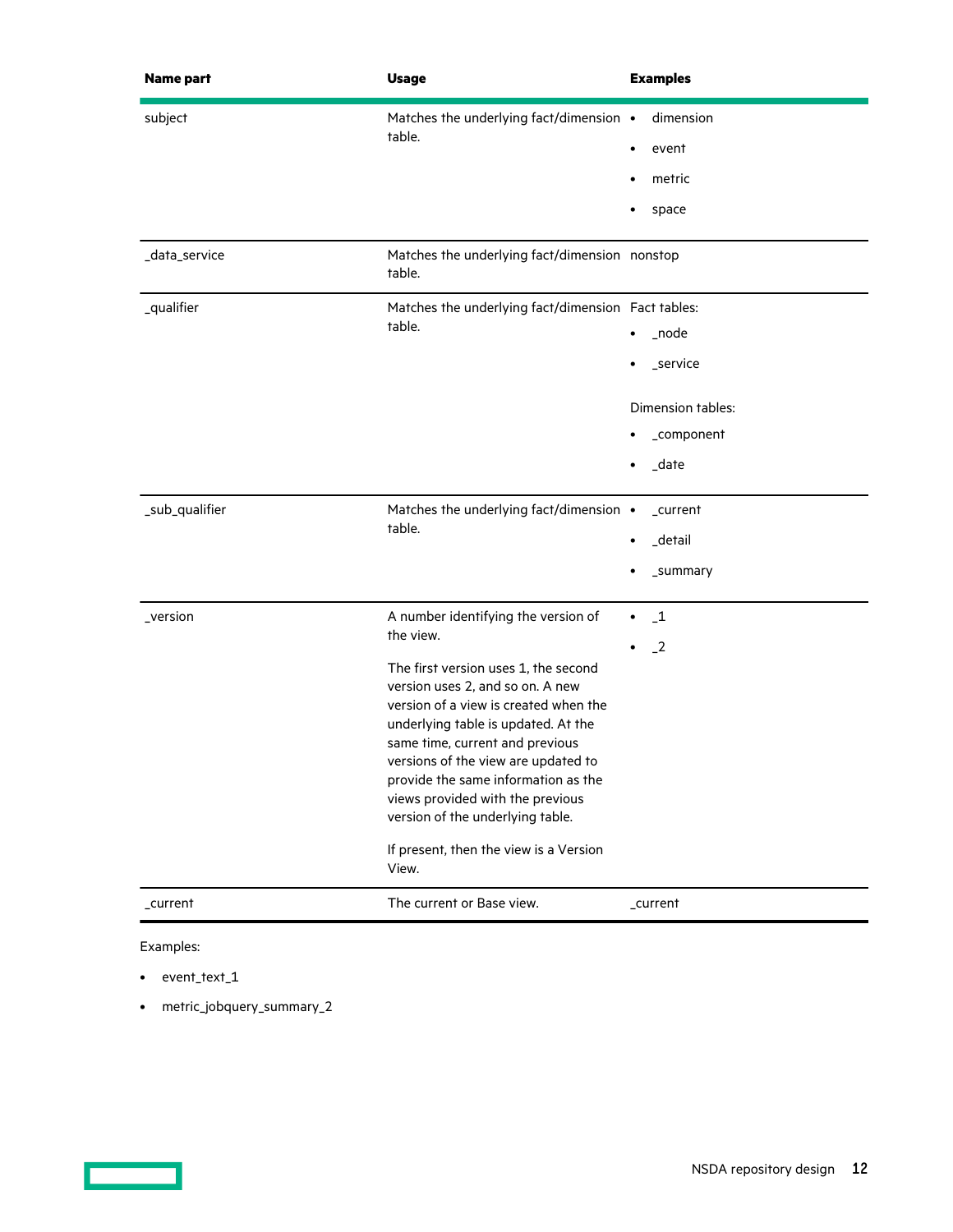### <span id="page-12-0"></span>**Header columns**

All fact and summary tables share a common set of columns, which are referred to as "Header Columns." These columns serve the following purposes:

- A common set of conforming foreign keys provides a simple way to join data among views.
- A common set of identification columns enables both tenant interleaving and external multi-instance repositories.
- A common set of date and time columns enables temporal analysis of all data.

The remainder of each table contains Data Columns, which are defined per a common set of rules to ensure fact conformance.

Columns that are used as part of the primary key in a table are defined as "NOT NULL". All other columns (header or data) are defined as "NULL." This technique allows NSDA to write partial data to the Repository tables without affecting calculations and so on. In addition, the instance id column is defined as "NOT NULL" because this column is required for joins.

### **All Fact tables**

The following defines the Header Columns that all Fact and Summary tables contain.

| <b>Column name</b> | Data type        | <b>Default</b> | <b>Description</b>                                                                                                                                                                                                                                                           |
|--------------------|------------------|----------------|------------------------------------------------------------------------------------------------------------------------------------------------------------------------------------------------------------------------------------------------------------------------------|
| instance_id        | integer unsigned | not null       | A unique instance identifier.<br>Identifies the instance that the<br>data pertains to.                                                                                                                                                                                       |
|                    |                  |                | The instance is a logical<br>representation of a managed<br>entity; for example, a Hadoop<br>cluster or a NSDA SQL database.<br>Join this value to the instance_id<br>column in the<br>configuration_instance_table to<br>provide a human-friendly name<br>for the instance. |
| tenant_id          | largeint         | null           | Catalog UID of the tenant<br>database.                                                                                                                                                                                                                                       |
|                    |                  |                | Tenant ID 0 indicates non-tenant<br>database                                                                                                                                                                                                                                 |
| calendar utc date  | date             | null           | The date the data was generated.                                                                                                                                                                                                                                             |
|                    |                  |                | In Coordinated Universal Time<br>(UTC) format: http://<br>en.wikipedia.org/wiki/<br>Coordinated_Universal_Time                                                                                                                                                               |

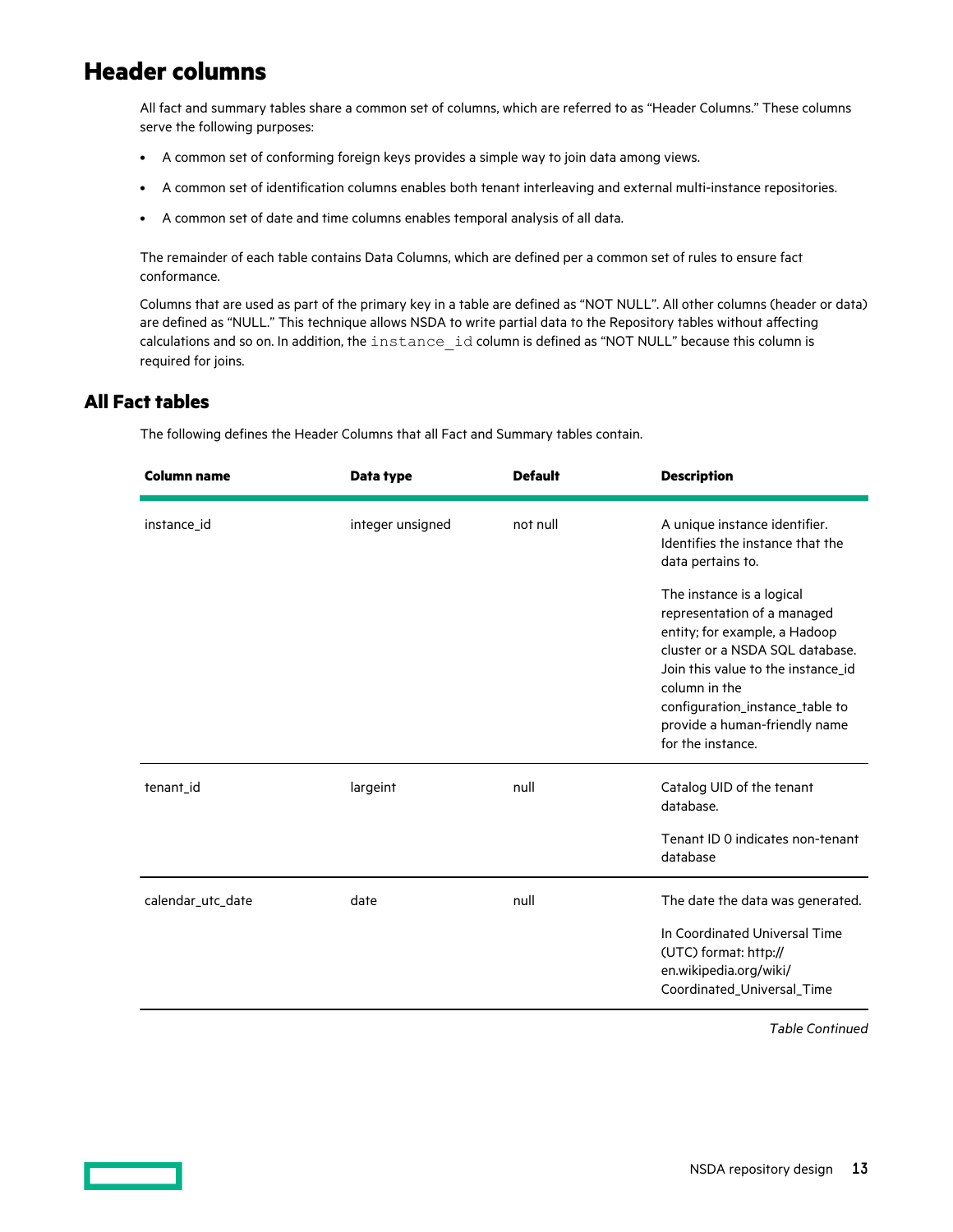| <b>Column name</b> | Data type        | <b>Default</b> | <b>Description</b>                                                                                                                                                                                                            |
|--------------------|------------------|----------------|-------------------------------------------------------------------------------------------------------------------------------------------------------------------------------------------------------------------------------|
| gen_utc_ts         | timestamp(6)     | not null       | The timestamp when the data<br>was generated in Coordinated<br>Universal Time (UTC) format.                                                                                                                                   |
| upsert_utc_ts      | timestamp(6)     | null           | The time the data was last<br>updated into the repository table<br>in Coordinated Universal Time<br>(UTC) format.                                                                                                             |
| component_id       | integer unsigned | null           | A unique identifier identifying the<br>component for which data is<br>provided. Join this value with the<br>component_id column in the<br>dimension_component_table to<br>provide a human-friendly name<br>for the component. |
| process_id         | Int              | null           | The process ID (from the<br>operating system) for the data<br>sensor that provided the data on<br>the DSI. Mostly used for<br>debugging purposes.                                                                             |
| thread_id          | integer unsigned | null           | The thread ID for the data sensor<br>that provided the data on the DSI.<br>Mostly used for debugging<br>purposes.                                                                                                             |
| host_id            | integer unsigned | null           | Linux host ID; a numeric identifier<br>for the node where the data<br>originated.                                                                                                                                             |
| ip_address         | varchar(32)      | null           | The IP address of the node where<br>the data originated.                                                                                                                                                                      |
| service_name       | varchar(32)      | null           | Logical name of service<br>generating the data.                                                                                                                                                                               |
| sequence_number    | integer unsigned | null           | Sequence number generated by<br>the service that provided the<br>data.                                                                                                                                                        |
|                    |                  |                | Used to detect whether a<br>message is missing for a specific<br>service.                                                                                                                                                     |

Columns COMPONENT\_ID through PROCESS\_NAME indicate the source of the information for a row. Such information is important when analyzing performance issues, distribution, clustering, and so on, affecting the performance and/or function of NSDA.

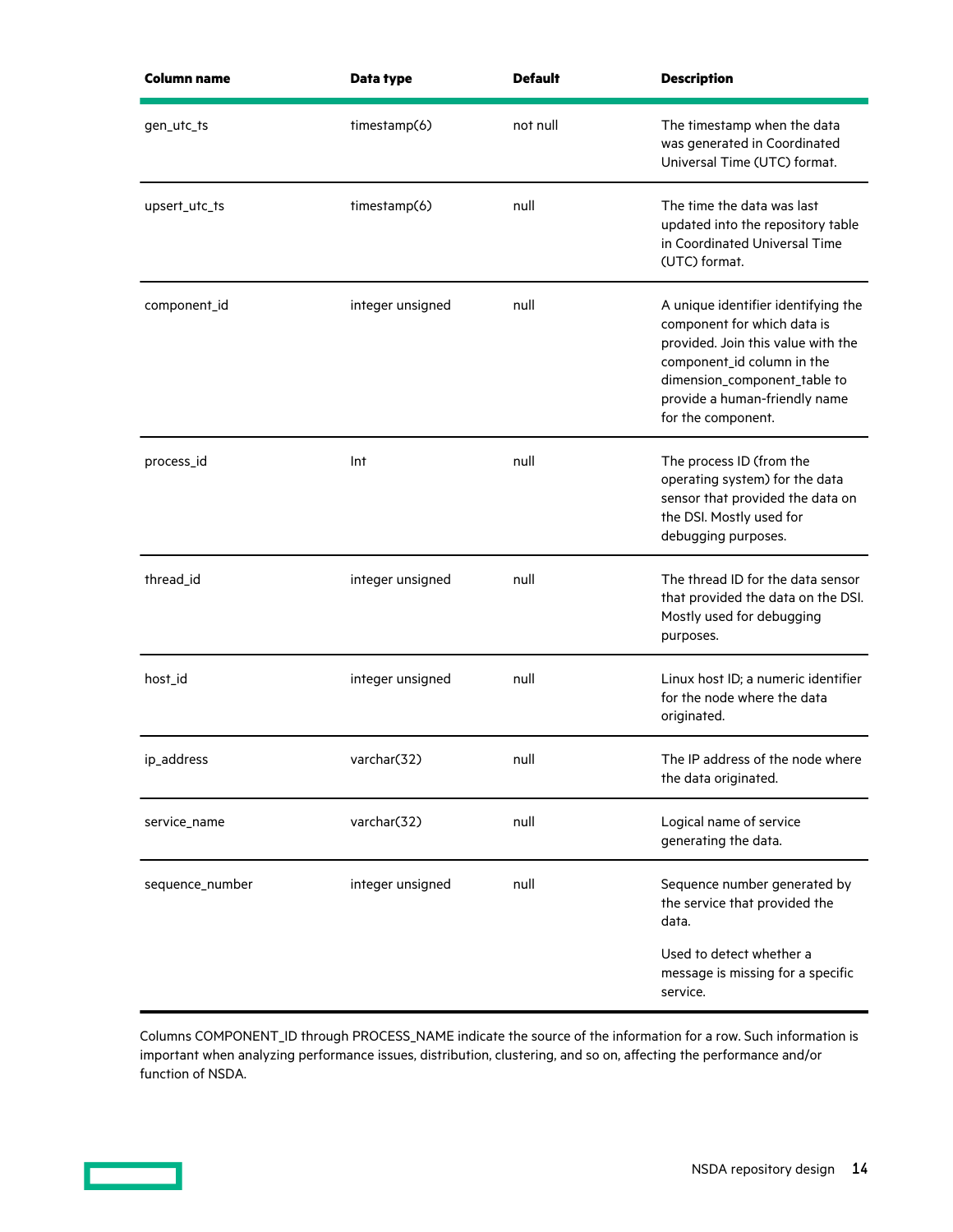### <span id="page-14-0"></span>**Metric Fact tables**

For Metric Fact tables, the following are often added to the header columns.

| Column name                    | Data type | <b>Default</b> | <b>Description</b>                                                                                                      |
|--------------------------------|-----------|----------------|-------------------------------------------------------------------------------------------------------------------------|
| requested_sampling_interval_ms | Int       | null           | For periodic publications only, requested<br>sampling time interval (ms); otherwise null,<br>such as metrics on-demand. |
| actual sampling interval ms    | Int       | null           | For periodic publications only, actual sampling<br>interval achieved during execution (ms)                              |

### **Event Fact tables**

For Event Fact tables (contains log messages and preindexed log messages), the following columns are added to the header columns.

| Column name   | Data type     | <b>Default</b> | <b>Description</b>                                                                                                                                                 |
|---------------|---------------|----------------|--------------------------------------------------------------------------------------------------------------------------------------------------------------------|
| event id      | Int           | not null       | Event identifier.                                                                                                                                                  |
| severity enum | Int           | null           | Enumeration for the event severity. Join this value to the<br>severity_id column in the dimension_severity_table to provide a<br>human-friendly name for severity. |
| role longname | varchar (128) | null           | SQL role name. Null for data services that do not support SQL roles.                                                                                               |

### **Health Fact Views**

For Health Fact tables, the following columns are added to the header columns.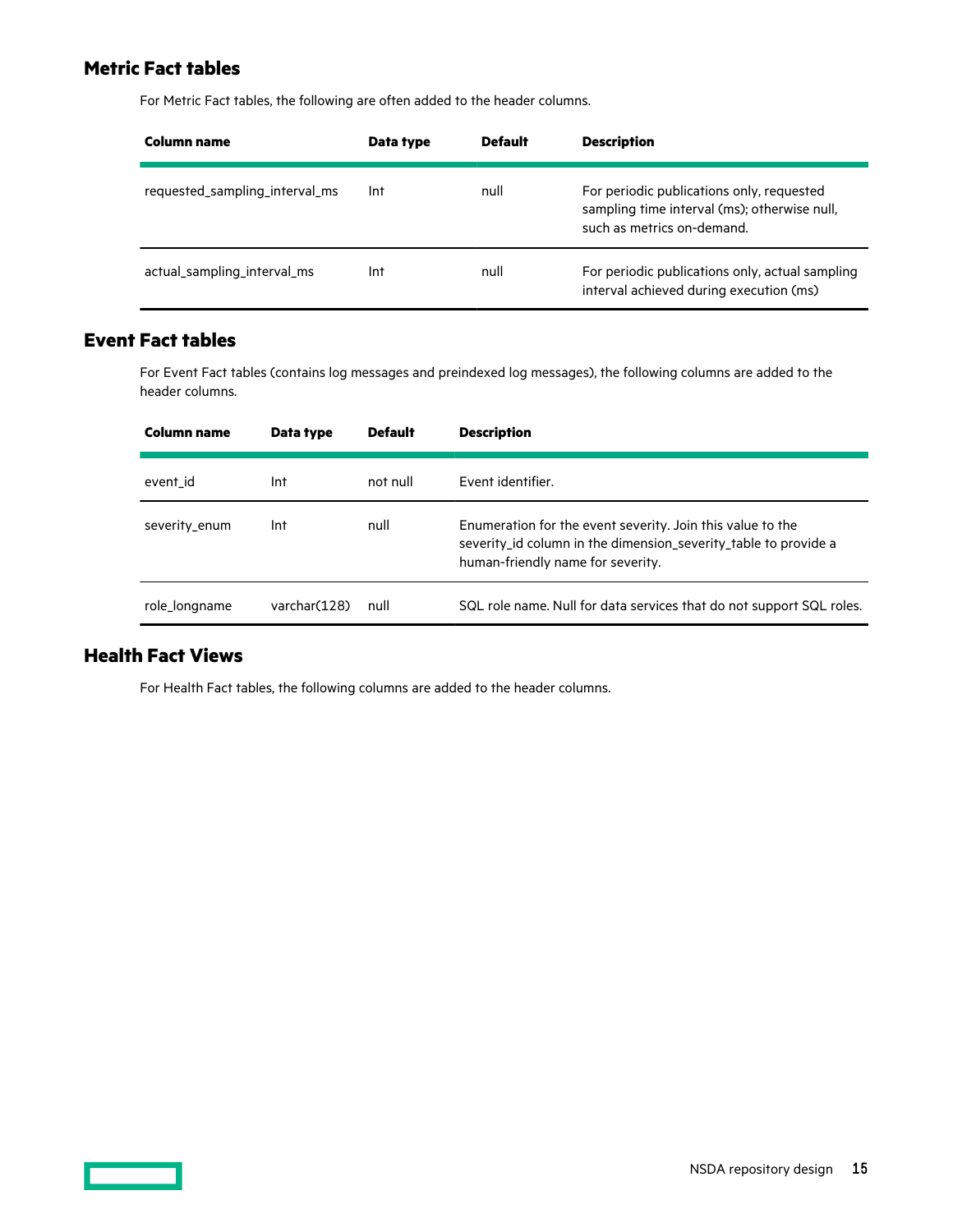| <b>Column name</b>      | Data type    | <b>Default</b> | <b>Description</b>                                                                                                                                                                                 |
|-------------------------|--------------|----------------|----------------------------------------------------------------------------------------------------------------------------------------------------------------------------------------------------|
| publication_type        | Int          | not null       | Defines what type of health/state publication has been<br>generated.                                                                                                                               |
|                         |              |                | 0 - Baseline. A baseline publication is generated on a periodic<br>interval to create a common baseline for all health/state data in<br>the instance.                                              |
|                         |              |                | 1 - Incremental. An incremental publication is generated when a<br>health and/or state change is detected for an object being<br>checked.                                                          |
|                         |              |                | 2 - Manual. A manual publication is generated when an operator<br>runs the workload from a shell prompt passing the publication<br>argument to the workflow.                                       |
| check_interval_secs Int |              | null           | Describes the interval used for the verification in seconds.<br>Combined with the gen_utc_ts fields, it is possible to use this<br>value to estimate the next time the check workflow will be run. |
|                         |              |                | A value of NULL or 0 means that the check workflow was run<br>manually and, therefore, it is impossible to calculate the next<br>time the check workflow will run.                                 |
| error_enum              | Int          | null           | Indicates whether the workflow encountered an error if not<br>NULL or 0.                                                                                                                           |
|                         |              |                | The value of this field represents an enumeration.                                                                                                                                                 |
| error_text              | varchar(128) | null           | A short, descriptive textual representation of <error>.</error>                                                                                                                                    |

For Health Fact Detail tables, the following columns are added to the header columns.

| <b>Column name</b>          | Data type    | <b>Default</b> | <b>Description</b>                                                                                                                                                                                               |
|-----------------------------|--------------|----------------|------------------------------------------------------------------------------------------------------------------------------------------------------------------------------------------------------------------|
| logical_object_type_enum    | Int          | not null       | An enumeration of the object type as<br>represented in the NSDA software. Join this<br>value to the type_id column in the<br>dimension_objecttype_table to provide a<br>human-friendly name for the enumeration. |
| logical_object_subtype_enum | Int          | null           | An enumeration of the object subtype as<br>represented in the NSDA software.                                                                                                                                     |
| logical_object_subtype_name | varchar (32) | null           | A human-friendly name for<br>logical_object_subtype_enum. Join this value to<br>the subtype_id column in the<br>dimension_objectsubtype_table to provide a<br>human-friendly name for the enumeration.           |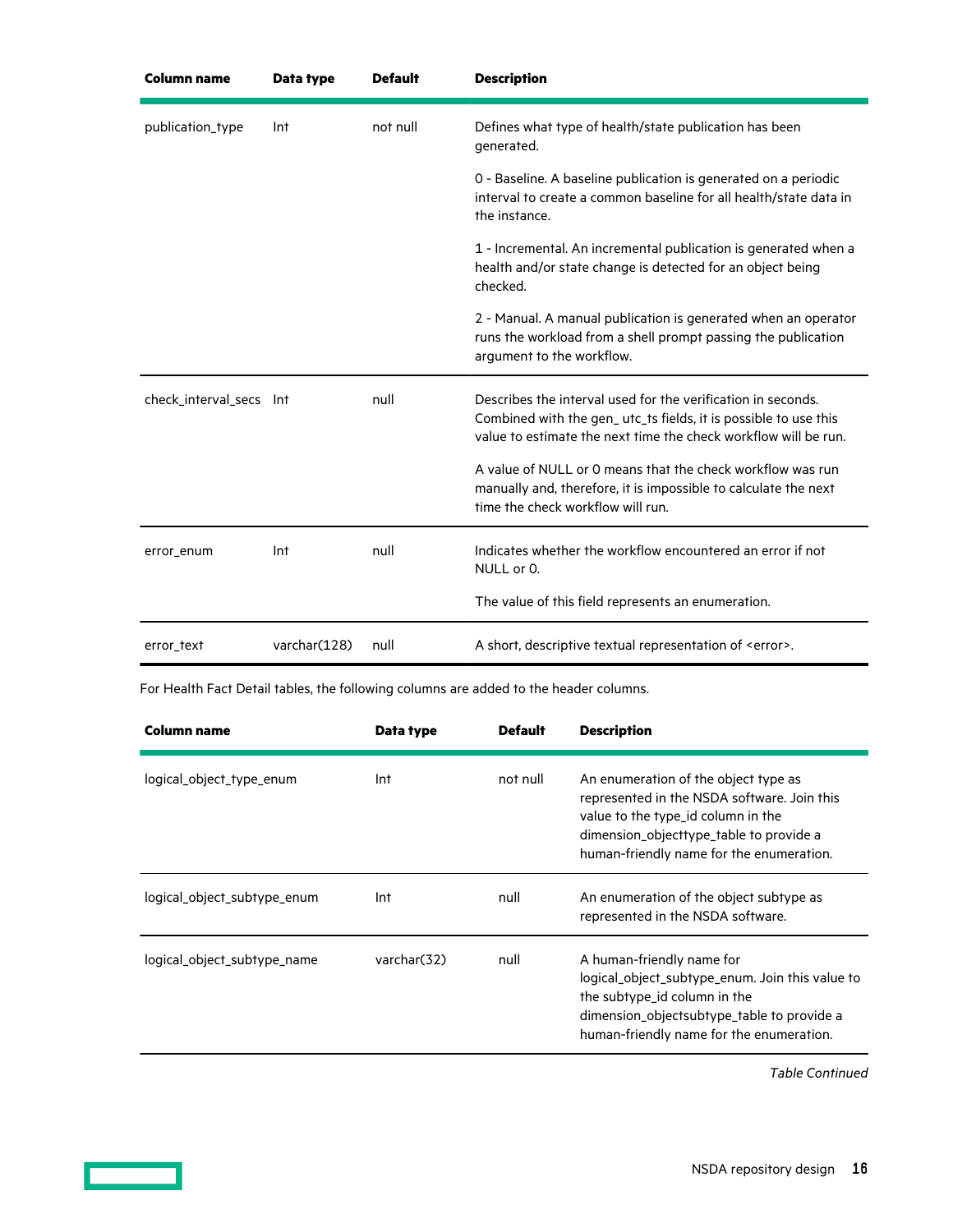| Column name                    | Data type     | <b>Default</b> | <b>Description</b>                                                                                                                                                                                                           |
|--------------------------------|---------------|----------------|------------------------------------------------------------------------------------------------------------------------------------------------------------------------------------------------------------------------------|
| logical_object_name            | varchar(128)  | null           | The name of the logical object.                                                                                                                                                                                              |
| logical_object_qual_1_longname | varchar (128) | null           | A qualifier for the logical object name; first part.                                                                                                                                                                         |
| logical_object_qual_2_longname | varchar (128) | null           | A qualifier for the logical object name; second<br>part.                                                                                                                                                                     |
| logical_object_path_shortname  | varchar(8)    | null           | Path qualifier of logical name of the object<br>name.                                                                                                                                                                        |
| physical_object_type_enum      | Int           | null           | An NSDA enumeration of the object type as<br>represented at the Linux level. Join this value<br>to the type_id column in the<br>dimension_objecttype_table to provide a<br>human-friendly name for the enumeration.          |
| physical_object_subtype_enum   | Int           | null           | An NSDA enumeration of the subobject type as<br>represented at the Linux level. Join this value<br>to the subtype_id column in the<br>dimension_objectsubtype_table to provide a<br>human-friendly name for the enumeration. |
| physical_object_longname       | varchar(128)  | null           | The name of the physical object.                                                                                                                                                                                             |
| current_state_enum             | Int           | null           | NSDA normalized enumeration of current state<br>of the object. Join this value to the state_enum<br>column in the dimension_objectsubtype_table<br>to provide a human-friendly name for the<br>enumeration.                  |
| current_state_raw_name         | varchar(32)   | null           | Current state before NSDA normalization; what<br>the underlying component reports.                                                                                                                                           |
| previous_state_enum            | Int           | null           | NSDA normalized enumeration of previous<br>state of the object. Join this value to the<br>state_enum column in the<br>dimension_objectsubtype_table to provide a<br>human-friendly name for the enumeration.                 |
| previous_state_raw_name        | varchar(32)   | null           | Previous state before NSDA normalization;<br>what the underlying component reports.                                                                                                                                          |
| state_change_utc_ts            | timestamp(6)  | null           | The time a state change was detected in UTC<br>(Universal Standard Time) format.                                                                                                                                             |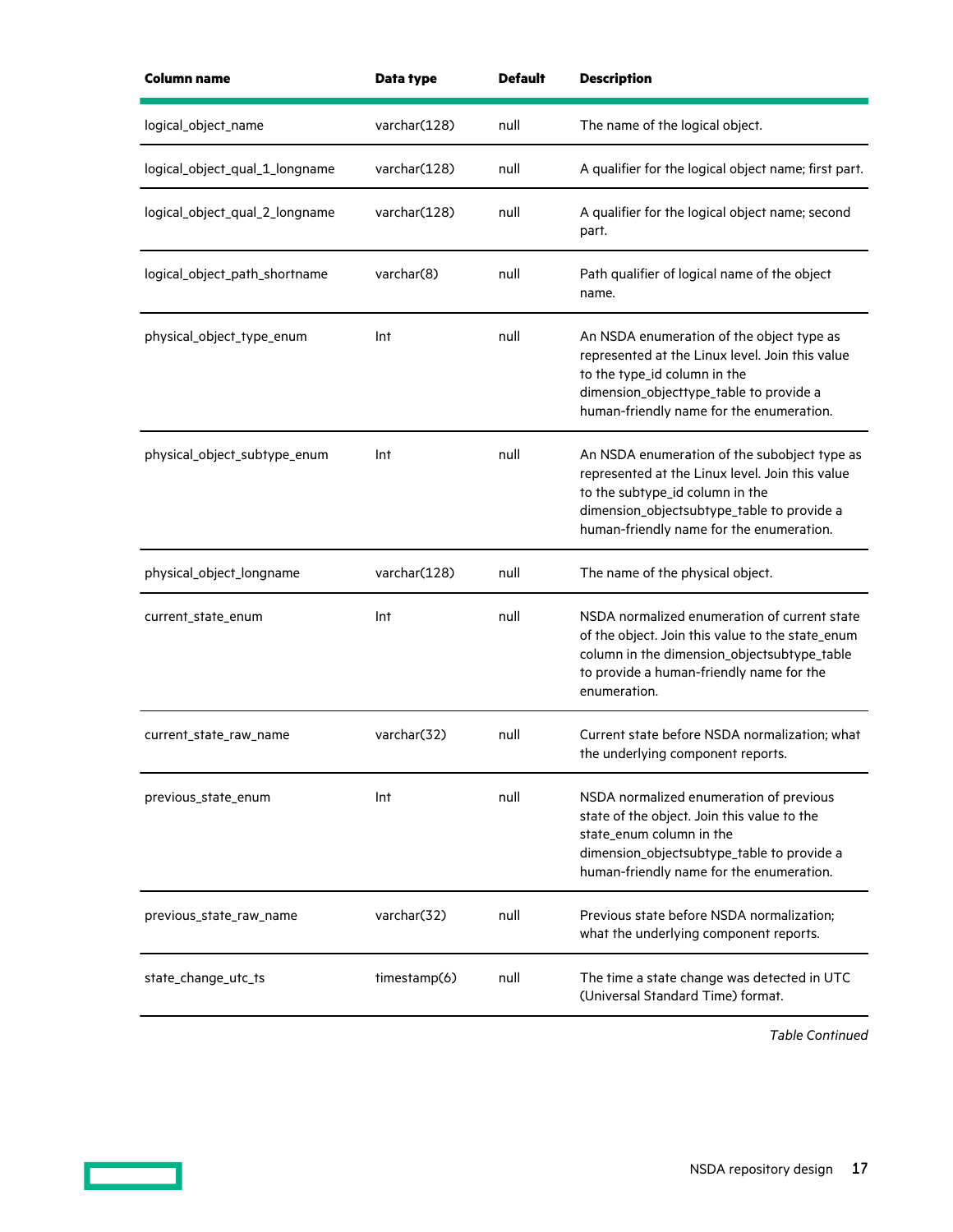| Column name             | Data type    | <b>Default</b> | <b>Description</b>                                                                                                                                                                                          |
|-------------------------|--------------|----------------|-------------------------------------------------------------------------------------------------------------------------------------------------------------------------------------------------------------|
| current_health_enum     | Int          | null           | NSDA normalized enumeration of current<br>health of the object. Join this value to the<br>health enum column in the<br>dimension_healthtype_table to provide a<br>human-friendly name for the enumeration.  |
| current_health_raw_name | varchar (32) | null           | Current health before NSDA normalization;<br>what the underlying component reports.                                                                                                                         |
| previous_health_enum    | Int          | null           | NSDA normalized enumeration of previous<br>health of the object. Join this value to the<br>health_enum column in the<br>dimension_healthtype_table to provide a<br>human-friendly name for the enumeration. |
| previous_state_raw_name | varchar(32)  | null           | Previous health before NSDA normalization;<br>what the underlying component reports.                                                                                                                        |
| health_change_utc_ts    | timestamp(6) | null           | The time a health change was detected in UTC<br>(Universal Standard Time) format.                                                                                                                           |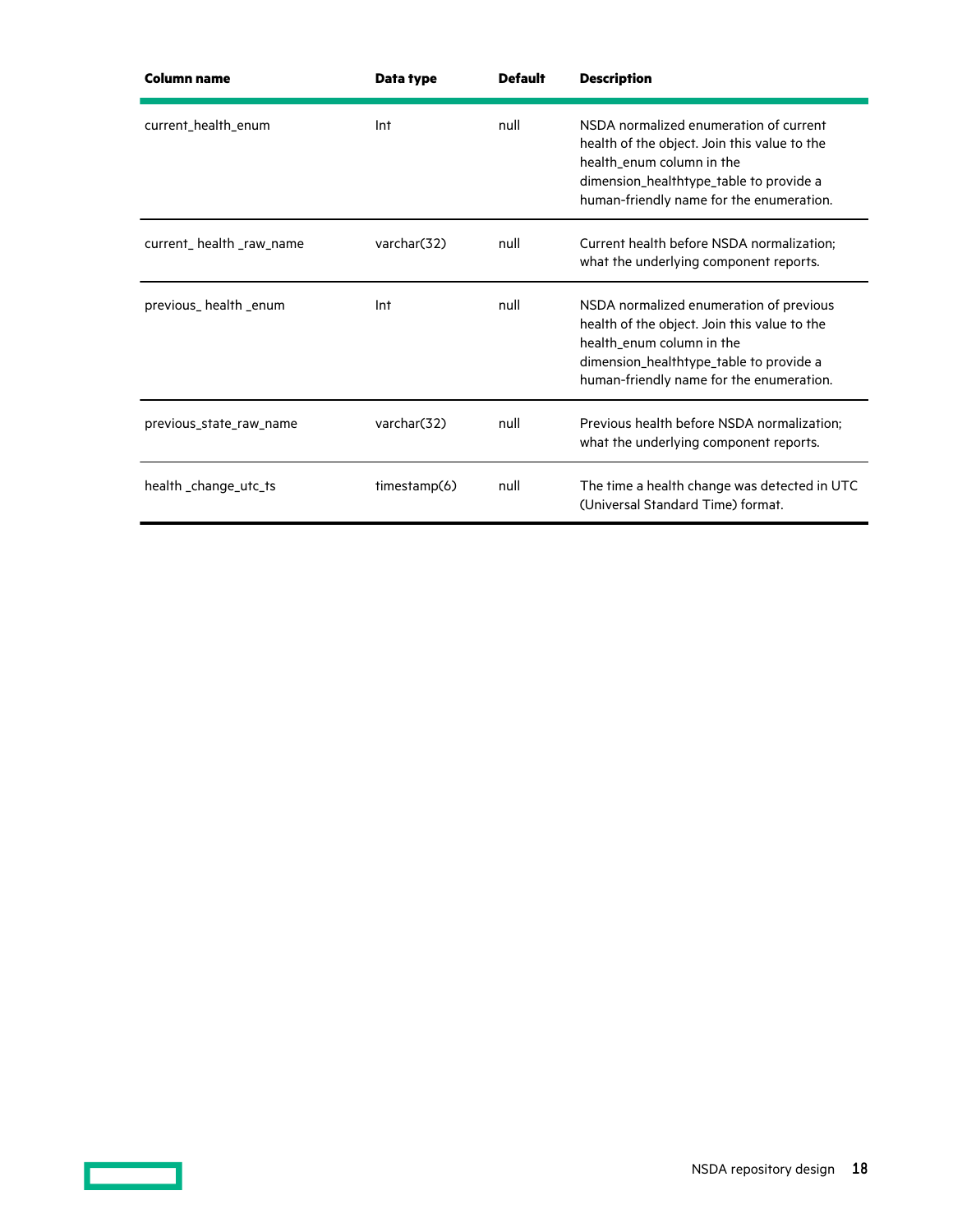# <span id="page-18-0"></span>Repository maintenance

See the *NSDA Administrator Guide* for information about maintenance of the Repository.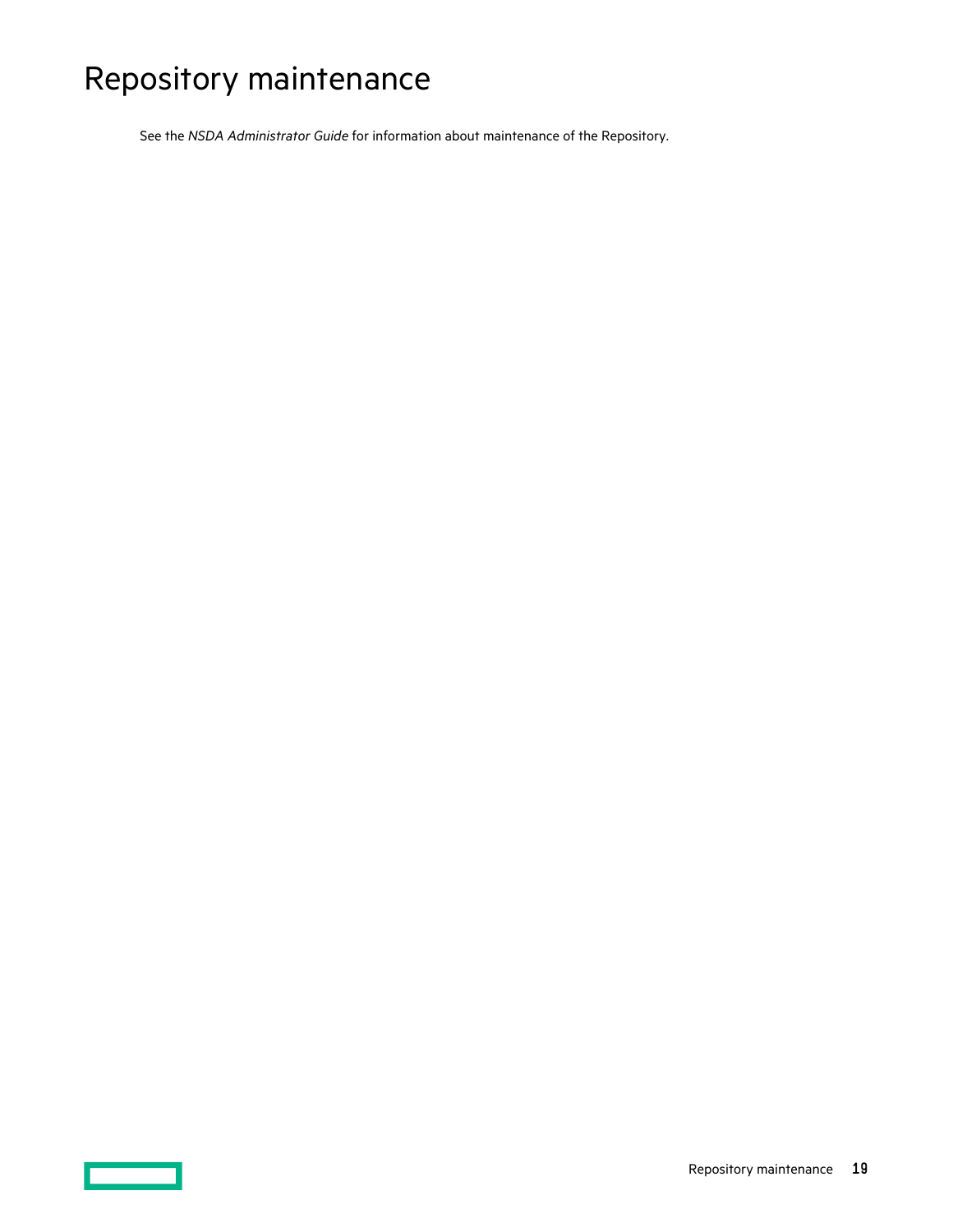# <span id="page-19-0"></span>Repository tables

### **Common headers**

Each table ends with a set of common header columns. The columns allow data for different subject areas to be linked for a specific time period and grouped by predicates such as the DSI, and user that the data pertains to.

The header columns are not shown in the table definitions in the guide.

### **Table definitions**

The Metadata Queries category in the NSDA SQL Whiteboard provides reports that allow you to list all the tables (and views) in the Repository and to list each column in the table.

For table definitions, see the following subsections:

- **[Configuration tables](#page-20-0)**
- **[Dimension tables](#page-27-0)**
- **[Event tables](#page-32-0)**
- **[Health tables](#page-34-0)**
- **[Metric tables](#page-36-0)**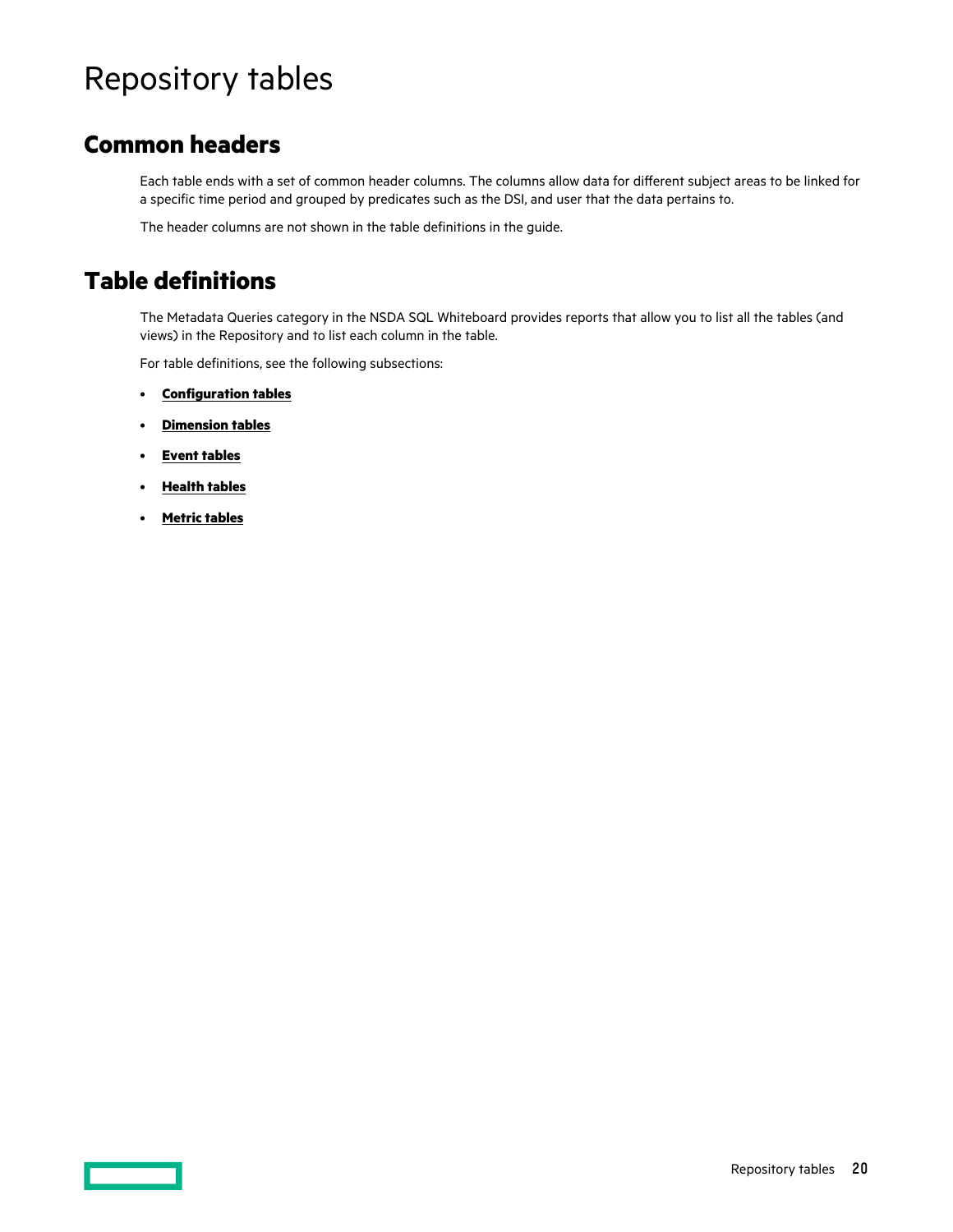# <span id="page-20-0"></span>Configuration tables

The Configuration tables provide access to NSDA configuration settings.

## **configuration\_instance\_table**

This table defines the instances to the NSDA web application. It is populated as part of adding an instance to the NSDA application.

| Column name                   | Data type        | <b>Description</b>                                                                                                           |
|-------------------------------|------------------|------------------------------------------------------------------------------------------------------------------------------|
| instance_id                   | integer unsigned | A unique instance identifier. Identifies<br>the instance that the data pertains to.                                          |
|                               |                  | The instance is a logical representation<br>of a managed entity. For example, a<br>Hadoop cluster or a NSDA SQL<br>database. |
| instance_longname             | varchar(128)     | A description of the instance used in<br>displays and reports that provides<br>more detail about the instance.               |
| instance_role_enum            | int              | Identifies what type of instance the<br>instance_id represents:                                                              |
|                               |                  | 8 - NonStop SQL/MXData Service<br>Instance                                                                                   |
| instance_type_name            | varchar(32)      | The type of data service being<br>managed.                                                                                   |
|                               |                  | Must be specified in lowercase:                                                                                              |
|                               |                  | nonstop                                                                                                                      |
| instance_description_longtext | varchar(800)     | A description of the instance used in<br>displays and reports that provides<br>more detail about the instance.               |
| instance_contact_id           | int              | Reserved for future use.                                                                                                     |
| time_zone_name                | varchar(32)      | The time zone the instance is running<br>in. Currently set to ETC or UTC.                                                    |

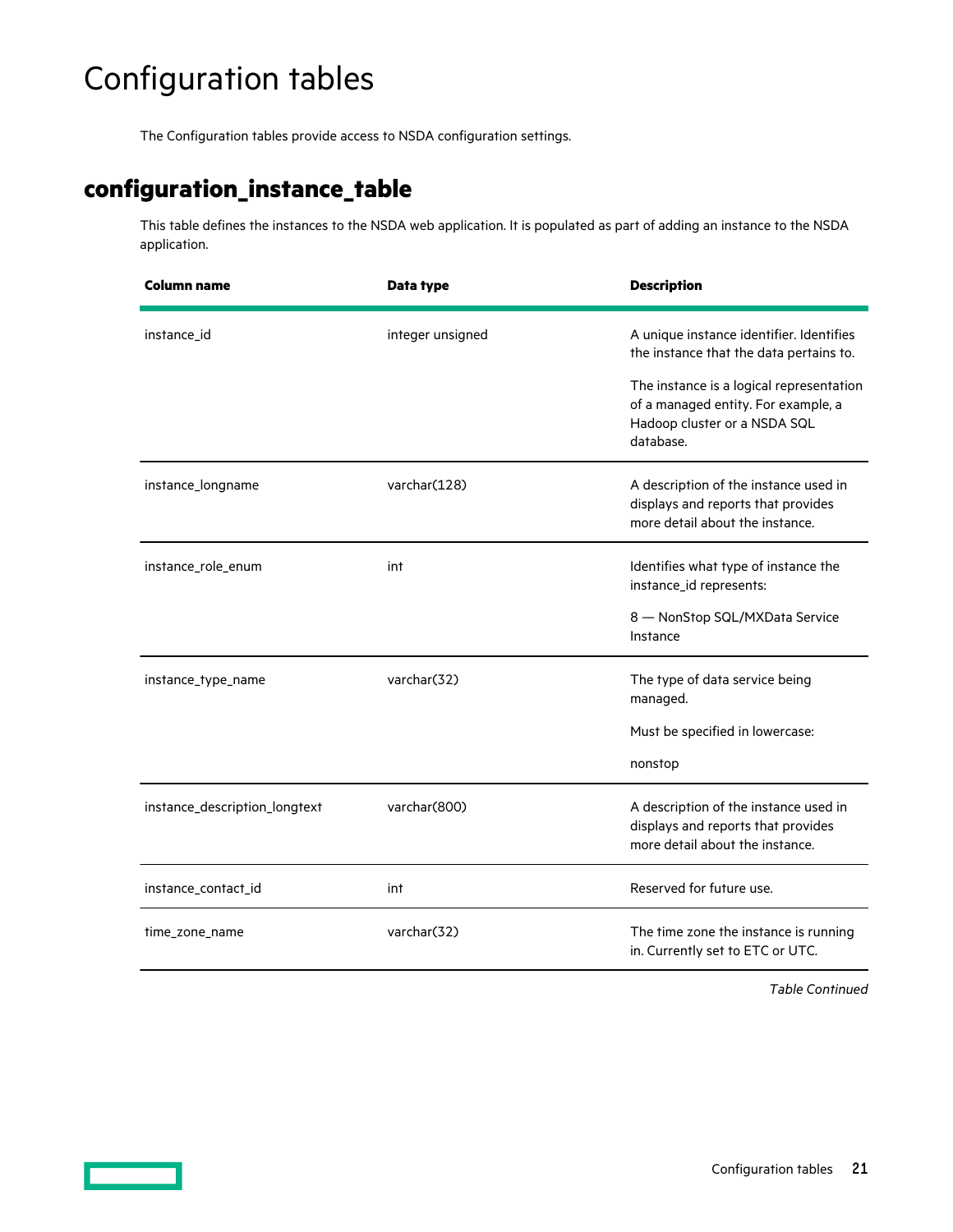| <b>Column name</b>    | Data type    | <b>Description</b>                                                                                                                                                                                                                                                                       |
|-----------------------|--------------|------------------------------------------------------------------------------------------------------------------------------------------------------------------------------------------------------------------------------------------------------------------------------------------|
| time_format_enum      | int          | Indicates the format in which to<br>display time:                                                                                                                                                                                                                                        |
|                       |              | $1 = 12$ hour format                                                                                                                                                                                                                                                                     |
|                       |              | $2 = 24$ hour format                                                                                                                                                                                                                                                                     |
| instance_local_flag   | int          | Indicates that the repository is local to<br>the monitoring instance. The<br>repository that contains manageability<br>data for this instance is embedded in<br>the instance.                                                                                                            |
| instance_version      | varchar(64)  | The version of the data service that is<br>installed on this instance. For NonStop<br>SQL/MX, the version might be T8010<br>L36 AOH or T8010 L37 (AOJ)+AOK.                                                                                                                              |
| nsda_user_name        | varchar(32)  | The Linux user name that NSDA runs<br>as. It is the admin user ID.                                                                                                                                                                                                                       |
| nsda_guest_user_name  | varchar(32)  | The database identifier name of the<br>nonadministrative ID used to verify<br>user-level access to data service<br>components.                                                                                                                                                           |
| restgenie_port_number | int          | The RESTGenie port allows the NSDA<br>Web Application to send commands to<br>the instance. Two consecutive ports<br>are reserved. The value specified is the<br>lower value. This value is the first port<br>(http port). The second port is the<br>https port, which is this value + 1. |
| server_url_address    | varchar(512) | The JDBC URL for the configured CMI<br>or DSI. Used to connect to the instance<br>from the Query Whiteboard.                                                                                                                                                                             |
| primary_host_name     | varchar(256) | The primary node for accessing this<br>instance, where applicable. Not used at<br>this point, so, NULL.                                                                                                                                                                                  |
| instance_display_mode | varchar(32)  | Indicates if the instance must be<br>displayed in the NSDA Web<br>Application. If the flag is set to<br>DISPLAY, it is included in drop-down/<br>selections.                                                                                                                             |

<u>a sa sai</u>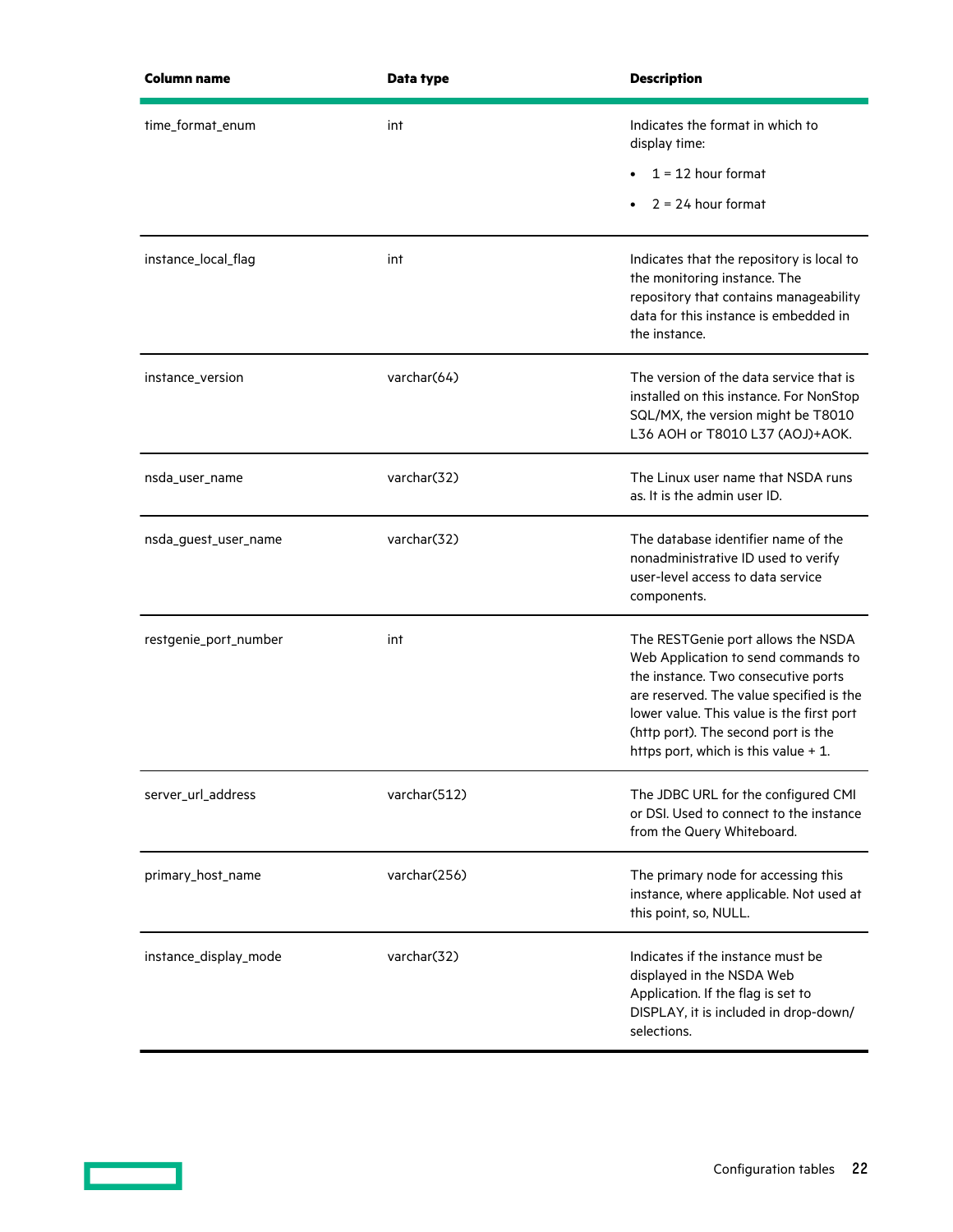### <span id="page-22-0"></span>**configuration\_maintenance\_table**

This table defines aging policies for data in each repository table.

Used by /opt/seapilot/etc/mi/repository/scripts/maintenance/rep\_age\_all.sh when aging out data from the Repository. See the *NSDA Administrator Guide* for more details about data aging.

| Column name        | Data type    | <b>Description</b>                                                                                                                                                                                                                                                                                                                                                  |
|--------------------|--------------|---------------------------------------------------------------------------------------------------------------------------------------------------------------------------------------------------------------------------------------------------------------------------------------------------------------------------------------------------------------------|
| table_id           | int          | Unique identifier for the repository<br>table.                                                                                                                                                                                                                                                                                                                      |
| table_version_id   | int          | Version of the table.                                                                                                                                                                                                                                                                                                                                               |
| table_longname     | varchar(128) | Name of the table.                                                                                                                                                                                                                                                                                                                                                  |
| max_retention_days | int          | Delete data older than this number of<br>days.                                                                                                                                                                                                                                                                                                                      |
| retention_modifier | varchar(256) | A SQL query predicate to be applied to<br>data aging beyond basic aging by date<br>and by instance_id. For example, if<br>data for jobs for a particular<br>user_longname are to be maintained<br>beyond the usual aging window, rather<br>than aging automatically, the query<br>predicate might include "where<br>user_longname NOT like<br>'finance_critical'; " |

### **configuration\_node\_table**

Contains the configuration of the nodes that are associated with an instance. Configurations have particular times, so that all the nodes with the same gen\_utc\_ts are from the same configuration. Nodes might come and go from in the instance over time, meaning that the configuration for a particular time is best defined by selecting the set of nodes whose gen utc ts is maximally less than the time stamp at which the query is looking.

For a description of the columns in this table, see **[Header columns](#page-12-0)**. The following additional columns exist beyond the Header Columns.

| Column name          | Data type     | <b>Description</b>                |
|----------------------|---------------|-----------------------------------|
| node_longname        | varchar (128) | Fully qualified domain            |
| node_ip_address      | varchar(32)   | IP address of the host.           |
| alternate_ip_address | varchar(32)   | Alternate IP address of the host. |

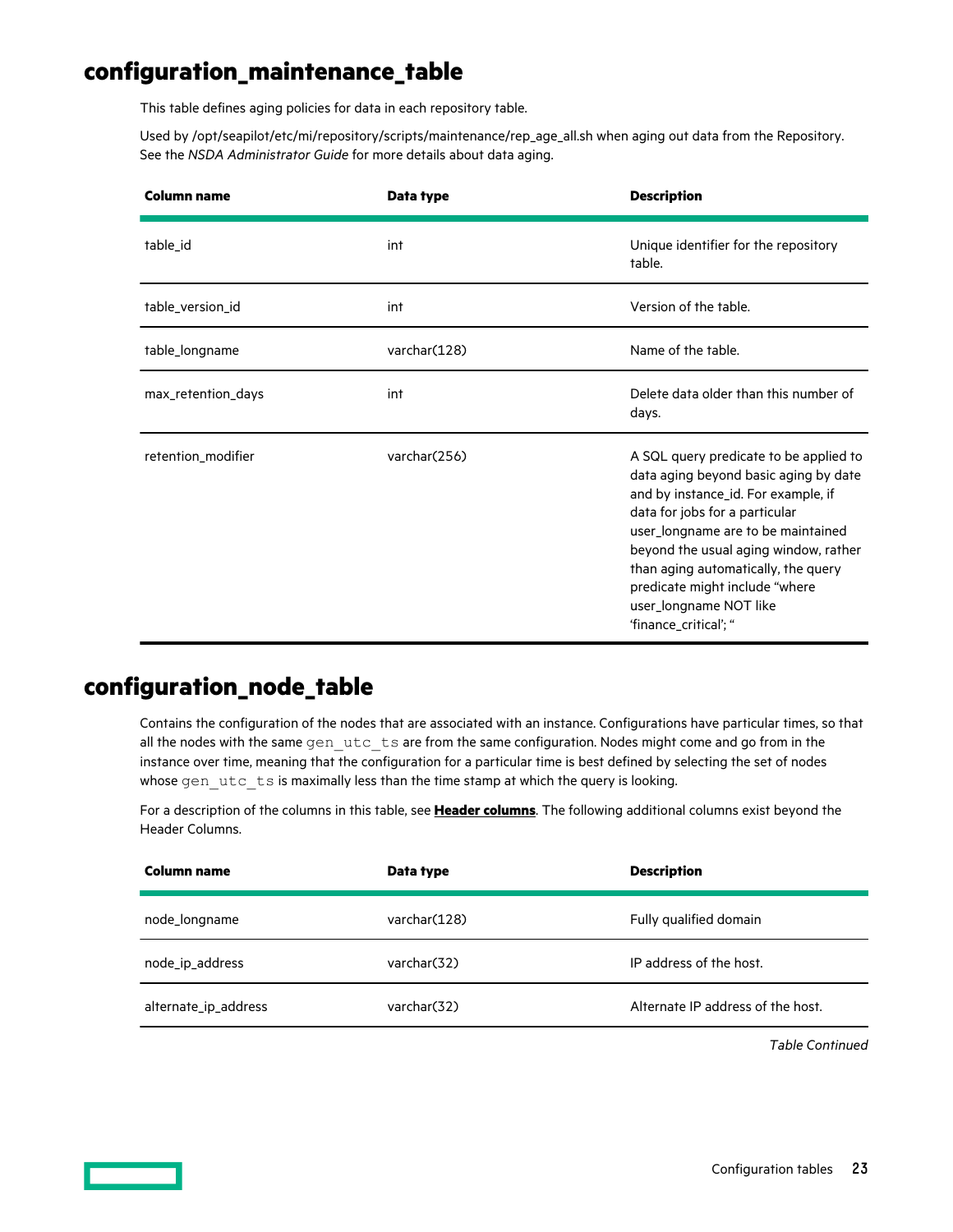<span id="page-23-0"></span>

| Column name  | Data type   | <b>Description</b> |
|--------------|-------------|--------------------|
| node_hostid  | varchar(32) | Host ID.           |
| node_groupid | int         | Host group ID.     |

# **configuration\_report\_definitions\_table**

This table stores the Query Whiteboard reports.

| <b>Column name</b>  | Data type      | <b>Description</b>                                                                                                  |
|---------------------|----------------|---------------------------------------------------------------------------------------------------------------------|
| unique_name         | varchar(64)    | Unique identifier for the report.                                                                                   |
| version_id          | int            | Version number of the report.                                                                                       |
| category_name       | varchar(64)    | Category name in the open dialog in<br>the query whiteboard.                                                        |
| subcategory_name    | varchar(64)    | Subcategory name in the open dialog<br>in the query whiteboard.                                                     |
| description_text    | varchar(2048)  | Help text for the report.                                                                                           |
| query_text          | varchar(29000) | The report query and graphing<br>instructions.                                                                      |
| title_name          | varchar(64)    | The title of the report.                                                                                            |
| author_name         | varchar(128)   | NSDA User that created/updated the<br>report.                                                                       |
| clonedFrom_name     | varchar(64)    | Contains the unique name of the<br>report from which this report was<br>cloned. Currently not being used or<br>set. |
| writeProtected_bool | boolean        | Indicates if the report can be updated.<br>Currently not used.                                                      |
| creation_lct_ts     | timestamp(6)   | Timestamp when this version of the<br>report was created.                                                           |
| versionComment_text | varchar(255)   | Comment describing the specific<br>version of the report.                                                           |

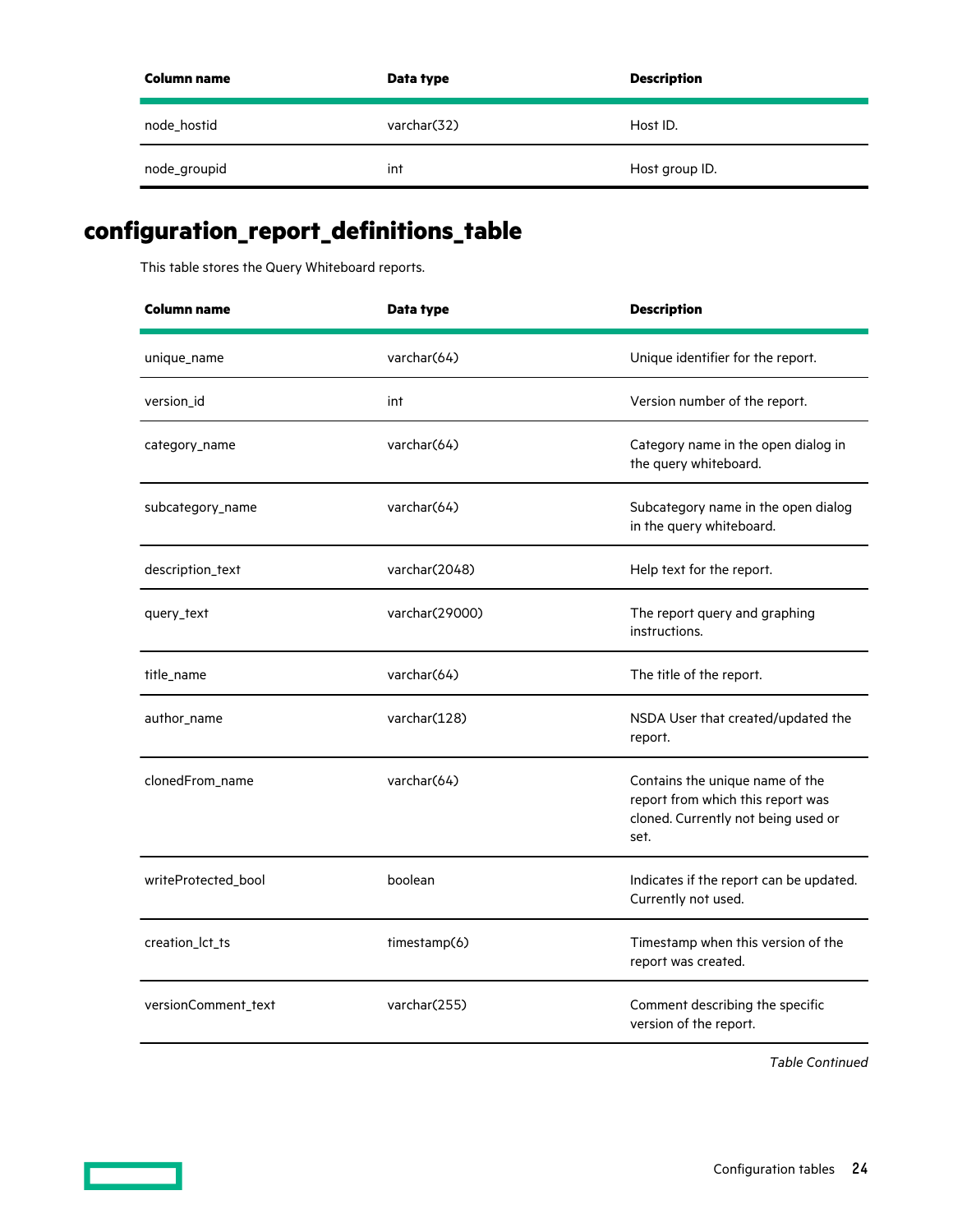| <b>Column name</b>         | Data type | <b>Description</b>                                                                                                                                                           |
|----------------------------|-----------|------------------------------------------------------------------------------------------------------------------------------------------------------------------------------|
| query_type                 | char(1)   | 'S' indicates a system report. 'U'<br>indicates a user-defined report.                                                                                                       |
| isDeleted bool             | boolean   | Only reports that have a 'false' value<br>are fetched and displayed in the<br>Whiteboard. So you can mark some<br>reports as obsolete by setting the<br>delete flag to true. |
| supported_instances_bitmap | int       | An integer value that is a bitwise AND<br>of the instance bitmap values of the<br>instance types supported by the<br>report.                                                 |

 $\overline{\phantom{a}}$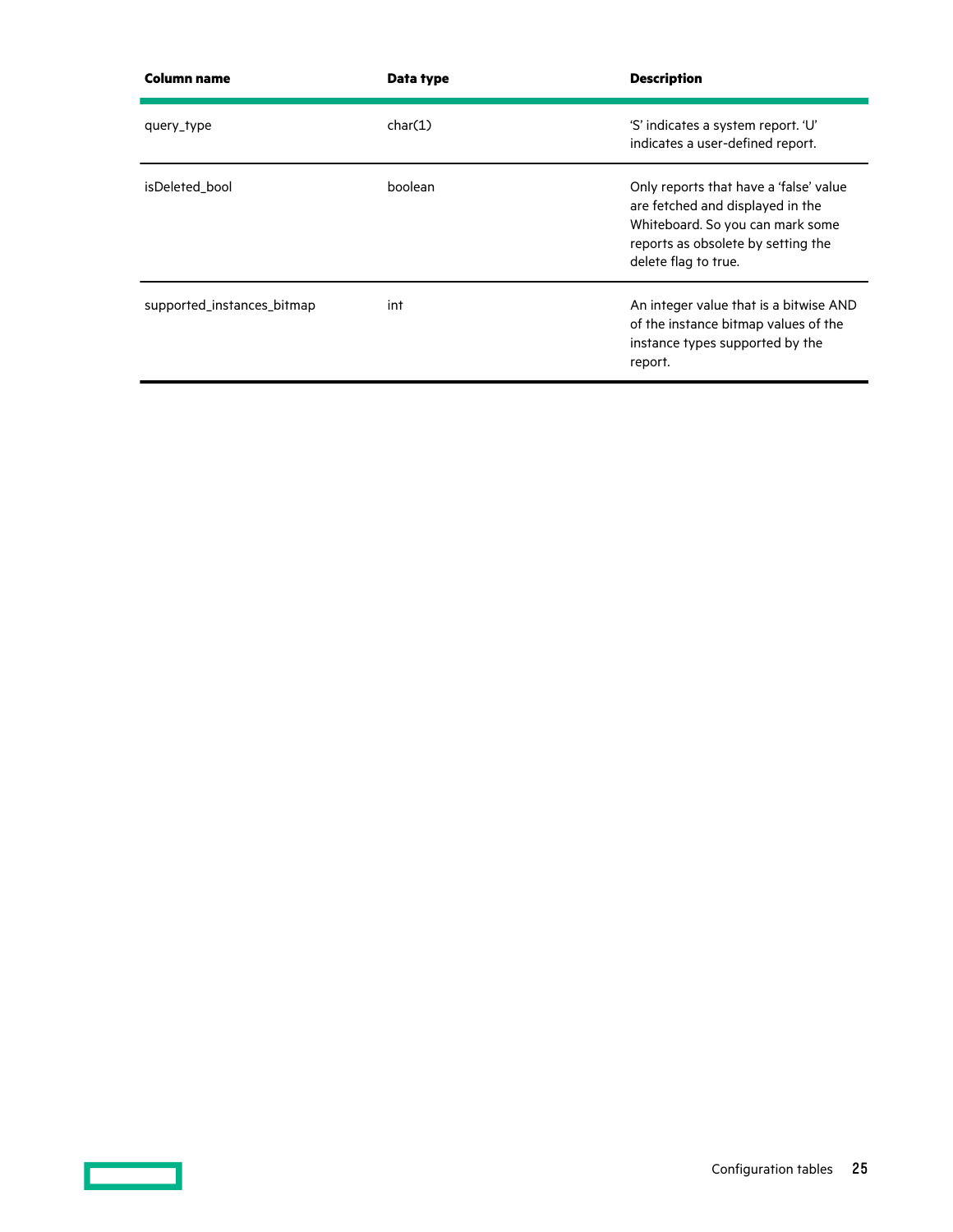# <span id="page-25-0"></span>Configuration views

## **configuration\_node\_latest**

Provides the latest entry for each host within the last 30 minutes.

| Column name | Data type        | <b>Description</b>                                      |
|-------------|------------------|---------------------------------------------------------|
| instance_id | integer unsigned | The ID of the instance.                                 |
| host name   | varchar(128)     | The fully qualified domain name of the<br>host.         |
| ip_address  | varchar(32)      | The IP address of the host.                             |
| gen_utc_ts  | timestamp(6)     | The timestamp when the information<br>was last updated. |

### **configuration\_service\_dataservice**

Associates host to roles (control or data), service, and component for all data services.

| <b>Column name</b> | Data type        | <b>Description</b>                                                                           |
|--------------------|------------------|----------------------------------------------------------------------------------------------|
| gen_utc_ts         | timestamp(6)     | The time stamp when the data was<br>generated in Coordinated Universal<br>Time (UTC) format. |
| calendar_utc_date  | date             | The calendar date the data was<br>generated in Coordinated Universal<br>Time (UTC) format.   |
| instance_id        | integer unsigned | A unique instance identifier. Identifies<br>the instance that the data pertains to.          |
| instance_longname  | varchar(128)     | A human-friendly name of the instance<br>ID.                                                 |
| host_name          | varchar(256)     | Fully qualified domain name for the<br>host.                                                 |
| ip_address         | varchar(32)      | The IP address for the host.                                                                 |
| role_name          | varchar(7)       | Whether the node is a control or data<br>node.                                               |

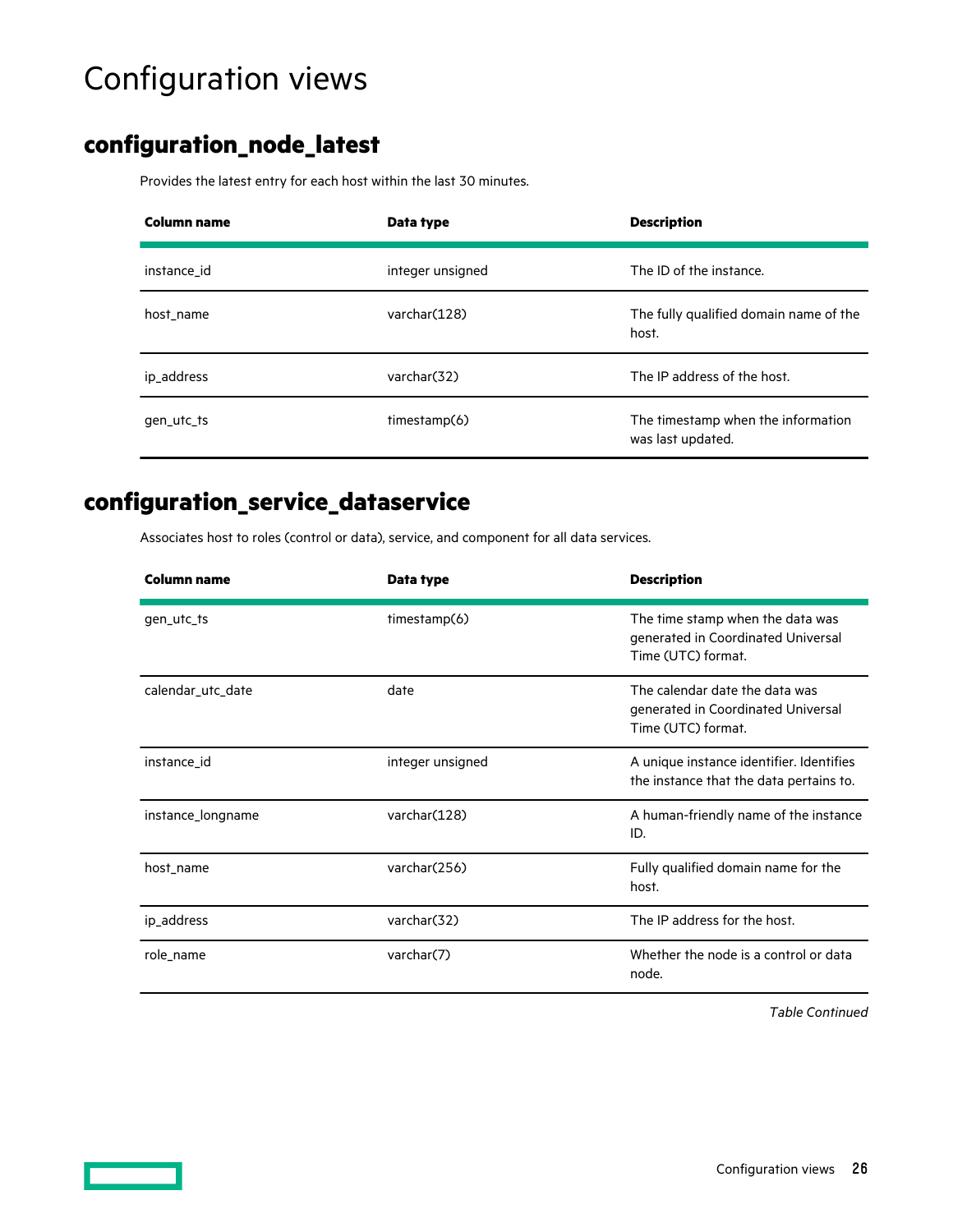| <b>Column name</b> | Data type   | <b>Description</b>              |
|--------------------|-------------|---------------------------------|
| service_name       | varchar(9)  | Name of the service, such as:   |
|                    |             | NonStop<br>$\bullet$            |
|                    |             | <b>HDFS</b><br>$\bullet$        |
|                    |             | MapReduce<br>$\bullet$          |
|                    |             | NSDA SQL<br>$\bullet$           |
|                    |             | Yarn<br>$\bullet$               |
|                    |             | HBase<br>$\bullet$              |
| component_name     | varchar(32) | Name of the component, such as: |
|                    |             | NameNode<br>$\bullet$           |
|                    |             | DataNode<br>$\bullet$           |
|                    |             | HMaster<br>$\bullet$            |
|                    |             | RegionServer<br>$\bullet$       |
|                    |             | NSDA SQL-Database<br>$\bullet$  |
|                    |             |                                 |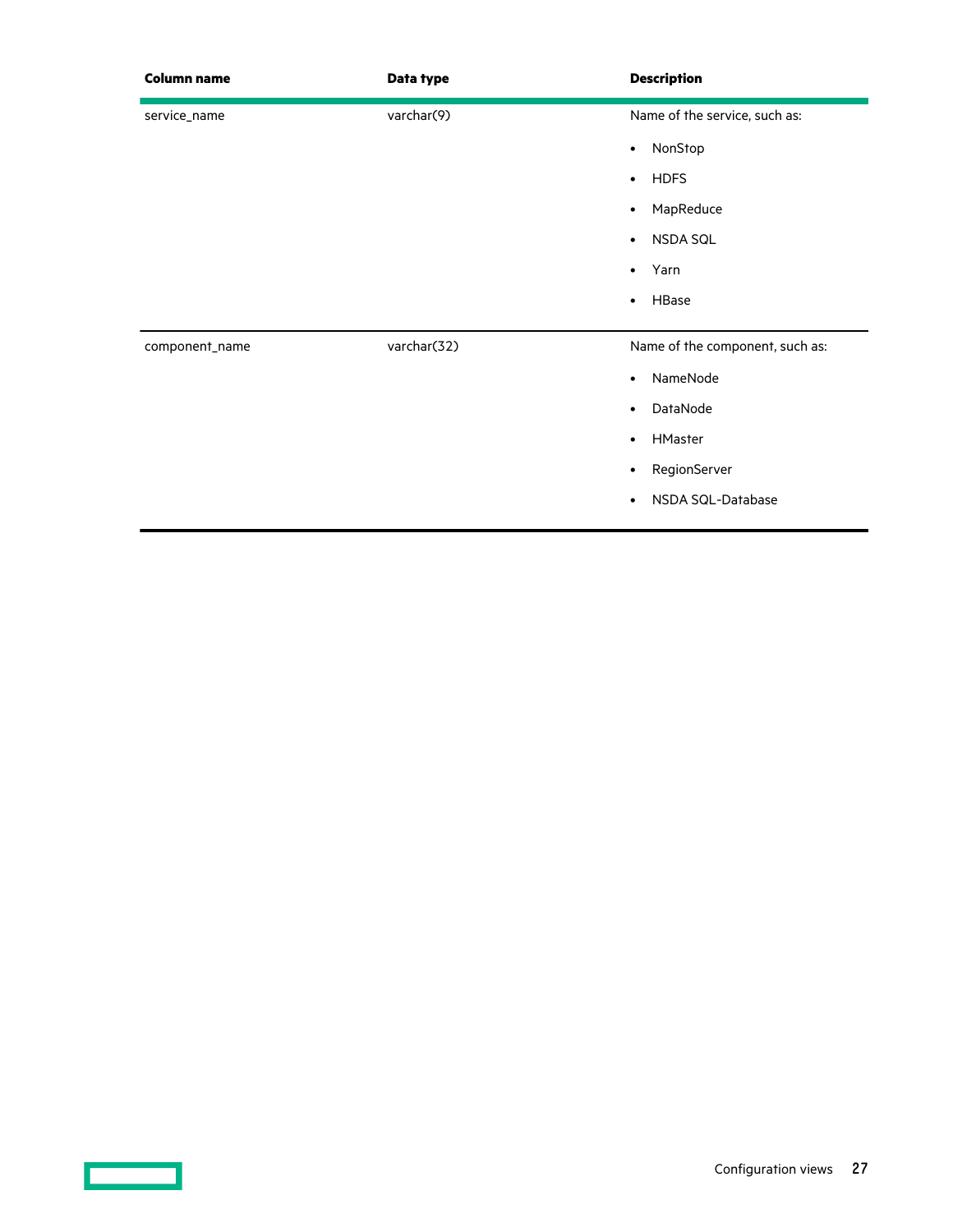# <span id="page-27-0"></span>Dimension tables

The Dimension tables provide mapping of enumerations to text and association information into groups.

### **dimension\_component\_table**

Maps component enumerations to component and service name. Component enumerations are used in many fact tables.

| <b>Column name</b>         | Data type   | <b>Description</b>                                 |
|----------------------------|-------------|----------------------------------------------------|
| component id               | int         | Component enumeration.                             |
| component_name             | varchar(32) | Textual name of component<br>enumeration.          |
| component_description_text | varchar(80) | Long description of component<br>enumeration.      |
| supported_instance_types   | int         | Bitmap of supported instance types.                |
| service name               | varchar(32) | Name of service to which the<br>component belongs. |

### **dimension\_health\_guidance\_table**

This table is not used in the current version of NSDA.

### **dimension\_healthtype\_table**

Maps health enumerations to text. Health enumerations are used in health-oriented tables.

| Column name             | Data type    | <b>Description</b>                         |
|-------------------------|--------------|--------------------------------------------|
| health_enum             | int          | Health enumeration.                        |
| health name             | varchar (32) | Textual name of health enumeration.        |
| health_description_text | varchar (80) | Long description of health<br>enumeration. |

### **dimension\_instance\_bitmap\_table**

Maps a bitmap to an instance type. Used to determine what reports and displays apply to a specific instance. Instance bitmaps are used in configuration\_report\_defitions\_table.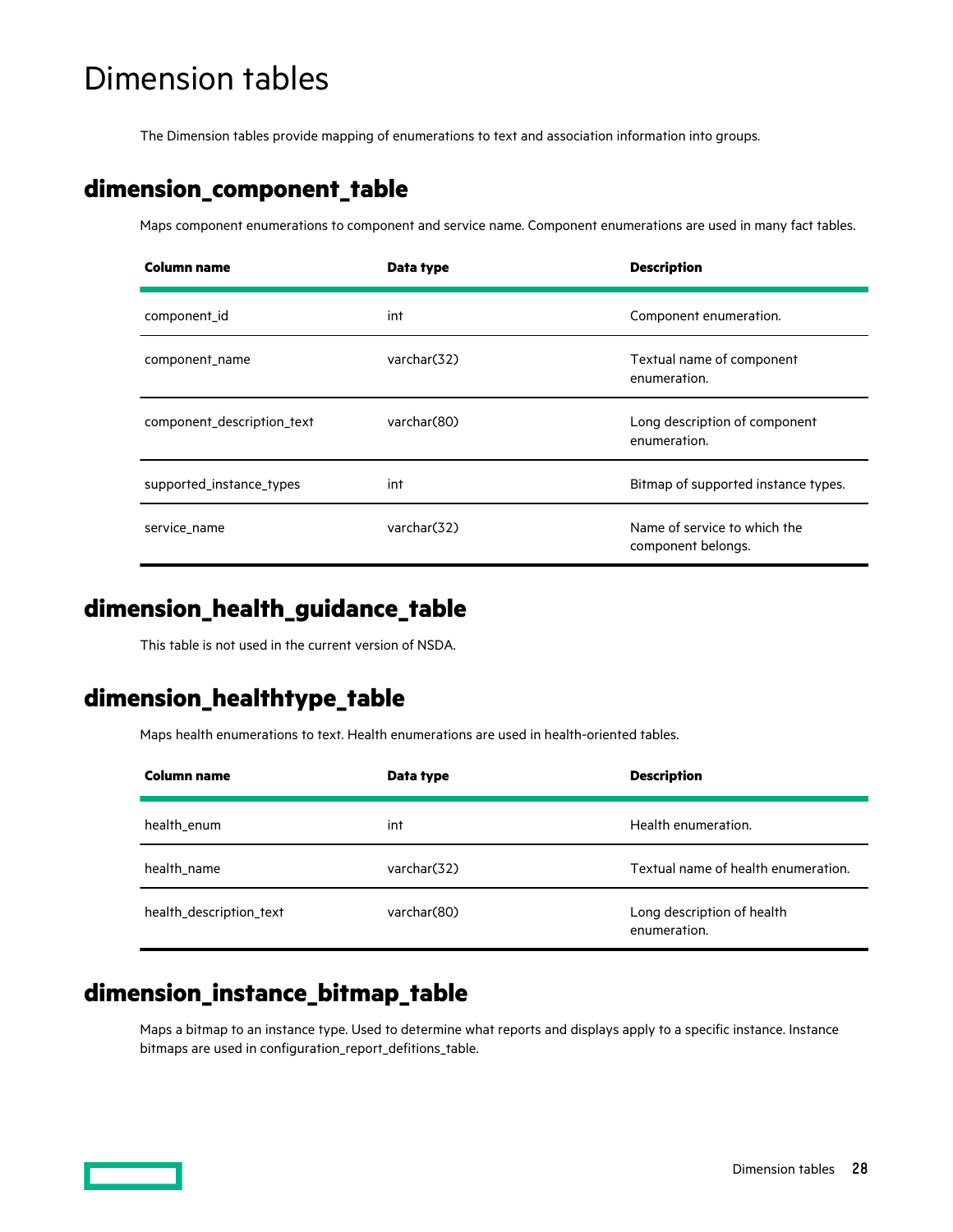<span id="page-28-0"></span>

| <b>Column name</b>   | Data type   | <b>Description</b>                              |
|----------------------|-------------|-------------------------------------------------|
| instance_type_name   | varchar(32) | Text representation of<br>instance_type_bitmap. |
| instance_type_bitmap | int         | Bitmap value:                                   |
|                      |             | 64 – NonStop SQL/MX                             |

## **dimension\_instance\_role\_table**

Maps instance-role enumerations to text. The instance role is used in configuration\_instance\_table.

| Column name                    | Data type   | <b>Description</b>                            |
|--------------------------------|-------------|-----------------------------------------------|
| instance_role_enum             | int         | Enumeration of instance role.                 |
| instance role name             | varchar(32) | Text representation of<br>instance_role_enum. |
| instance_role_description_text | varchar(80) | Descriptive text for<br>instance_role_enum.   |

### **dimension\_instance\_table**

This table is not used in the current version of NSDA.

## **dimension\_object\_subtype\_table**

Maps object subtype enumerations to text. Object subtypes are used in many fact tables.

| Column name              | Data type   | <b>Description</b>                 |
|--------------------------|-------------|------------------------------------|
| subtype_id               | int         | Enumeration of object subtype.     |
| subtype_name             | varchar(32) | Text representation of subtype id. |
| subtype_description_text | varchar(80) | Descriptive text for subtype_id.   |

### **dimension\_object\_type\_table**

Maps object type enumerations to text. Object types are used in many fact tables.

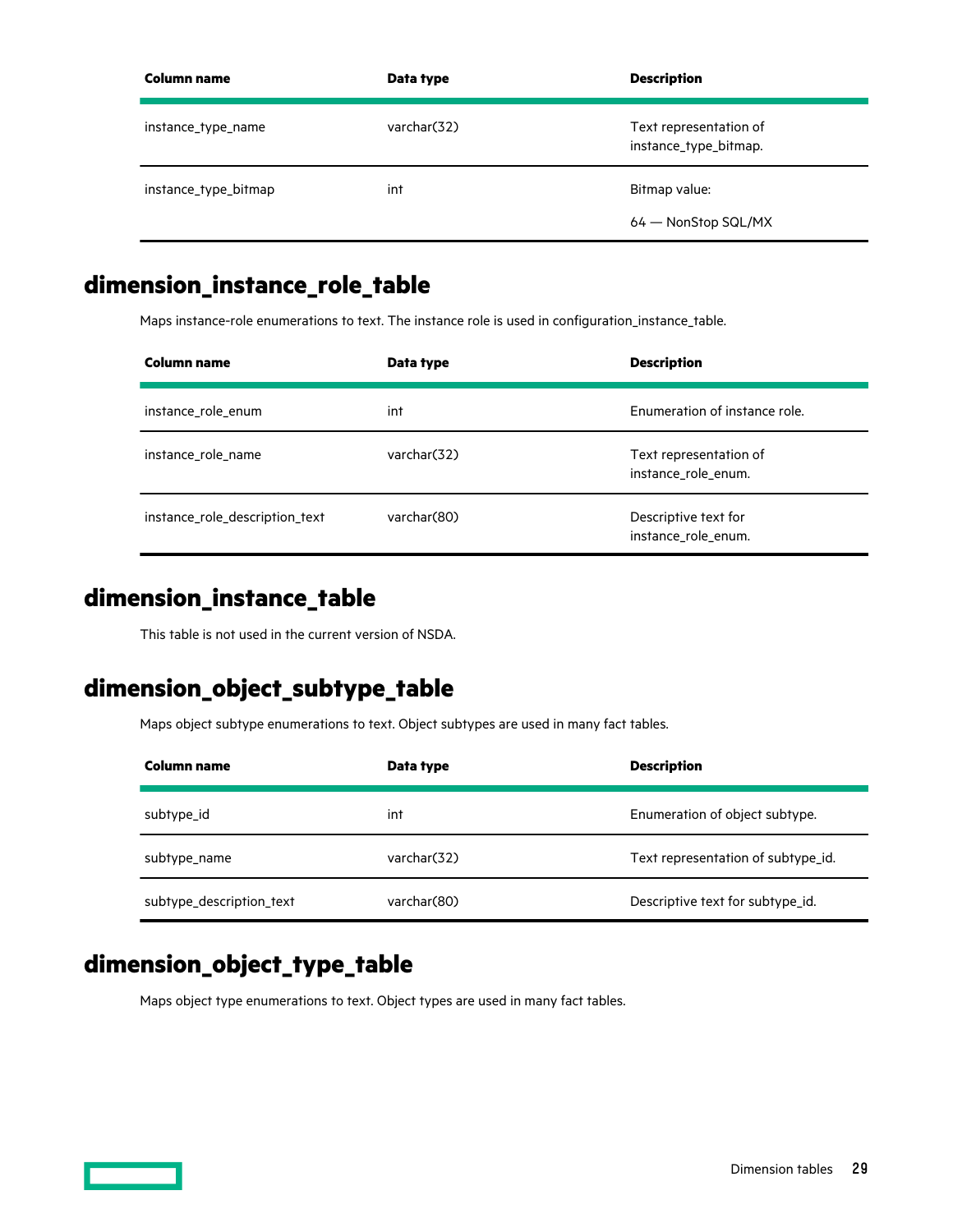<span id="page-29-0"></span>

| Column name           | Data type   | <b>Description</b>              |
|-----------------------|-------------|---------------------------------|
| type_id               | int         | Enumeration of object type.     |
| type_name             | varchar(32) | Text representation of type_id. |
| type_description_text | varchar(80) | Descriptive text for type_id.   |

## **dimension\_publication\_type\_table**

Maps publication enumerations to text. Publication enumerations are mostly used in health tables identifying whether the data is baseline (done on a schedule), incremental, or caused by a manual invocation of a health check.

| Column name           | Data type   | <b>Description</b>              |
|-----------------------|-------------|---------------------------------|
| type_id               | int         | Enumeration of object type.     |
| type_name             | varchar(32) | Text representation of type id. |
| type_description_text | varchar(80) | Descriptive text for type_id.   |

### **dimension\_score\_table**

Maps score enumerations to text. Scores are used in health tables to represent health as green (OK), yellow (warning), or red (error).

| Column name            | Data type   | <b>Description</b>               |
|------------------------|-------------|----------------------------------|
| score_id               | int         | Enumeration of object score.     |
| score name             | varchar(32) | Text representation of score_id. |
| score_description_text | varchar(80) | Descriptive text for score_id.   |

## **dimension\_severity\_table**

Maps severity enumerations to text. Scores are used in event and health tables to represent severity from debug to emergency.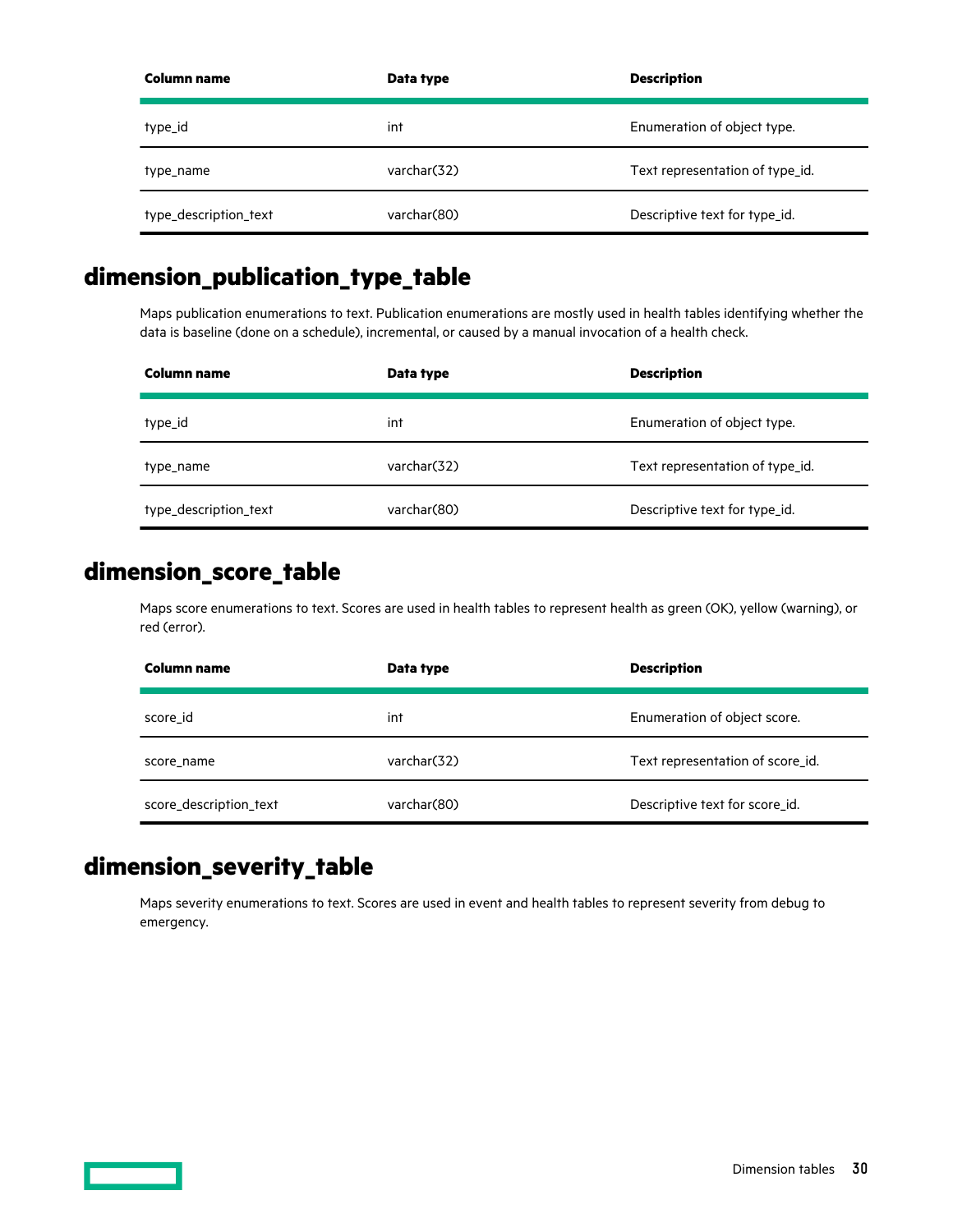<span id="page-30-0"></span>

| Column name               | Data type   | <b>Description</b>                  |
|---------------------------|-------------|-------------------------------------|
| severity_id               | int         | Enumeration of object severity.     |
| severity_name             | varchar(32) | Text representation of severity id. |
| severity_description_text | varchar(80) | Descriptive text for severity_id.   |

### **dimension\_statetype\_table**

Maps severity enumerations to text. Scores are used in health tables to represent state from unknown to stopped.

| Column name            | Data type   | <b>Description</b>               |
|------------------------|-------------|----------------------------------|
| state id               | int         | Enumeration of object state.     |
| state name             | varchar(32) | Text representation of state id. |
| state_description_text | varchar(80) | Descriptive text for state_id.   |

### **dimension\_subhealthtype\_table**

Maps subhealth enumerations to text. Subhealth enumerations are used in health tables to further clarify a health enumeration.

| Column name                | Data type    | <b>Description</b>                   |
|----------------------------|--------------|--------------------------------------|
| subhealth id               | int          | Enumeration of object subhealth.     |
| subhealth name             | varchar(32)  | Text representation of subhealth id. |
| subhealth_description_text | varchar (80) | Descriptive text for subhealth_id.   |

## **dimension\_substatetype\_table**

Maps substate enumerations to text. Subhealth enumerations are used in health tables to further clarify a state enumeration.

| Column name               | Data type    | <b>Description</b>                  |
|---------------------------|--------------|-------------------------------------|
| substate id               | int          | Enumeration of object substate.     |
| substate name             | varchar (32) | Text representation of substate id. |
| substate_description_text | varchar(80)  | Descriptive text for substate_id.   |

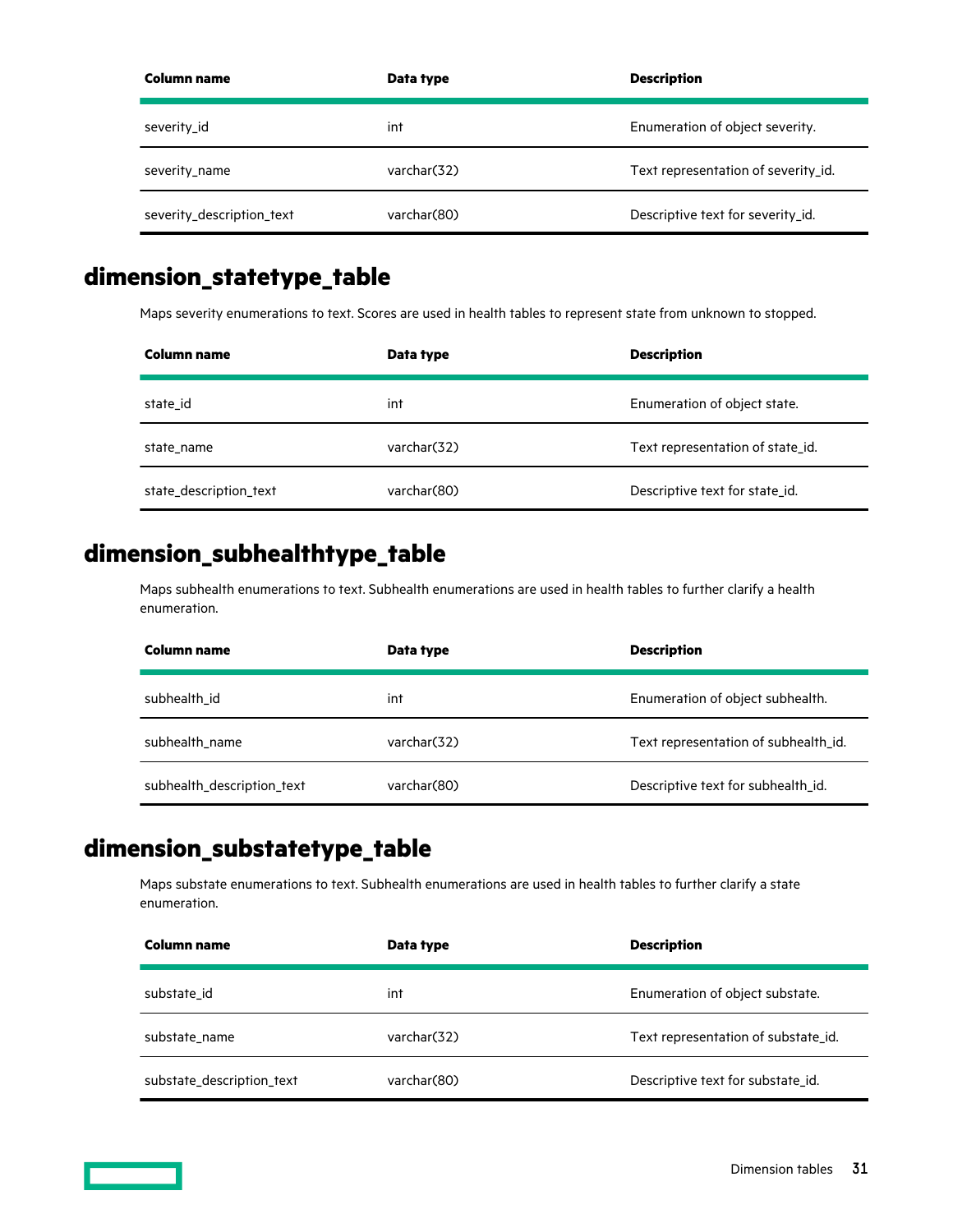## <span id="page-31-0"></span>**dimension\_subtype\_type\_table**

Associates object subtypes to object types to map object relationships.

| Column name | Data type | <b>Description</b>             |
|-------------|-----------|--------------------------------|
| subtype_id  | int       | Enumeration of object subtype. |
| type_id     | int       | Enumeration of object type.    |

## **dimension\_user\_association\_table**

Used by charge-back reports to map Linux users to business groups and business functions. See *NSDA User Guide* for information on how to populate and modify the content of this table and how to use charge-back reports.

| Column name       | Data type    | <b>Description</b>                                  |
|-------------------|--------------|-----------------------------------------------------|
| association id    | int          | Unique ID                                           |
| group_longname    | varchar(128) | Textual representation of the business<br>group.    |
| function_longname | varchar(128) | Textual representation of the business<br>function. |
| user_longname     | varchar(128) | Linux user name.                                    |

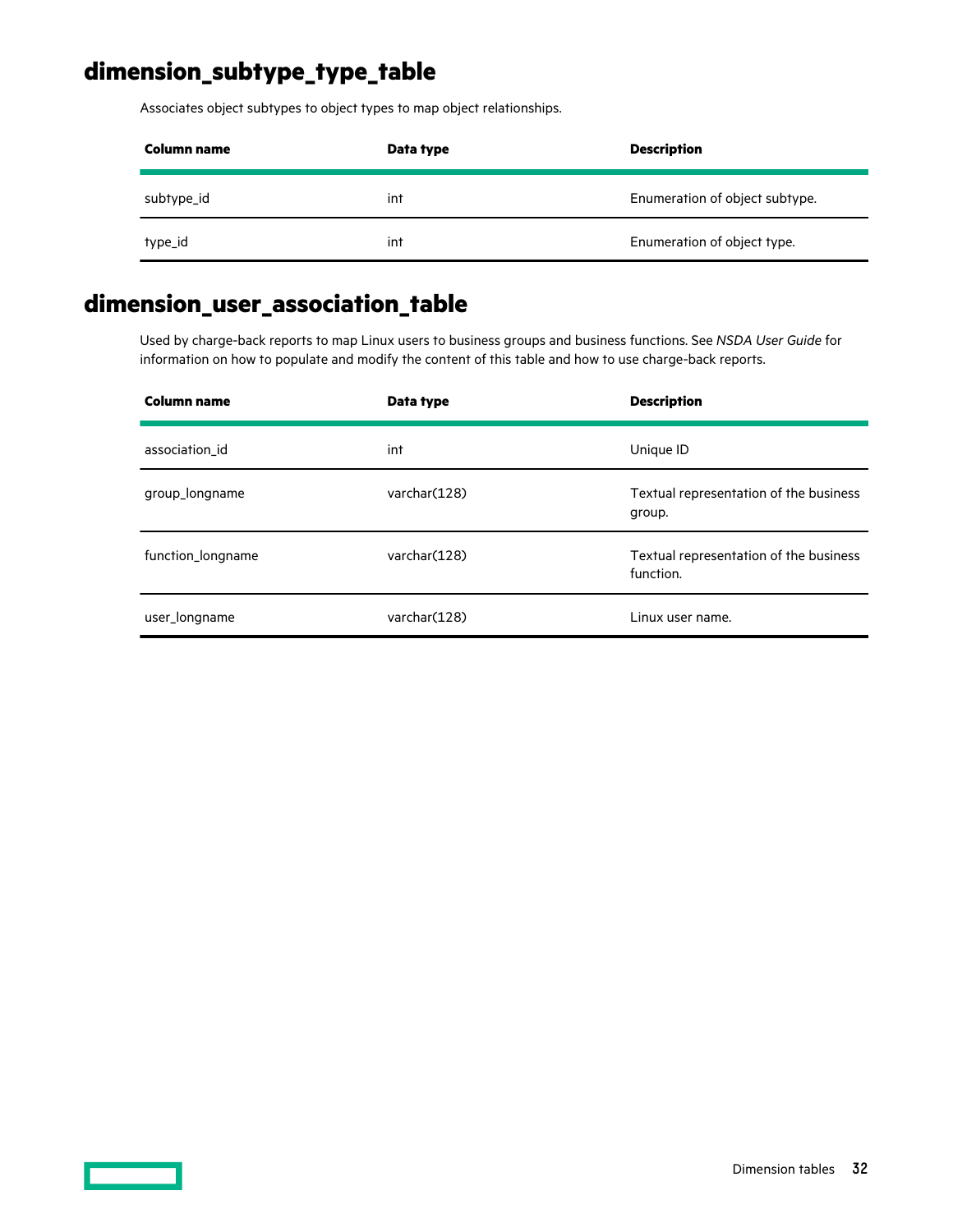# <span id="page-32-0"></span>Event tables

The Event tables provide access to centralized log messages as well as preindexed log messages.

See **[Header columns](#page-12-0)** for a description of the header columns in the event tables. The following subsections describe the data columns in the event tables.

### **event\_dsa\_table**

Provides preindexed events for errors generated by the data service adapter (DSA); that is, the NSDA SQL Writers.

| <b>Column name</b>              | Data type     | <b>Description</b>                                                                                                                  |
|---------------------------------|---------------|-------------------------------------------------------------------------------------------------------------------------------------|
| error_text128                   | varchar (128) | Descriptive text specific to the error.                                                                                             |
| eventtime_utc_ts                | timestamp(6)  | The time the event was generated in<br>Universal Co-ordinate Time (UTC)<br>format.                                                  |
| file_column_num                 | Int           | Column number at which an error was<br>encountered. For errors related to<br>interpreting files, such as configuration<br>files.    |
| file_line_num                   | Int           | Line number at which an error was<br>encountered. For errors related to<br>interpreting files, such as configuration<br>files.      |
| file_name1024                   | varchar(1024) | Name of the file at which an error was<br>encountered. For errors related to<br>interpreting files, such as configuration<br>files. |
| publication_column_full_name128 | varchar(128)  | Full field name in the publication<br>related to the error. For errors related<br>to publications.                                  |
| publication_column_name128      | varchar(128)  | Field name in the publication related to<br>the error. For errors related to<br>publications.                                       |
| publication_column2_name128     | varchar(128)  | Second field number to uniquely<br>identify the error, if needed, for errors<br>related to publications.                            |
| publication_data_type           | Int           | Data type related to the error. For<br>errors related to publications.                                                              |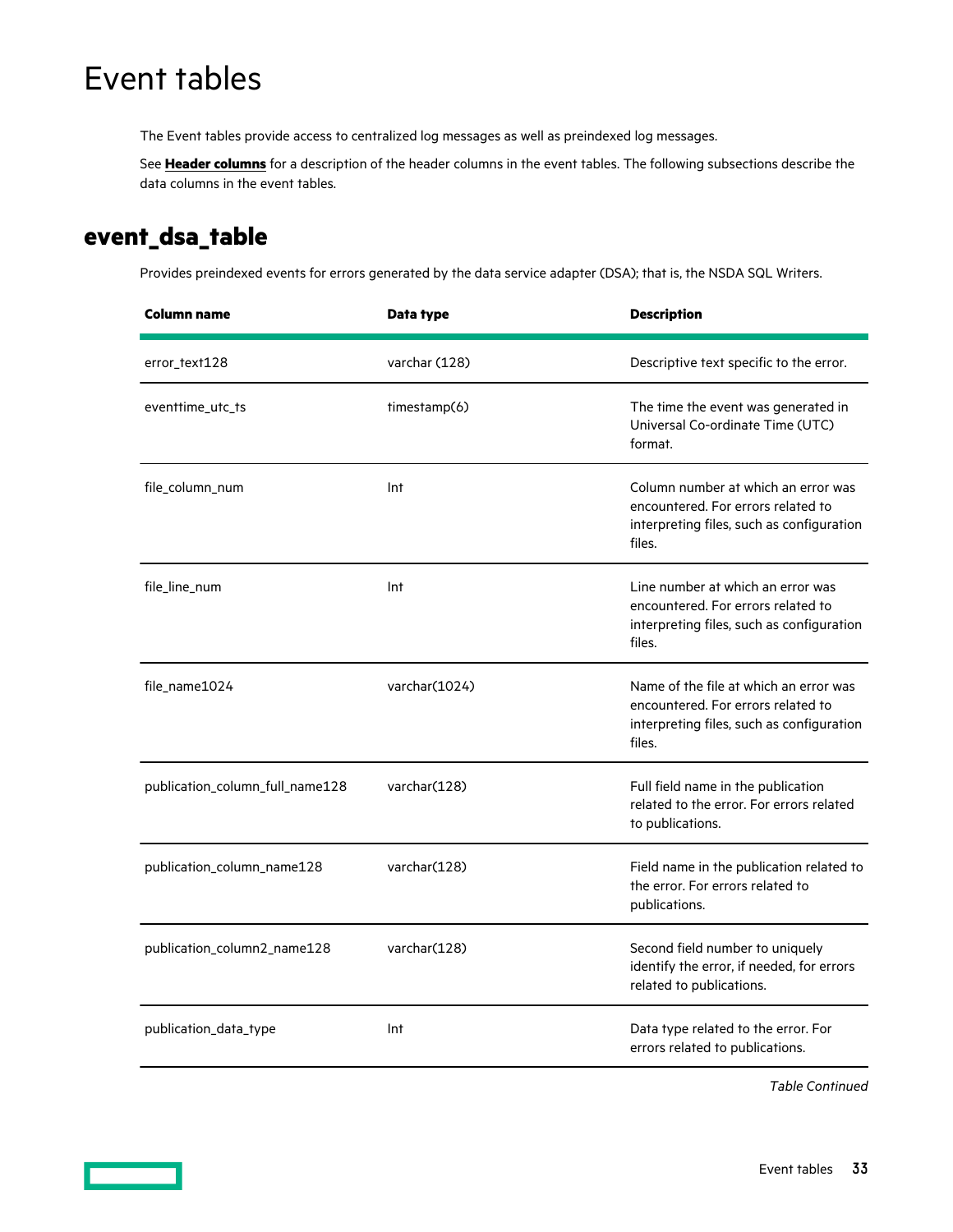<span id="page-33-0"></span>

| Column name               | Data type     | <b>Description</b>                                                                      |
|---------------------------|---------------|-----------------------------------------------------------------------------------------|
| publication_name128       | varchar(128)  | Name of the publication related to the<br>error. For errors related to<br>publications. |
| repository_column_name128 | varchar(128)  | Repository column related to the error.<br>For errors related to publications.          |
| repository_table_name128  | varchar(128)  | Repository table related to the error.<br>For errors related to publications.           |
| routing_key_name256       | varchar(256)  | Routing key related to the error. For<br>errors related to publications.                |
| sql_error_code            | Int           | Numeric SQL error code, for SQL<br>errors encountered.                                  |
| sql_error_text1024        | varchar(1024) | SQL error text, for SQL errors<br>encountered.                                          |

## **event\_text\_table**

Contains textual representation of events and log messages.

| Column name                    | Data type     | <b>Description</b>                                                                                                          |
|--------------------------------|---------------|-----------------------------------------------------------------------------------------------------------------------------|
| event_longtext                 | varchar (800) | The text in the event or log message.                                                                                       |
| tokenized_event_table_longname | varchar (128) | The name of the table that contains<br>preindexed columns for the event or<br>log message. NULL if no such table<br>exists. |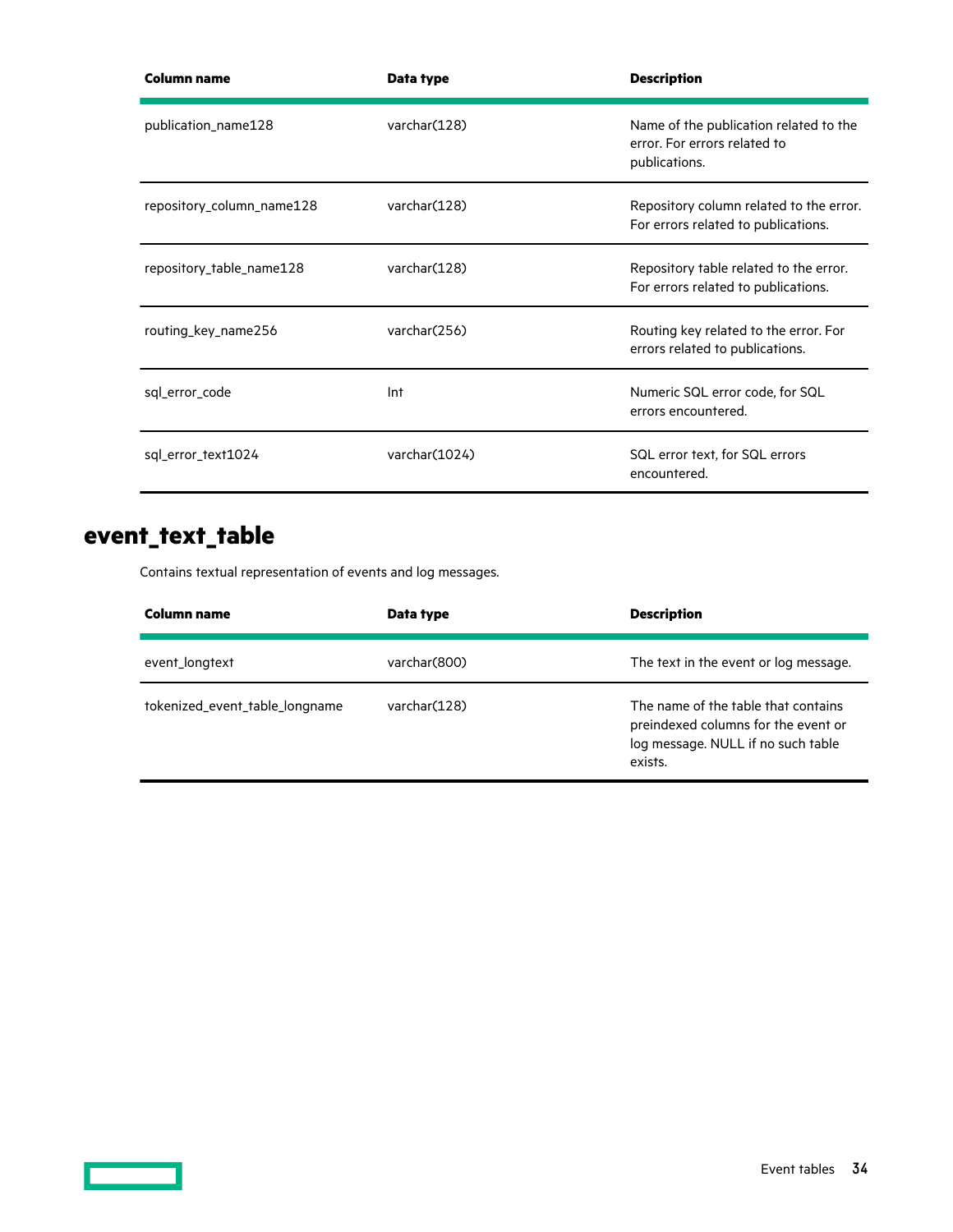# <span id="page-34-0"></span>Health tables

Health tables provide information generated by the NSDA health checks, which run on a periodic basis on the Data Service Instance.

See **[Header columns](#page-12-0)** for a description of the header columns in the health tables. The following subsections describe the data columns in the health tables.

## **health\_change\_table**

Tracks changes in health and state for all monitored objects.

| Column name           | Data type     | <b>Description</b>                                                                                               |
|-----------------------|---------------|------------------------------------------------------------------------------------------------------------------|
| health detailed table | varchar (128) | Health table containing detailed<br>information about the health issue that<br>caused the alert to be generated. |
| host name             | varchar(128)  | The name of the host where the<br>change originated.                                                             |
| change_type_enum      | timestamp(6)  | Enumeration of change type.                                                                                      |

### **health\_overview\_table**

This view provides historical high-level instance health information. There are no data columns in this table, just health header columns described in **[Header columns](#page-12-0)**.

### **health\_summary\_table**

Provides historical high-level instance health information for each monitored object in the instance.

| <b>Column name</b>       | Data type        | <b>Description</b>                                                                                                                 |
|--------------------------|------------------|------------------------------------------------------------------------------------------------------------------------------------|
| layer_name               | varchar(32)      | A textual description of the layer to<br>which the subject belongs.                                                                |
| layer_current_score_enum | Int              | An enumeration of the current score<br>for the layer as follows:<br>green(0)<br>٠<br>yellow(1)<br>$\bullet$<br>red(2)<br>$\bullet$ |
| layer_current_score_pct  | double precision | Percentage of the current score for the<br>layer.                                                                                  |

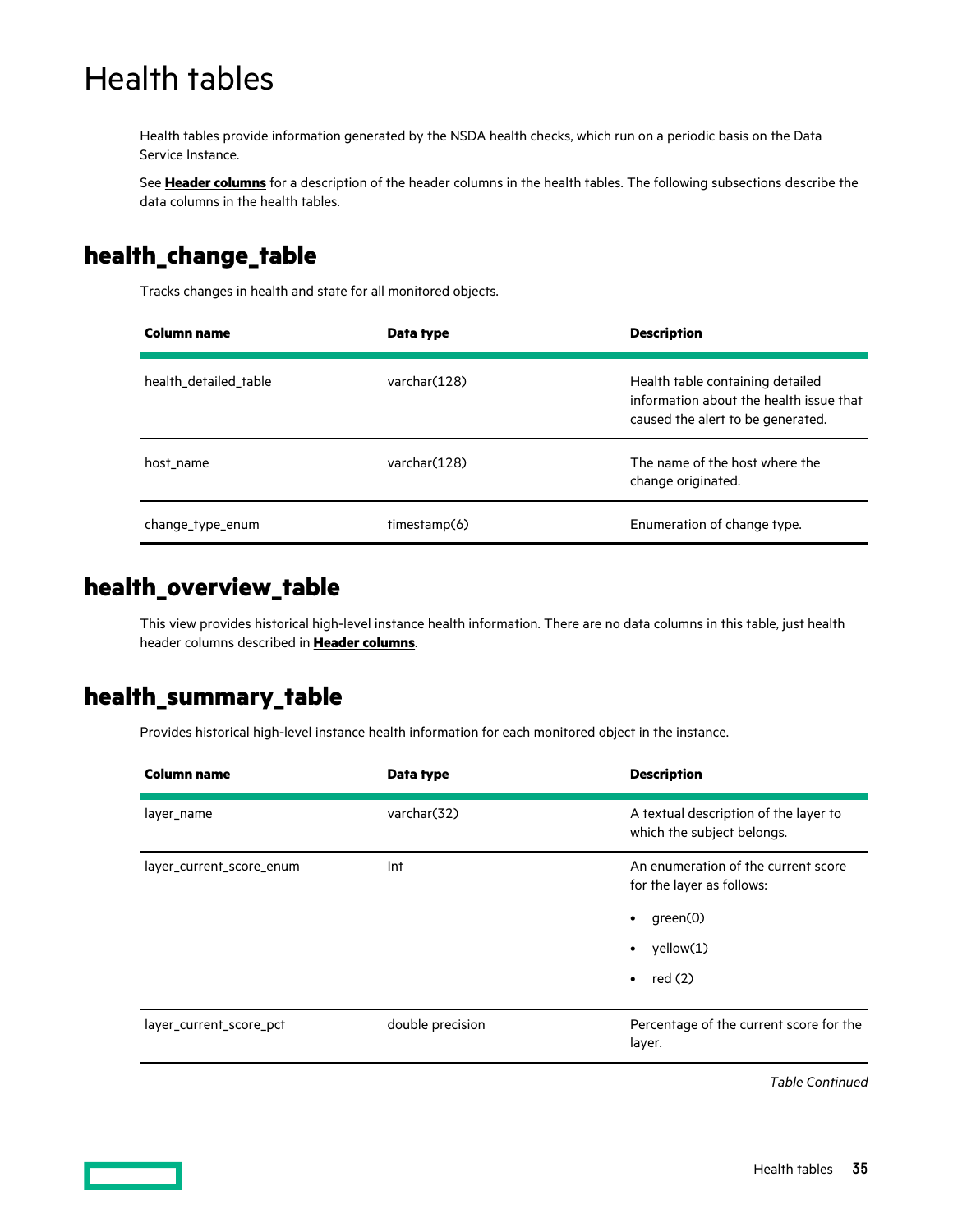| <b>Column name</b>          | Data type        | <b>Description</b>                                                   |
|-----------------------------|------------------|----------------------------------------------------------------------|
| layer_previous_score_enum   | Int              | An enumeration of the current score<br>for the layer as follows:     |
|                             |                  | green(0)                                                             |
|                             |                  | yellow(1)                                                            |
|                             |                  | red(2)                                                               |
| layer_previous_score_pct    | double precision | Percentage of the current score for the<br>layer.                    |
| layer_score_change_utc_ts   | timestamp(6)     | The time a score change was<br>determined in UTC format.             |
| subject_name                | varchar(32)      | A textual description of the subject to<br>which the object belongs. |
| subject_current_score_enum  | Int              | An enumeration of the current score<br>for the subject as follows:   |
|                             |                  | green(0)                                                             |
|                             |                  | yellow(1)                                                            |
|                             |                  | red(2)                                                               |
| subject_current_score_pct   | double precision | Percentage of the current score for the<br>subject.                  |
| subject_previous_score_enum | Int              | An enumeration of the current score<br>for the subject as follows:   |
|                             |                  | green(0)                                                             |
|                             |                  | yellow(1)                                                            |
|                             |                  | red(2)                                                               |
| subject_previous_score_pct  | double precision | Percentage of the current score for the<br>subject.                  |
| subject_score_change_utc_ts | timestamp(6)     | The time a score change was<br>determined in UTC format.             |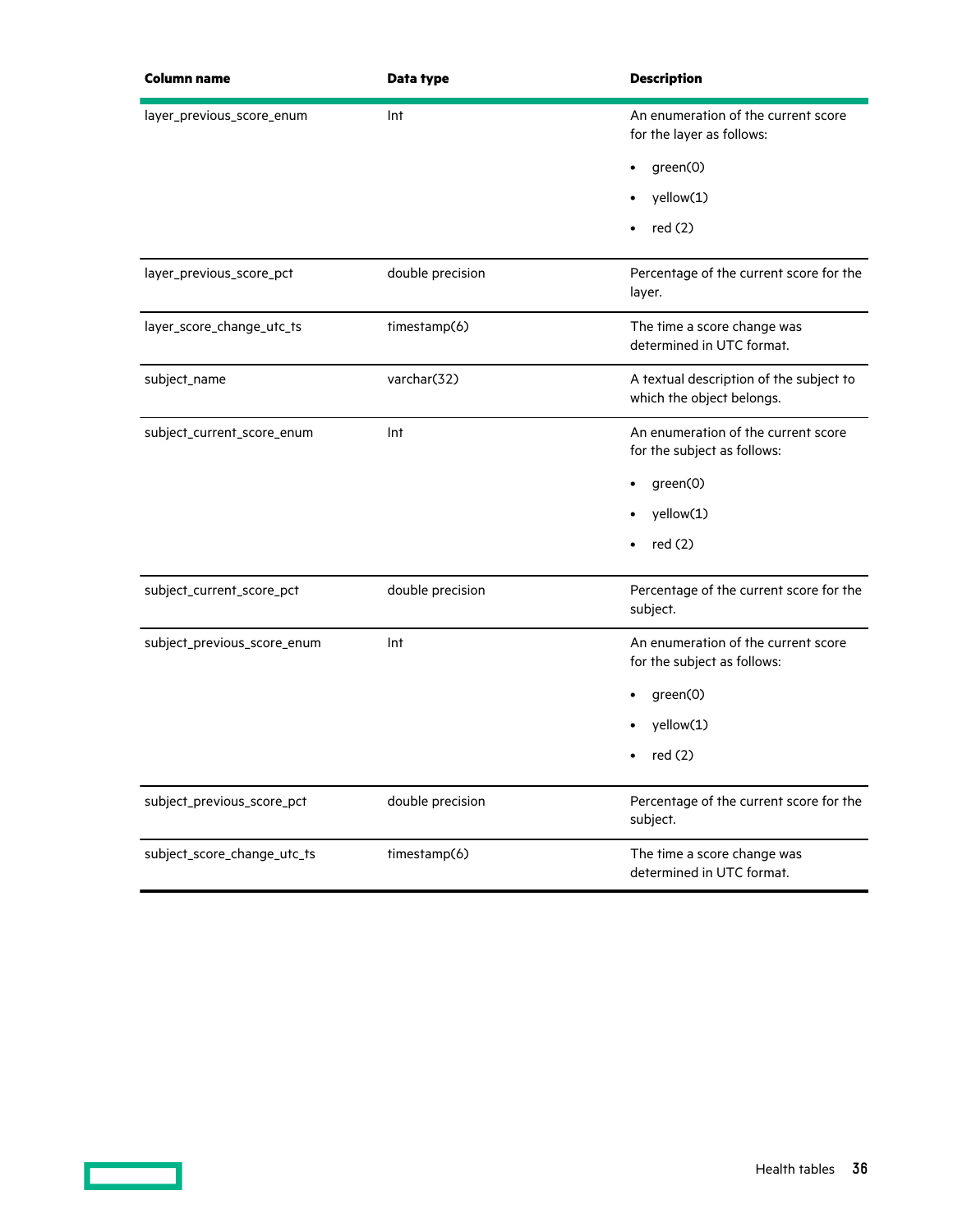# <span id="page-36-0"></span>Metric tables

Metric views provide performance metrics information collected by the NSDA data sensors.

See **[Header columns](#page-12-0)** for a description of the header columns in the metric tables. The following subsections describe the data columns in the metric tables.

### **metric\_diskio\_summary\_table**

Contains short-term aggregated avg, min, and max bandwidth usage for disks.

| <b>Column name</b> | Data type               | <b>Description</b>                                |
|--------------------|-------------------------|---------------------------------------------------|
| util_avg_pct       | double precision        | The average disk %util for the instance.          |
| node_min_longname  | varchar(128)            | The node with the disk that is the least<br>used. |
| disk_min_name      | varchar(32)             | Disk with the least utilization.                  |
| util_min_pct       | double precision        | The lowest disk utilization in the<br>instance.   |
| node_max_longname  | varchar(128)            | The node with the disk that is the most<br>used.  |
| disk_max_name      | varchar <sub>(32)</sub> | Disk with the most utilization.                   |
| util_max_pct       | double precision        | The highest disk utilization in the<br>instance.  |

### **metric\_diskio\_table**

Provides summary disk utilization number and min/max disks based on disk utilization.

The data represents historical avg, min, and max bandwidth usage for disks.

| Column name       | Data type        | <b>Description</b>                           |
|-------------------|------------------|----------------------------------------------|
| node_min_longname | varchar(128)     | Host name to which the disks are associated. |
| util_avg_pct      | double precision | The average disk %util for the instance.     |
| disk min name     | varchar(32)      | Disk with the least utilization.             |
| util_min_pct      | double precision | The lowest disk utilization in the instance. |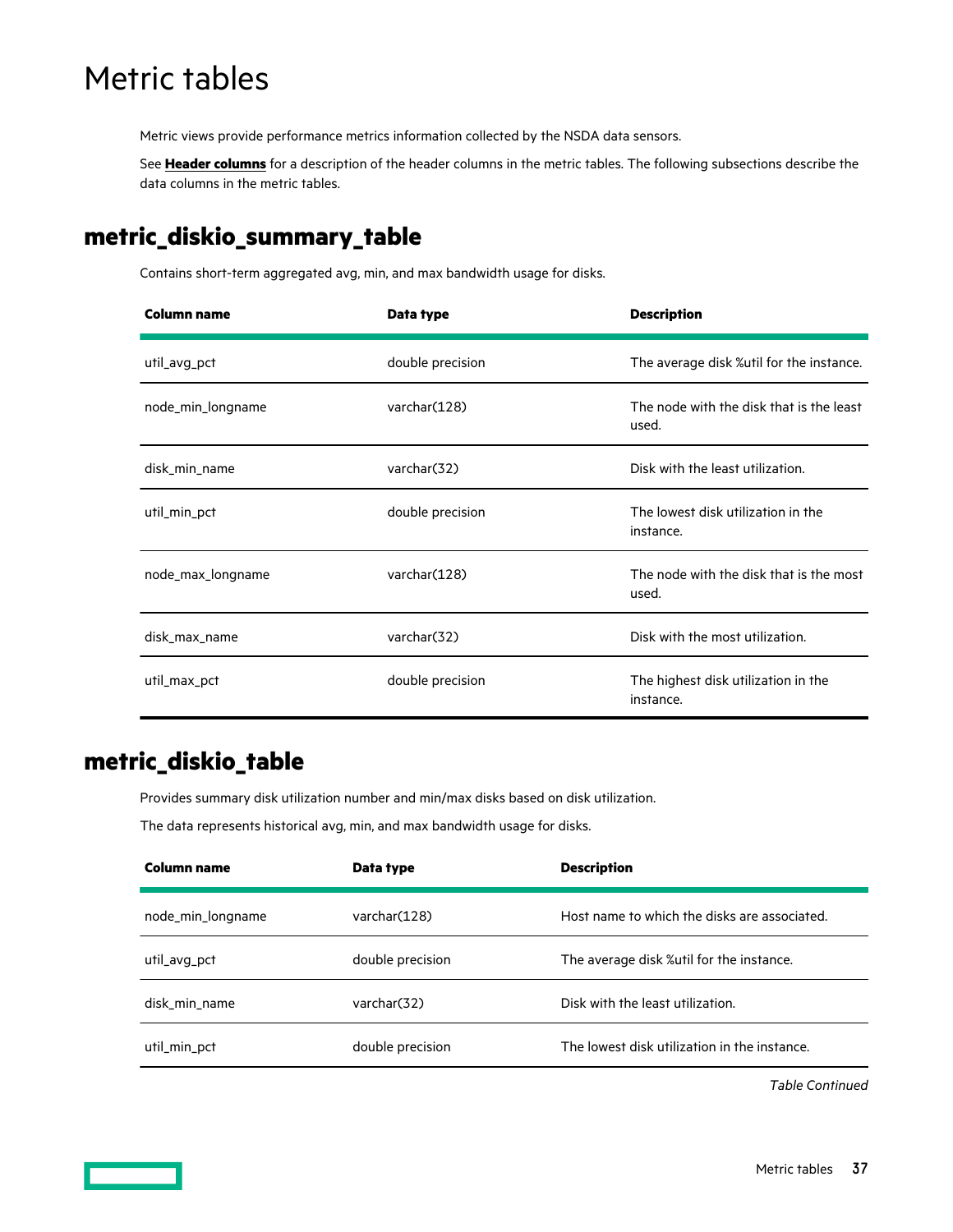<span id="page-37-0"></span>

| Column name   | Data type        | <b>Description</b>                        |
|---------------|------------------|-------------------------------------------|
| disk_max_name | varchar (32)     | Disk with the most utilization.           |
| util_max_pct  | double precision | The highest disk utilization in the node. |

### **metric\_heat\_summary\_table**

Provides short-term information about the Heatmap metrics and their score value for the instance. The heat\_pct value is always 00.00-100.00 where 00.00% represents green state, 50% represents yellow state, and 100% represents red state. The values between green/yellow and yellow/red represent indicators for what hue to use.

| <b>Column name</b> | Data type        | <b>Description</b>                                                        |
|--------------------|------------------|---------------------------------------------------------------------------|
| access_pct         | double precision | Heatmap value for the access layer<br>overall health.                     |
| dataservice_pct    | double precision | Heatmap value for the data service<br>layer overall health.               |
| diskio_pct         | double precision | Heatmap value for average disk I/O<br>utilization.                        |
| infrastructure_pct | double precision | Heatmap value for the data-service<br>infrastructure layer overall health |
| memory_pct         | double precision | Heatmap value for average memory<br>utilization.                          |
| networkio_pct      | double precision | Heatmap value for average network<br>I/O utilization.                     |
| node_pct           | double precision | Heatmap value for average node<br>utilization.                            |
| os_pct             | double precision | Heatmap value for the OS layer overall<br>health                          |
| server_pct         | double precision | Heatmap value for the server layer<br>overall health                      |
| storage_pct        | double precision | Heatmap value for the storage layer<br>overall health.                    |

## **metric\_jobquery\_summary\_table**

Provides short-term high-level counts of job/queries by status.

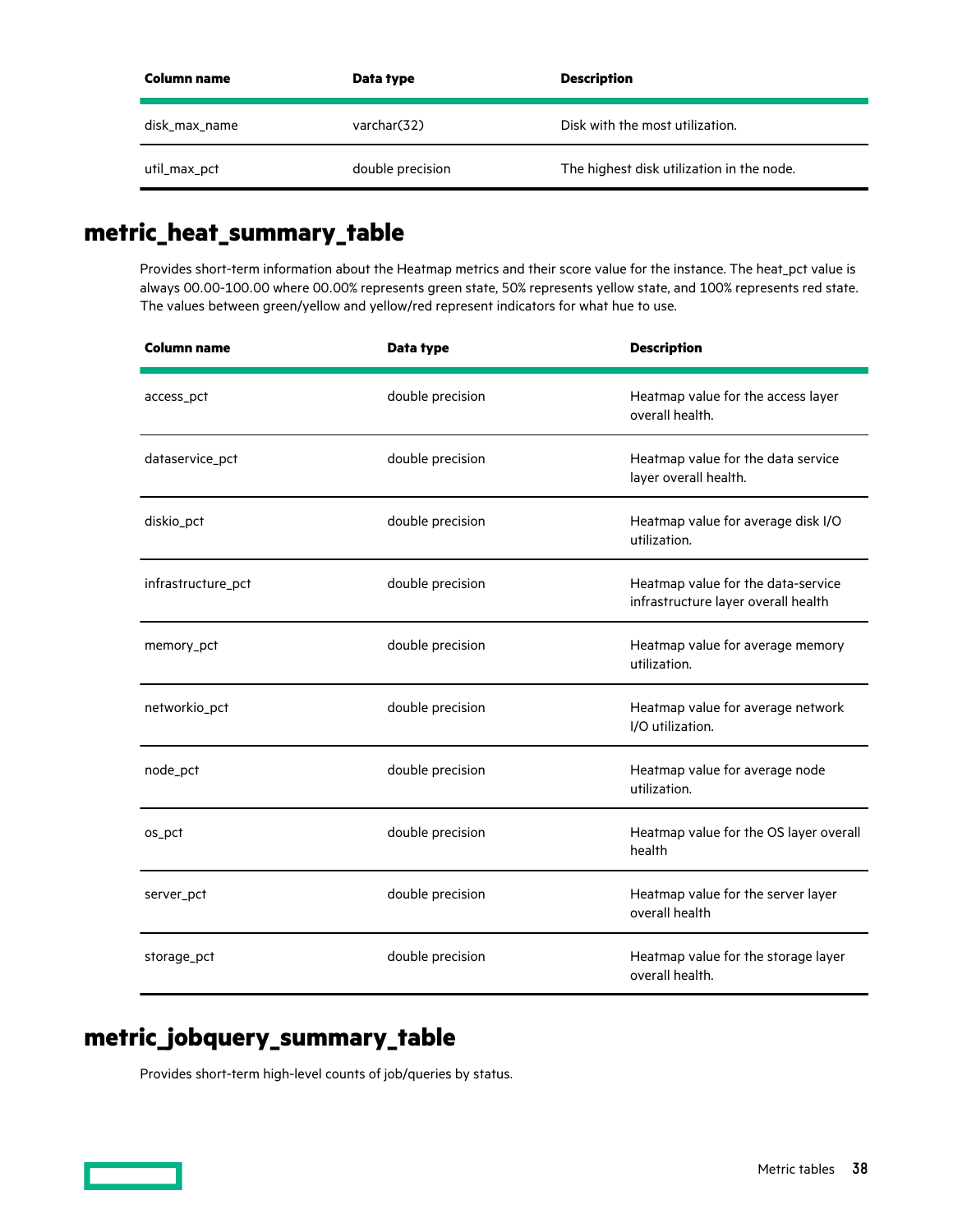<span id="page-38-0"></span>

| <b>Column name</b> | Data type    | <b>Description</b>                                                                                      |
|--------------------|--------------|---------------------------------------------------------------------------------------------------------|
| running_count      | Int          | Jobs/queries with a RUNNING status.                                                                     |
| queued_count       | Int          | Jobs/queries with a QUEUED status.<br>Not yet supported in SQL/MX.                                      |
| completed_count    | Int          | Jobs/queries with a COMPLETED<br>status.                                                                |
| failed_count       | Int          | Jobs/queries with a FAILED status. Not<br>yet supported in SQL/MX.                                      |
| holding_count      | Int          | Jobs/queries with a HOLDING status.<br>Not yet supported in SQL/MX.                                     |
| session_id         | varchar(103) | The unique session ID generated by<br>the MXCS SQL server at the time the<br>connection is established. |
| mxcs_service_name  | varchar(6)   | Name of the MXCS service.                                                                               |
| process_name       | varchar(32)  | The process name of the server<br>(MXOSRVR).                                                            |
| datasource_name    | varchar(128) | Datasource name.                                                                                        |
| user_longname      | varchar(50)  | User submitting work.                                                                                   |

# **metric\_jobquery\_table**

Provides high-level information about jobs/queries.

| Column name            | Data type     | <b>Description</b>                                      |
|------------------------|---------------|---------------------------------------------------------|
| jobquery_longname      | varchar(160)  | Job/query ID.                                           |
| job_type               | Varchar(32)   | Reserved for future use.                                |
| cpu_us                 | largeint      | Number of microseconds the job/query<br>used the CPU.   |
| details_table_longname | varchar(128)  | Name of table where job/query details<br>can be found.  |
| endtime lct ts         | time stamp(6) | Time job ended in Local Civil Time.<br>Null if running. |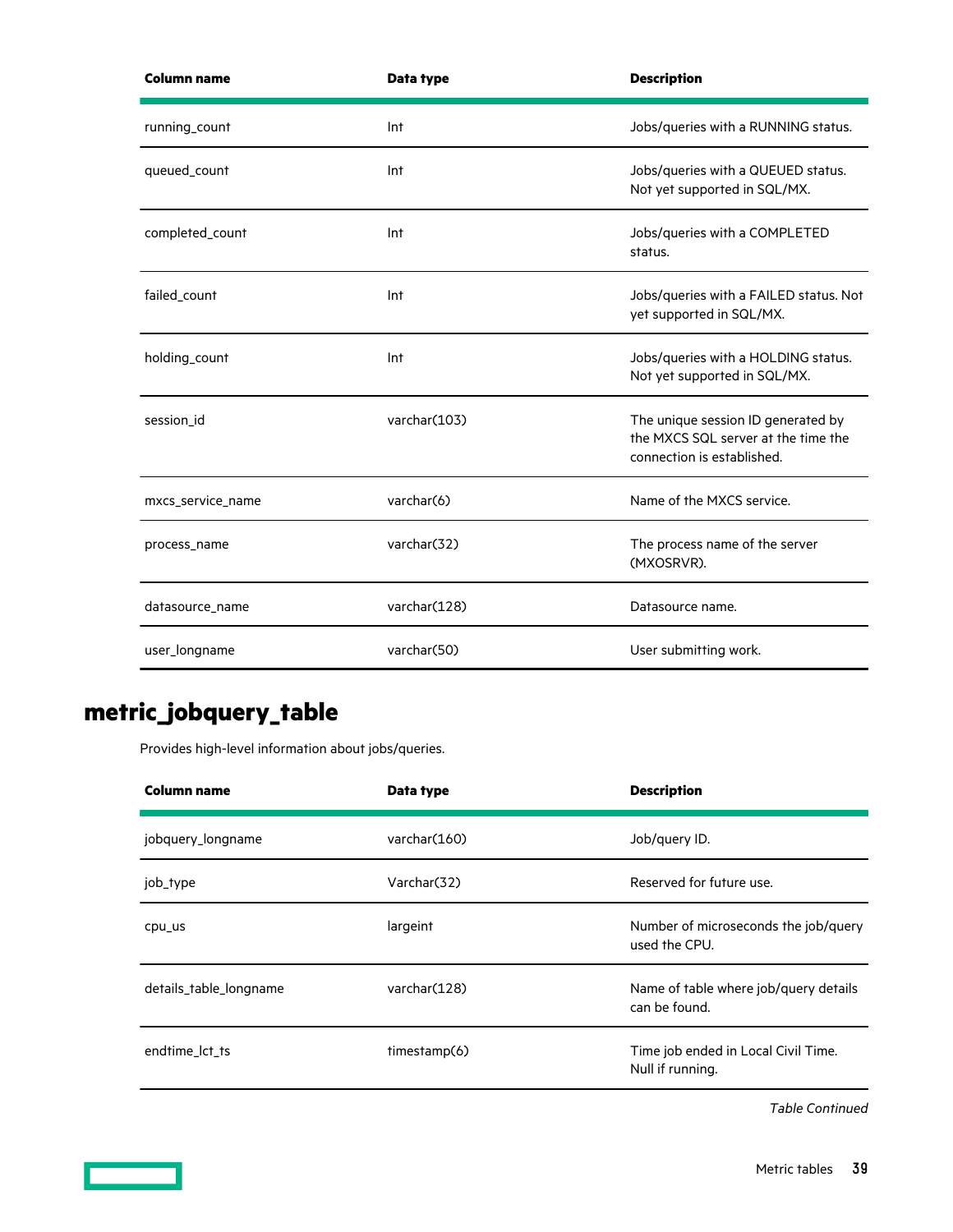<span id="page-39-0"></span>

| <b>Column name</b> | Data type    | <b>Description</b>                                    |
|--------------------|--------------|-------------------------------------------------------|
| endtime_utc_ts     | timestamp(6) | Time job ended in UTC. Null if running.               |
| memory_bytes       | largeint     | Amount of memory (in bytes) used by<br>the job/query. |
| read_bytes         | largeint     | Number of bytes read by the job/<br>query.            |
| running_bool       | largeint     | Flag indicating whether the job is<br>running.        |
| runtime_us         | largeint     | Time (in microseconds) job ran/has<br>been running.   |
| starttime_lct_ts   | timestamp(6) | Time job started in Local Civil Time.                 |
| starttime_utc_ts   | timestamp(6) | Time job started in UTC.                              |
| status_name        | varchar(32)  | RUNNING, COMPLETED, QUEUED,<br>FAILED, and so on.     |
| user_longname      | varchar(128) | User submitting work.                                 |
| written_bytes      | largeint     | Number of bytes written by the job/<br>query.         |
| Row_count          | Int          | Number of rows accessed by the job/<br>query.         |
| Disk_ios           | Int          | Number of disk I/Os by the job/query.                 |

## **metric\_jobquery\_topncputime\_table**

Provides the top-n resource consuming jobs/queries based on CPU time.

A join on transaction\_id exposes counters bytes read from cache/disk, memory allocated, written rows, and so on. The information is per operator, which means that sums are calculated.

| <b>Column name</b> | Data type    | <b>Description</b>                                    |
|--------------------|--------------|-------------------------------------------------------|
| jobquery_longname  | varchar(160) | Job/query ID.                                         |
| cpu_us             | largeint     | Number of microseconds the job/query<br>used the CPU. |

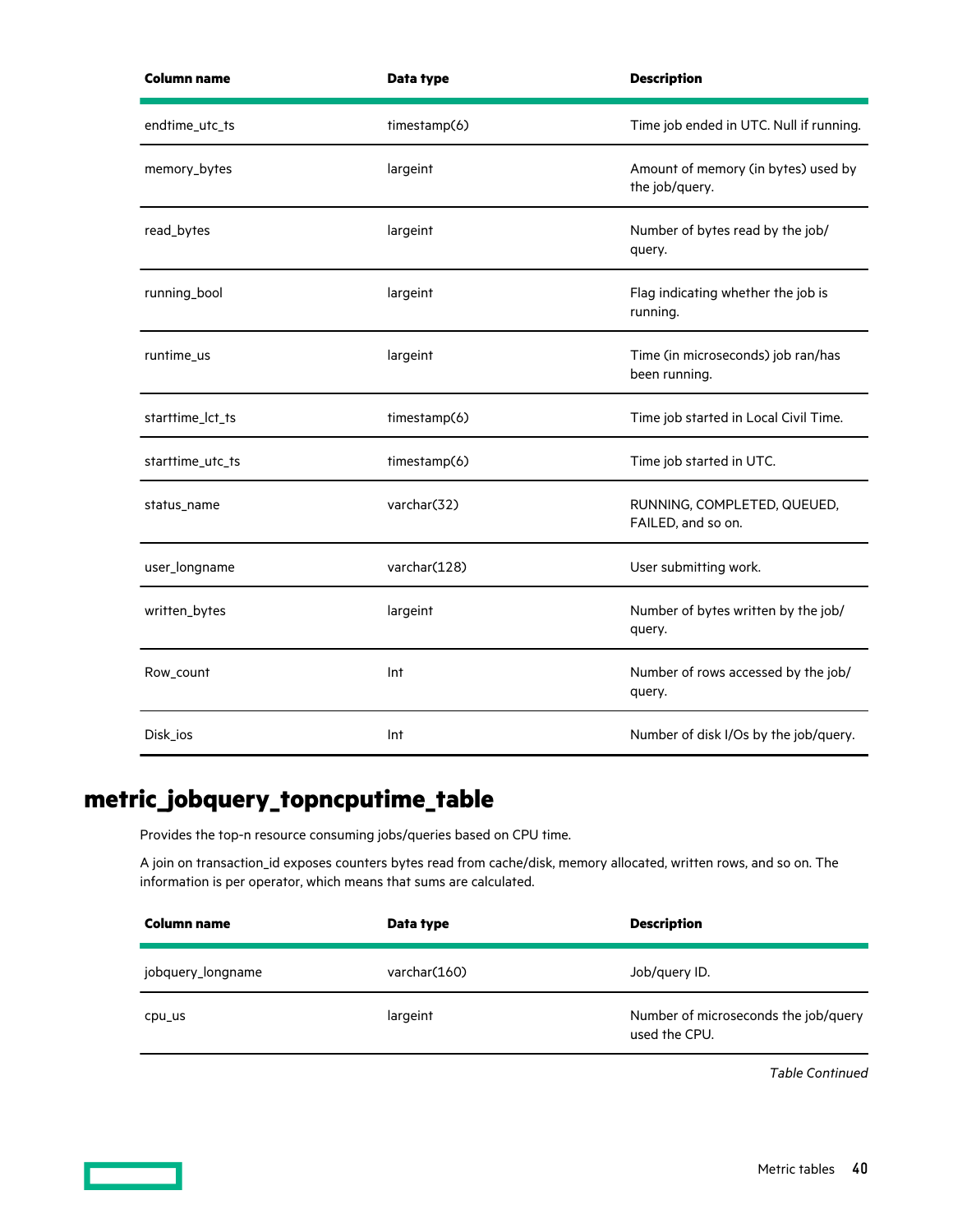<span id="page-40-0"></span>

| <b>Column name</b>     | Data type    | <b>Description</b>                                     |
|------------------------|--------------|--------------------------------------------------------|
| details_table_longname | varchar(128) | Name of table where job/query details<br>can be found. |
| endtime_utc_ts         | timestamp(6) | Time job ended in UTC. Null if running.                |
| endtime_lct_ts         | timestamp(6) | Time job ended in LCT. Null if running.                |
| running_bool           | largeint     | Flag indicating whether the job is<br>running.         |
| starttime_utc_ts       | timestamp(6) | Time job started in UTC.                               |
| starttime_lct_ts       | timestamp(6) | Time job started in LCT.                               |
| status_name            | varchar(32)  | RUNNING, COMPLETED, QUEUED,<br>FAILED, and so on.      |
| user_longname          | varchar(128) | User submitting work.                                  |

## **metric\_jobquery\_topndiskios\_table**

Provides the top-n resource consuming jobs/queries based on disk I/Os.

For NonStop SQL/MX, the information comes from the job data:

- user-name
- job-id, start/end time
- job-status
- cpu-ms
- physical-memory
- hdfs-read-bytes
- hdfs-written-bytes

| Column name            | Data type     | <b>Description</b>                                     |
|------------------------|---------------|--------------------------------------------------------|
| jobquery_longname      | varchar (160) | Job/query ID.                                          |
| disk ios               | largeint      | Number of disk I/Os by the job/query.                  |
| details_table_longname | varchar(128)  | Name of table where job/query details<br>can be found. |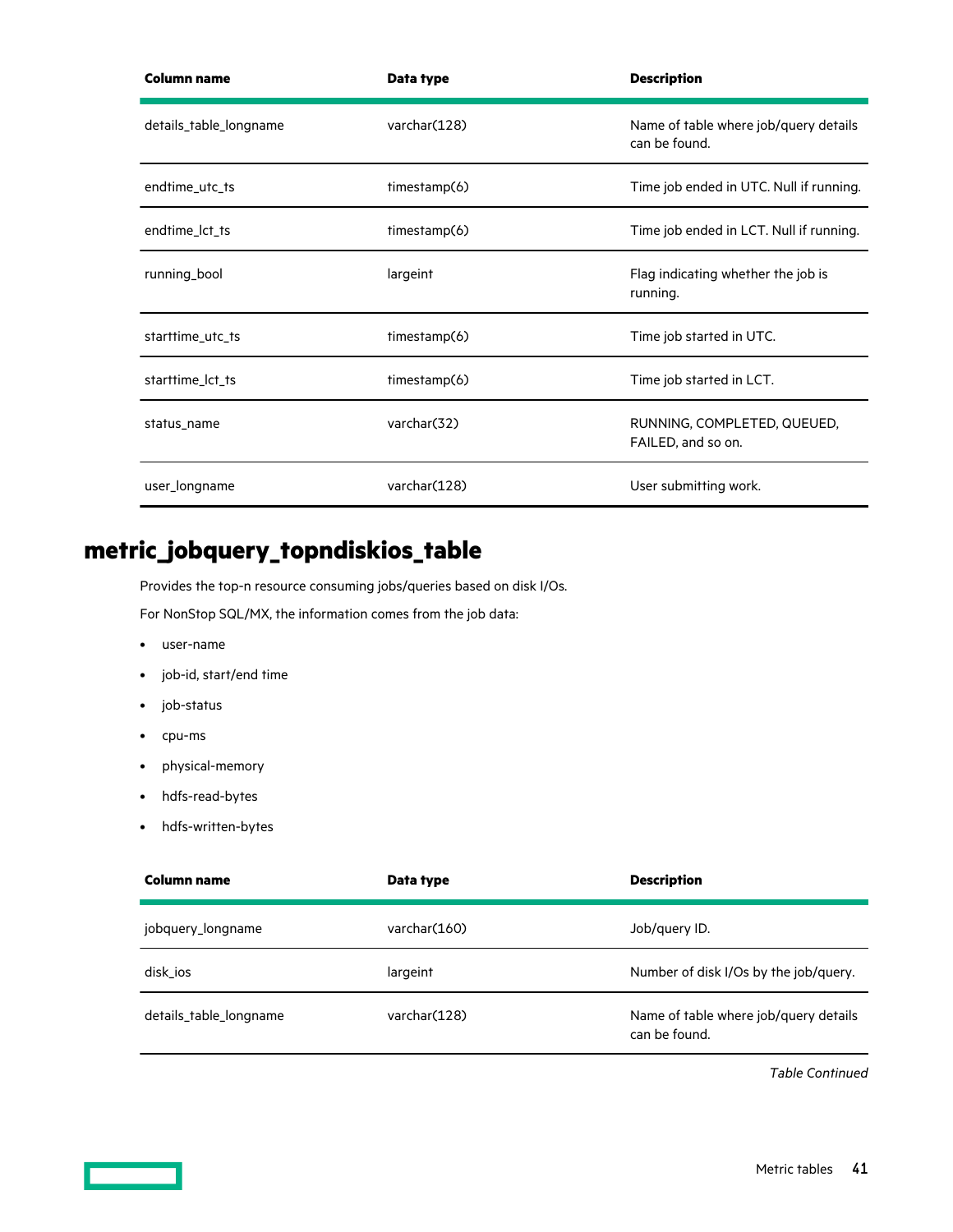<span id="page-41-0"></span>

| <b>Column name</b> | Data type    | <b>Description</b>                                |
|--------------------|--------------|---------------------------------------------------|
| endtime_utc_ts     | timestamp(6) | Time job ended in UTC. Null if running.           |
| endtime_lct_ts     | timestamp(6) | Time job ended in LCT. Null if running.           |
| running_bool       | largeint     | Flag indicating whether the job is<br>running.    |
| starttime_utc_ts   | timestamp(6) | Time job started in UTC.                          |
| starttime_lct_ts   | timestamp(6) | Time job started in LCT.                          |
| status_name        | varchar(32)  | RUNNING, COMPLETED, QUEUED,<br>FAILED, and so on. |
| user_longname      | varchar(128) | User submitting work.                             |

# **metric\_jobquery\_topnmemory\_table**

This view provides the top-n resource consuming jobs/queries based on memory usage.

| <b>Column name</b>     | Data type    | <b>Description</b>                                     |
|------------------------|--------------|--------------------------------------------------------|
| jobquery_longname      | varchar(160) | Job/query ID.                                          |
| details_table_longname | varchar(128) | Name of table where job/query details<br>can be found. |
| endtime_utc_ts         | timestamp(6) | Time job ended in UTC. Null if running.                |
| endtime_lct_ts         | timestamp(6) | Time job ended in LCT. Null if running.                |
| memory_bytes           | largeint     | Amount of memory (in bytes) used by<br>the job/query.  |
| running_bool           | largeint     | Flag indicating whether the job is<br>running.         |
| starttime_utc_ts       | timestamp(6) | Time job started in UTC.                               |
| starttime_lct_ts       | timestamp(6) | Time job started in LCT.                               |
| status_name            | varchar(32)  | RUNNING, COMPLETED, QUEUED,<br>FAILED, and so on.      |
| user_longname          | varchar(128) | User submitting work.                                  |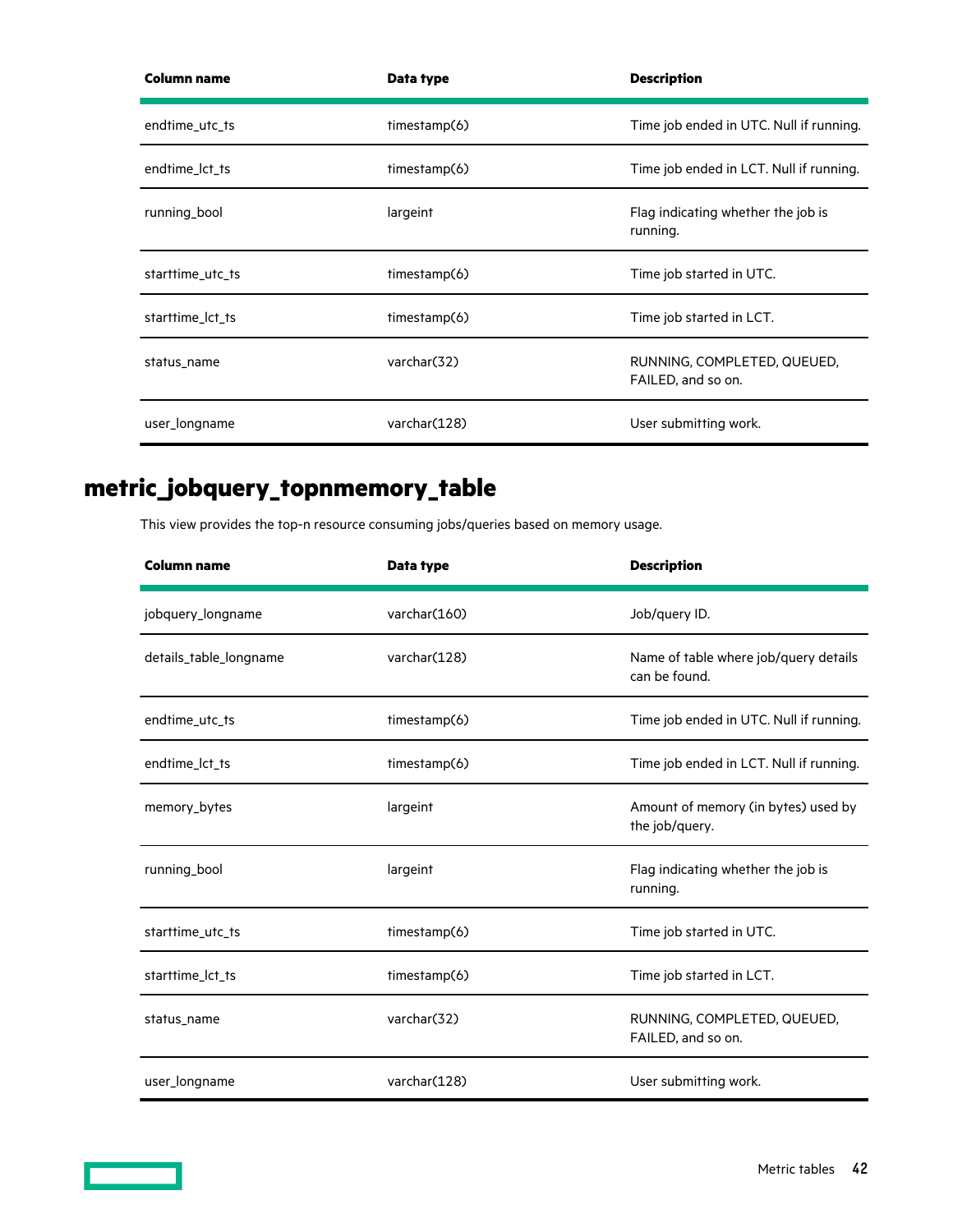## <span id="page-42-0"></span>**metric\_jobquery\_topnreads\_table**

This view provides the top-n resource consuming jobs/queries based on read I/O bytes.

| <b>Column name</b>     | Data type    | <b>Description</b>                                     |
|------------------------|--------------|--------------------------------------------------------|
| jobquery_longname      | varchar(160) | Job/query ID.                                          |
| details_table_longname | varchar(128) | Name of table where job/query details<br>can be found. |
| endtime_utc_ts         | timestamp(6) | Time job ended in UTC. Null if running.                |
| endtime_lct_ts         | timestamp(6) | Time job ended in LCT. Null if running.                |
| read_bytes             | largeint     | Number of bytes read by the job/<br>query.             |
| running_bool           | largeint     | Flag indicating whether the job is<br>running.         |
| starttime_utc_ts       | timestamp(6) | Time job started in UTC.                               |
| starttime_lct_ts       | timestamp(6) | Time job started in LCT.                               |
| status_name            | varchar(32)  | RUNNING, COMPLETED, QUEUED,<br>FAILED, and so on.      |
| user_longname          | varchar(128) | User submitting work.                                  |

### **metric\_topnrows\_table**

This view provides the top-n resource consuming jobs/queries based on table rows accessed.

| Column name            | Data type     | <b>Description</b>                                     |
|------------------------|---------------|--------------------------------------------------------|
| jobquery_longname      | varchar (160) | Job/query ID.                                          |
| details_table_longname | varchar(128)  | Name of table where job/query details<br>can be found. |
| endtime utc ts         | timestamp(6)  | Time job ended in UTC. Null if running.                |
| endtime lct ts         | timestamp(6)  | Time job ended in LCT. Null if running.                |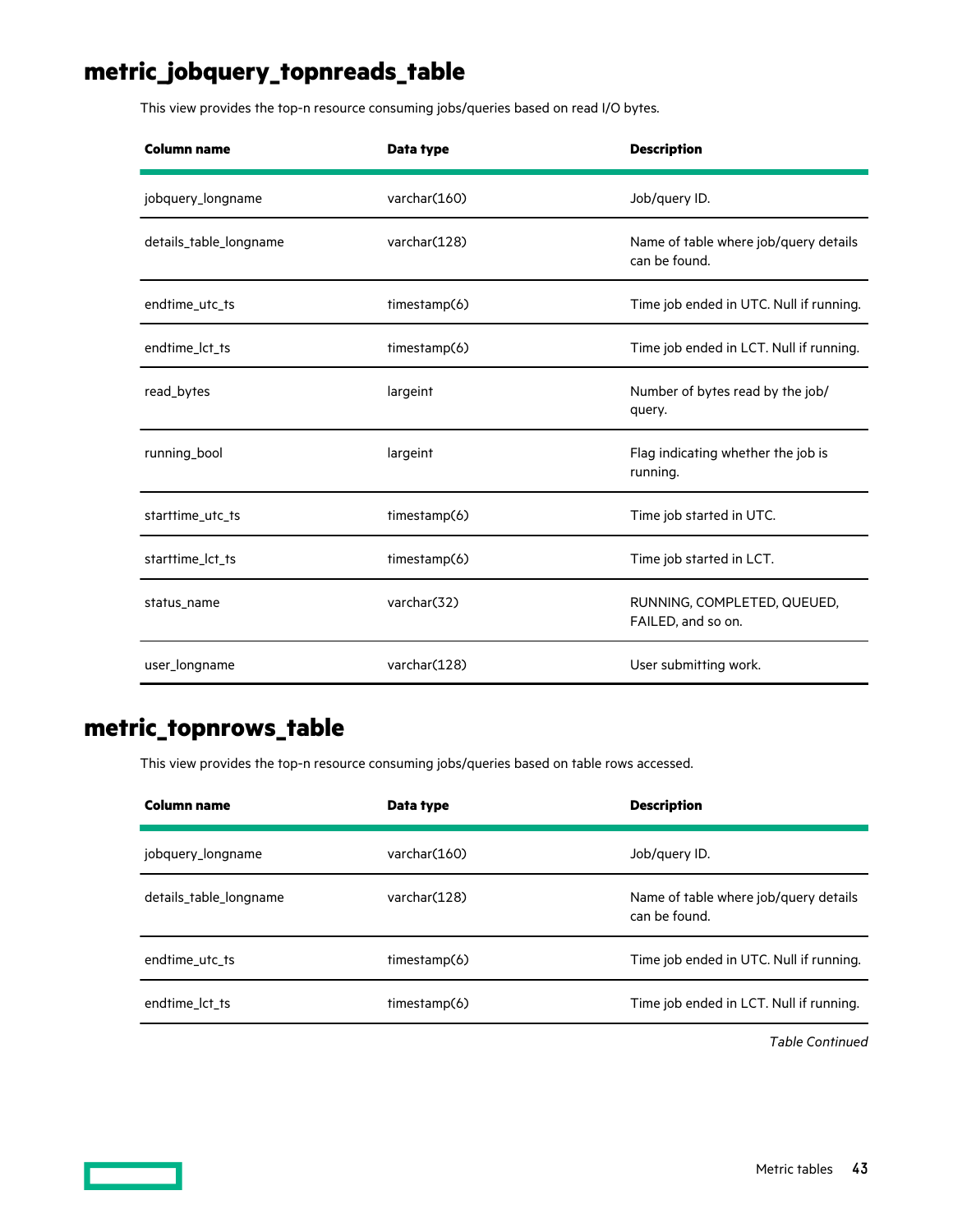<span id="page-43-0"></span>

| <b>Column name</b> | Data type    | <b>Description</b>                                                                                                                                                             |
|--------------------|--------------|--------------------------------------------------------------------------------------------------------------------------------------------------------------------------------|
| row_count          | largeint     | Number of rows accessed from the<br>tables referenced by the query. This<br>number includes the records examined<br>by the disk process, the file system,<br>and the executor. |
| running_bool       | largeint     | Flag indicating whether the job is<br>running.                                                                                                                                 |
| starttime_utc_ts   | timestamp(6) | Time job started in UTC.                                                                                                                                                       |
| starttime_lct_ts   | timestamp(6) | Time job started in LCT.                                                                                                                                                       |
| status_name        | varchar(32)  | RUNNING, COMPLETED, QUEUED,<br>FAILED, and so on.                                                                                                                              |
| user_longname      | varchar(128) | User submitting work.                                                                                                                                                          |

# **metric\_jobquery\_topnrows\_table**

| <b>Column name</b> | Data type                  | <b>Description</b>                                |
|--------------------|----------------------------|---------------------------------------------------|
| user_longname      | varchar(128) not null      | User submitting work.                             |
| jobquery_longname  | varchar (160) not null     | Job/Query ID.                                     |
| status_name        | varchar (32) not null      | RUNNING, COMPLETED, QUEUED,<br>FAILED, and so on. |
| starttime_lct_ts   | timestamp (6) not null     | Time job started in LCT.                          |
| starttime_utc_ts   | timestamp (6) not null     | Time job started in UTC.                          |
| endtime_lct_ts     | timestamp (6) default null | Time job ended in LCT. NULL if<br>running.        |
| endtime_utc_ts     | timestamp (6) default null | Time job ended in UTC. NULL if<br>running.        |
| running_bool       | largeint default null      | Flag indicating whether the job is<br>running.    |

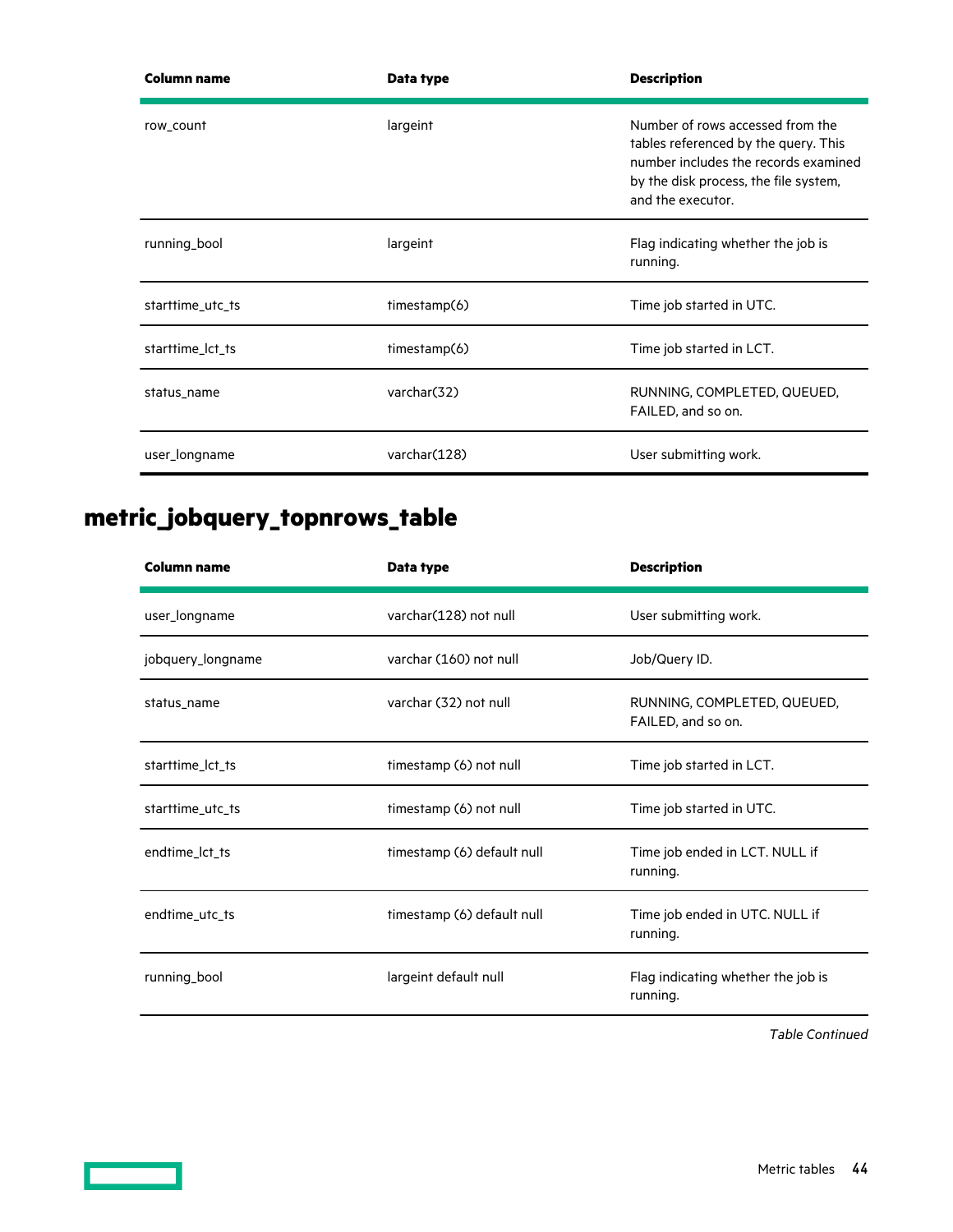<span id="page-44-0"></span>

| Column name            | Data type                 | <b>Description</b>                                                                                                                                                             |
|------------------------|---------------------------|--------------------------------------------------------------------------------------------------------------------------------------------------------------------------------|
| row count              | largeint default null     | Number of rows accessed from the<br>tables referenced by the query. This<br>number includes the records examined<br>by the disk process, the file system,<br>and the executor. |
| details table longname | varchar(128) default null | Name of table where job/query details<br>can be found.                                                                                                                         |

## **metric\_jobquery\_topnruntime\_table**

This view provides the top-n resource consuming jobs/queries based on the timestamp of the latest reported record minus the start time of the job/query.

| <b>Column name</b>     | Data type    | <b>Description</b>                                     |
|------------------------|--------------|--------------------------------------------------------|
| jobquery_longname      | varchar(160) | Job/query ID.                                          |
| details_table_longname | varchar(128) | Name of table where job/query details<br>can be found. |
| endtime_utc_ts         | timestamp(6) | Time job ended in UTC. Null if running.                |
| endtime_lct_ts         | timestamp(6) | Time job ended in LCT. Null if running.                |
| running_bool           | largeint     | Flag indicating whether the job is<br>running.         |
| runtime_us             | largeint     | Time (in microseconds) job ran/has<br>been running.    |
| starttime_utc_ts       | timestamp(6) | Time job started in UTC.                               |
| starttime_lct_ts       | timestamp(6) | Time job started in LCT.                               |
| status_name            | varchar(32)  | RUNNING, COMPLETED, QUEUED,<br>FAILED, and so on.      |
| user_longname          | varchar(128) | User submitting work.                                  |

## **metric\_jobquery\_topnwrites\_table**

This view provides the top-n resource consuming jobs/queries based on the write I/O bytes.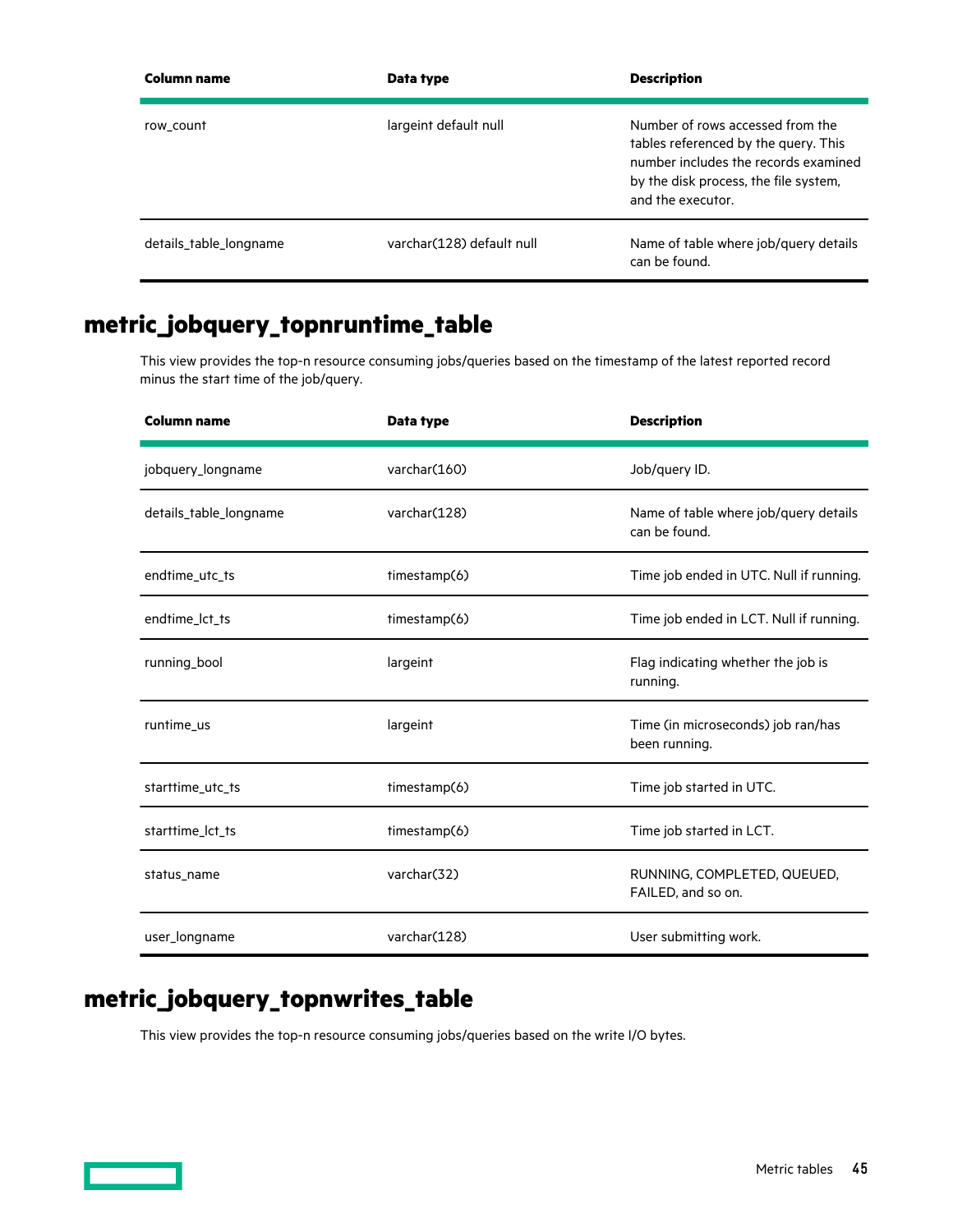<span id="page-45-0"></span>

| <b>Column name</b>     | Data type    | <b>Description</b>                                     |
|------------------------|--------------|--------------------------------------------------------|
| jobquery_longname      | varchar(160) | Job/query ID.                                          |
| details_table_longname | varchar(128) | Name of table where job/query details<br>can be found. |
| endtime_utc_ts         | timestamp(6) | Time job ended in UTC. Null if running.                |
| endtime_lct_ts         | timestamp(6) | Time job ended in LCT. Null if running.                |
| running_bool           | largeint     | Flag indicating whether the job is<br>running.         |
| starttime_utc_ts       | timestamp(6) | Time job started in UTC.                               |
| starttime_lct_ts       | timestamp(6) | Time job started in LCT.                               |
| status_name            | varchar(32)  | RUNNING, COMPLETED, QUEUED,<br>FAILED, and so on.      |
| user_longname          | varchar(128) | User submitting work.                                  |
| written_bytes          | largeint     | Number of bytes written by the job/<br>query.          |

## **metric\_loadqueue\_summary\_table**

This view provides ongoing avg, min, and max task queue information (the number of active and waiting tasks on each node) for the entire instance in form of a percentage used for heatmap-oriented charting.

| Column name       | Data type        | <b>Description</b>                                                |
|-------------------|------------------|-------------------------------------------------------------------|
| load_avg_stat     | double precision | The average number of running tasks the<br>instance.              |
| loadqueue_avg_pct | double precision | The average load-queue percent the instance.                      |
| node_min_longname | varchar (128)    | The node with the smallest average number of<br>running tasks.    |
| load min stat     | double precision | The number of average number of tasks for<br>min node.            |
| loadqueue_min_pct | double precision | The node with the smallest load-queue percent in<br>the instance. |

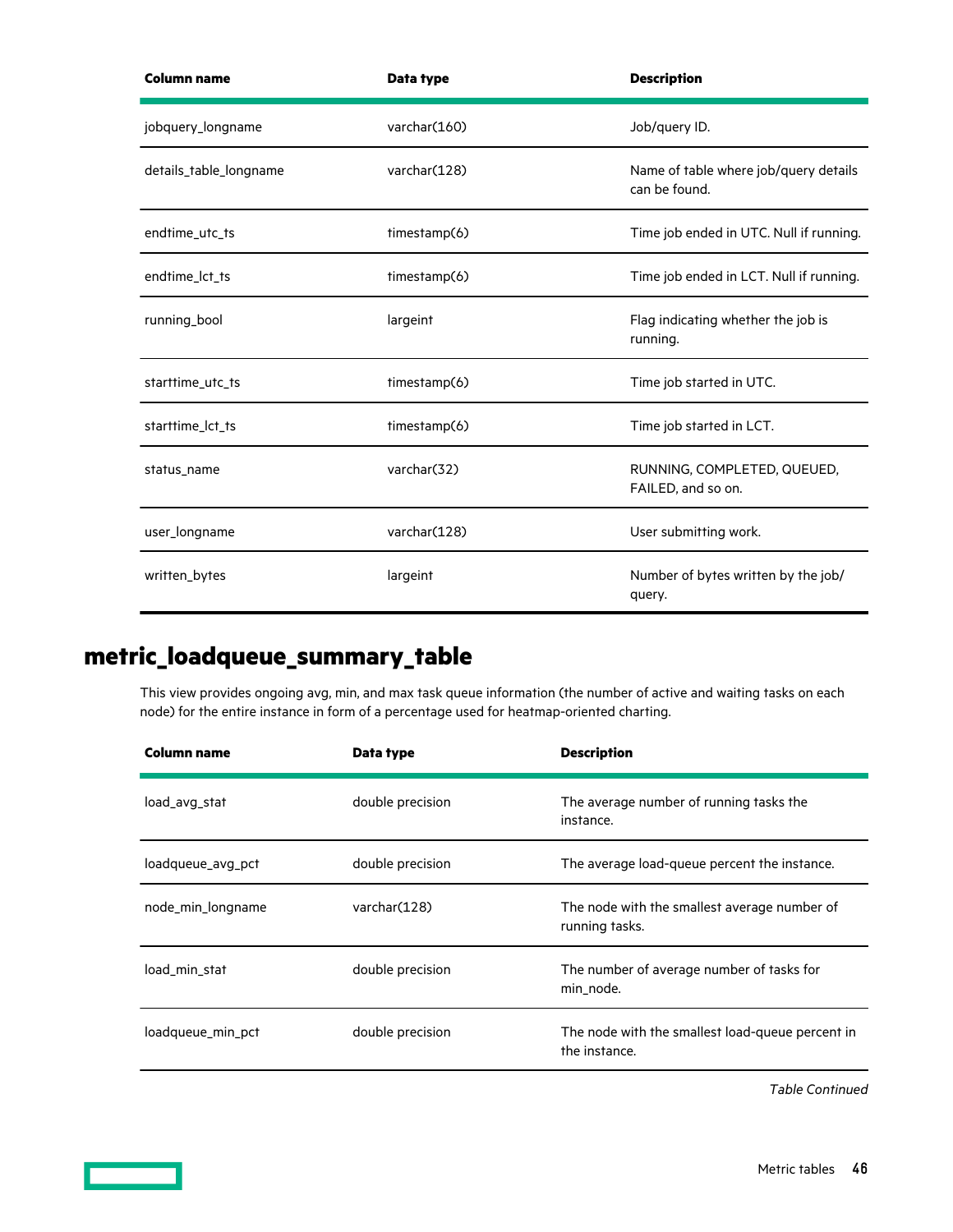<span id="page-46-0"></span>

| Column name       | Data type        | <b>Description</b>                                            |
|-------------------|------------------|---------------------------------------------------------------|
| node_max_longname | varchar (128)    | The node with the largest average number of<br>running tasks. |
| load max stat     | double precision | The number of average number of tasks for<br>max_node.        |
| loadqueue_max_pct | double precision | The node with the most load-queue percent in the<br>instance. |

## **metric\_loadqueue\_table**

This view provides ongoing avg, min, and max task queue information (the number of active and waiting tasks on each node) for a node on the instance.

| Column name            | Data type        | <b>Description</b>                                  |
|------------------------|------------------|-----------------------------------------------------|
| load_avgmin_stat       | double precision | The average number of running tasks<br>on the node. |
| loadqueuemin_avg_pct   | double precision | The average load-queue percent on<br>the node.      |
| load_avg_5min_stat     | double precision | The average number of running tasks<br>on the node. |
| loadqueue_5min_avg_pct | double precision | The average load-queue percent on<br>the node.      |
| load_avg5min_stat      | double precision | The average number of running tasks<br>on the node. |
| loadqueue5min_avg_pct  | double precision | The average load-queue percent on<br>the node.      |

## **metric\_memory\_summary\_table**

This view provides short-term avg., min., and max. memory, and swap usage information (in pct) for the entire instance.

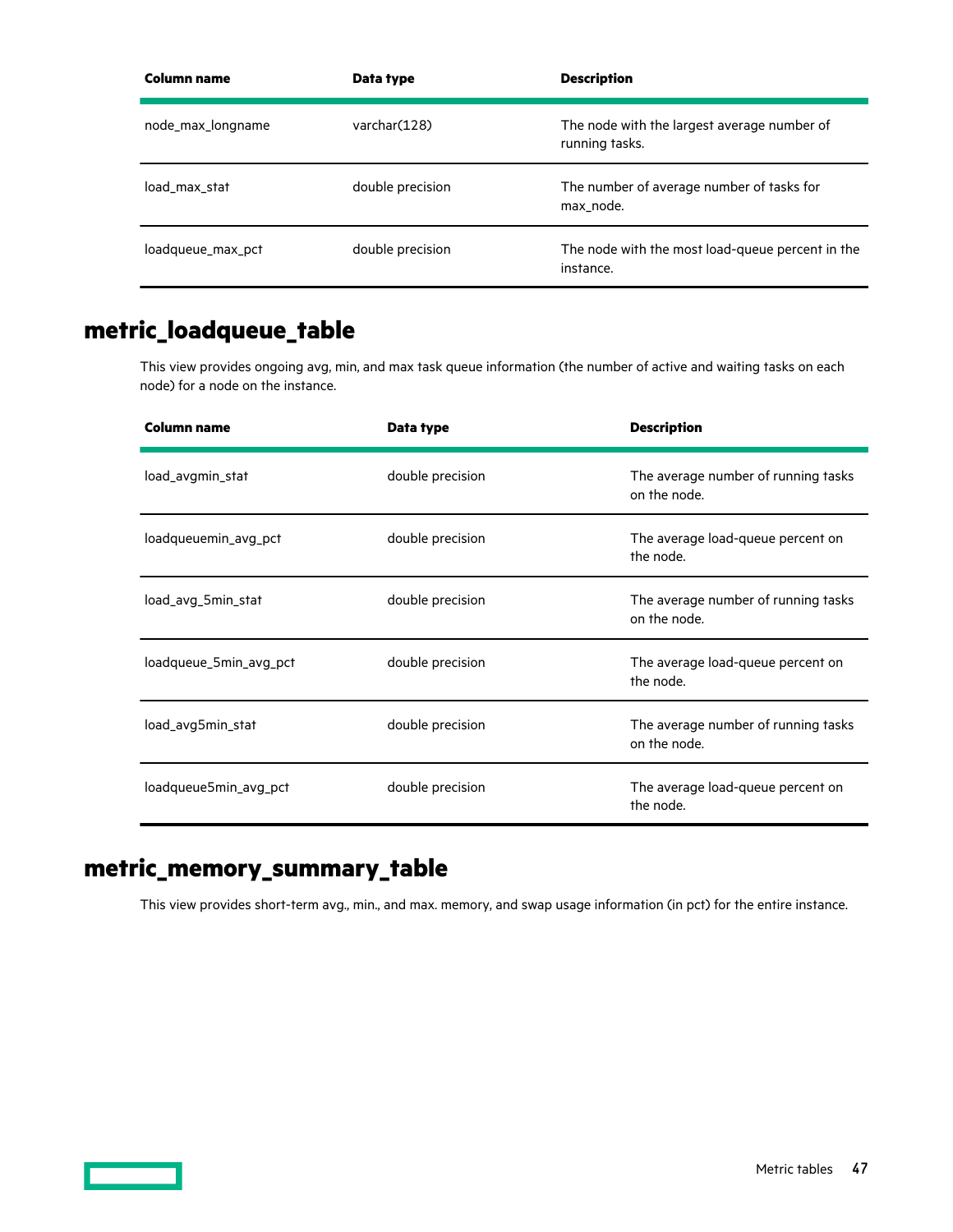<span id="page-47-0"></span>

| <b>Column name</b>     | Data type        | <b>Description</b>                                                                                      |
|------------------------|------------------|---------------------------------------------------------------------------------------------------------|
| swap_avg_pct           | double precision | The average memory swap space in<br>use (0.00 - 100.00)                                                 |
| swap_max_pct           | double precision | The max. memory swap space in use<br>$(0.00 - 100.00)$                                                  |
| swap_min_pct           | double precision | The min. memory swap space in use<br>$(0.00 - 100.00)$                                                  |
| swap_node_max_longname | varchar(128)     | The node with the most swap space in<br>use. If min_swap = 0.00 then this<br>column is set to null.     |
| swap_node_min_longname | varchar(128)     | The node with the least swap space in<br>use. If $min\_swap = 0.00$ then this<br>column is set to null. |
| used_avg_pct           | double precision | The average pct memory in use (0.00 -<br>100.00)                                                        |
| used_max_pct           | double precision | The max. pct memory in use (0.00 -<br>100.00)                                                           |
| used_min_pct           | double precision | The min. pct memory in use (0.00 -<br>100.00)                                                           |
| used_node_max_longname | varchar(128)     | The node with the most memory in<br>use.                                                                |
| used_node_min_longname | varchar(128)     | The node with the least memory in<br>use.                                                               |

# **metric\_memory\_table**

<u> Tanzania (</u>

This view provides memory metrics for each node.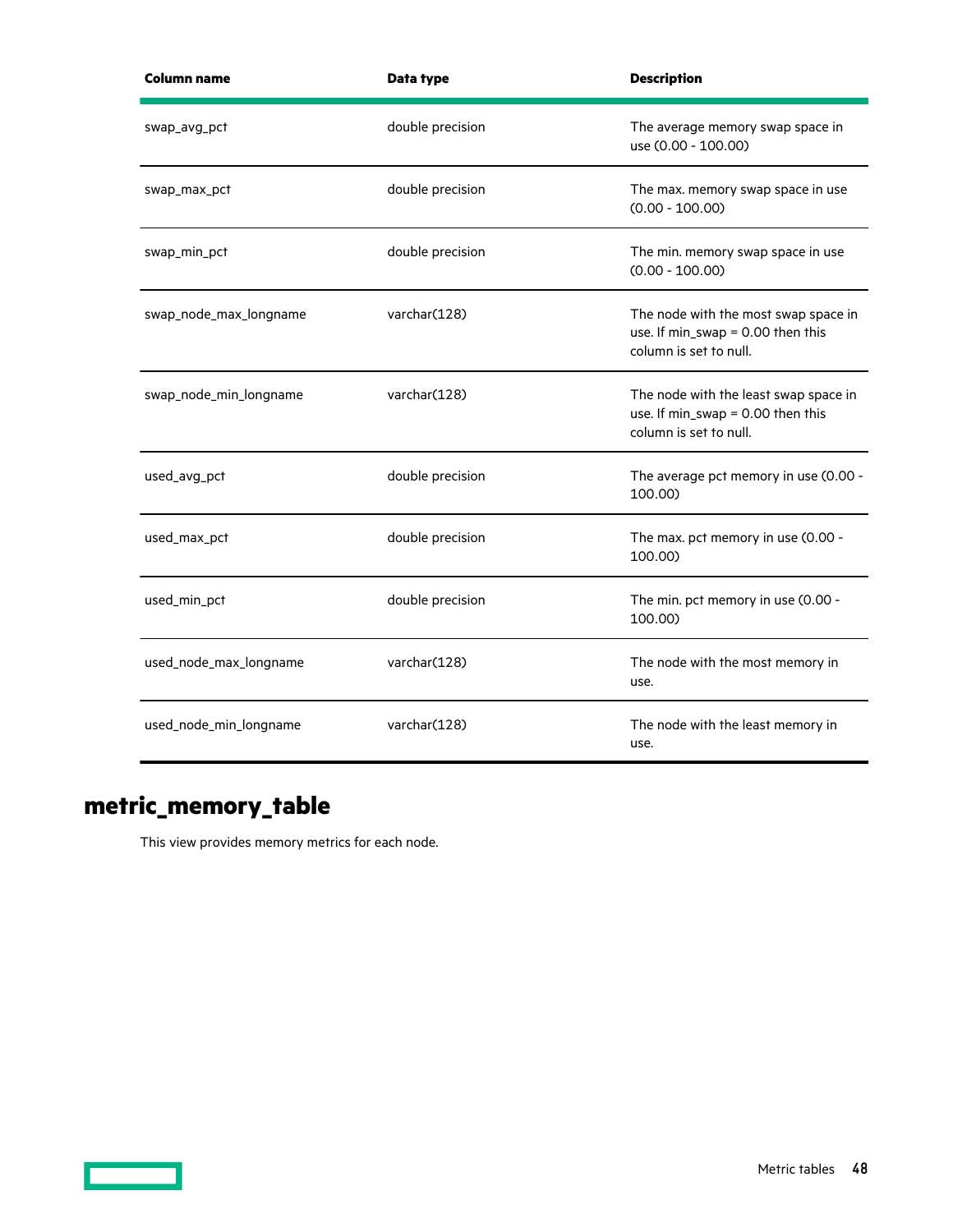| Data type | <b>Description</b>                                                                                                                                                                                                                                                                                          |
|-----------|-------------------------------------------------------------------------------------------------------------------------------------------------------------------------------------------------------------------------------------------------------------------------------------------------------------|
| largeint  | Memory, in bytes, that has been used<br>recently and has not yet been<br>reclaimed. This memory is most likely<br>to be used in the next interval. It will<br>not be swapped to disk unless there is<br>a priority requirement to do so.                                                                    |
| largeint  | In-memory cache for files read from<br>the disk (that is, the page cache), in<br>bytes. Does not include<br>wap_cached_bytes.                                                                                                                                                                               |
| largeint  | Free memory, in bytes.                                                                                                                                                                                                                                                                                      |
|           | This value is obtained by adding the<br>unused physical memory in the higher<br>address region (Linux "HighFree".) and<br>the unused physical memory in the<br>lower address region (Linux<br>"LowFree").                                                                                                   |
|           | NOTE: While this value reflects all of<br>the memory, "high" memory and "low"<br>memory have different uses. User<br>programs and page cache rely on<br>"high" memory. The Linux kernel relies<br>on "low" memory and requires<br>sufficient amounts of available "low"<br>memory to perform its functions. |
| largeint  | Memory, in bytes, that has been used<br>less recently than ACTIVE memory. It<br>is eligible to be reclaimed for other<br>purposes.                                                                                                                                                                          |
| largeint  | Temporary storage for raw disk blocks,<br>in bytes. This must be around<br>20,480,000 bytes.                                                                                                                                                                                                                |
| largeint  | Memory, in bytes, that was swapped<br>out, then in again. This memory<br>remains in the swap file, allowing for<br>faster swap I/O. If the memory is not<br>needed for something else, the<br>contents need not be written.                                                                                 |
| largeint  | Memory, in bytes, that has been<br>moved from AM and is temporarily<br>available on the disk.                                                                                                                                                                                                               |
|           |                                                                                                                                                                                                                                                                                                             |

<u> The Communication of the Communication of the Communication of the Communication of the Communication of the Co</u>

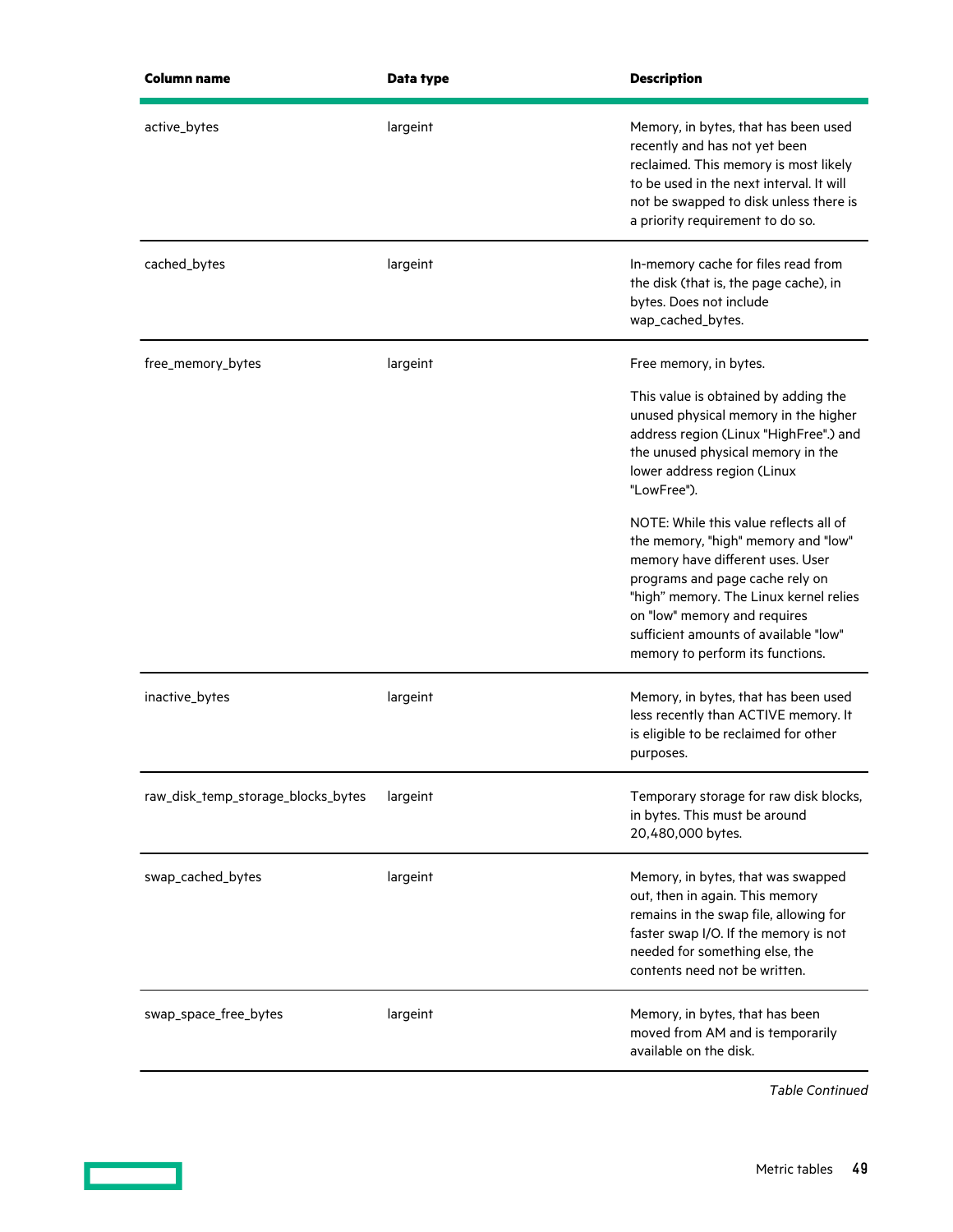<span id="page-49-0"></span>

| Column name            | Data type | <b>Description</b>                                                                                                    |
|------------------------|-----------|-----------------------------------------------------------------------------------------------------------------------|
| swap_space_total_bytes | largeint  | Total amount of swap space available,<br>in bytes.                                                                    |
| total_memory_bytes     | largeint  | Total usable memory, in bytes.<br>(Physical memory minus a few<br>reserved bits and the Linux kernel<br>binary node.) |

# **metric\_network\_summary\_table**

This view provides short-term avg, min, and max memory and swap usage information (in pct) for the entire instance.

| <b>Column name</b>   | Data type        | <b>Description</b>                                                  |
|----------------------|------------------|---------------------------------------------------------------------|
| rx_avg_bytes         | int              | Average receive in bytes.                                           |
| rx_avg_pct           | double precision | Average receive in percentage.                                      |
| rx_if_max_longname   | varchar(128)     | Name of interface with the most<br>receive processing in interval.  |
| rx_if_min_longname   | varchar(128)     | Name of interface with the least<br>receive processing in interval. |
| rx_max_bytes         | int              | Max receive in bytes.                                               |
| rx_max_pct           | double precision | Max receive in percentage.                                          |
| rx_min_bytes         | int              | Min receive in bytes.                                               |
| rx_min_pct           | double precision | Min receive in percentage.                                          |
| rx_node_max_longname | varchar(128)     | Name of node with the most receive<br>processing in interval.       |
| rx_node_min_longname | varchar(128)     | Name of node with the least receive<br>processing in interval.      |
| tx_avg_bytes         | int              | Average transmit in bytes.                                          |
| tx_avg_pct           | double precision | Average transmit in percentage.                                     |
| tx_if_max_longname   | varchar(128)     | Name of interface with the most<br>transmit processing in interval. |

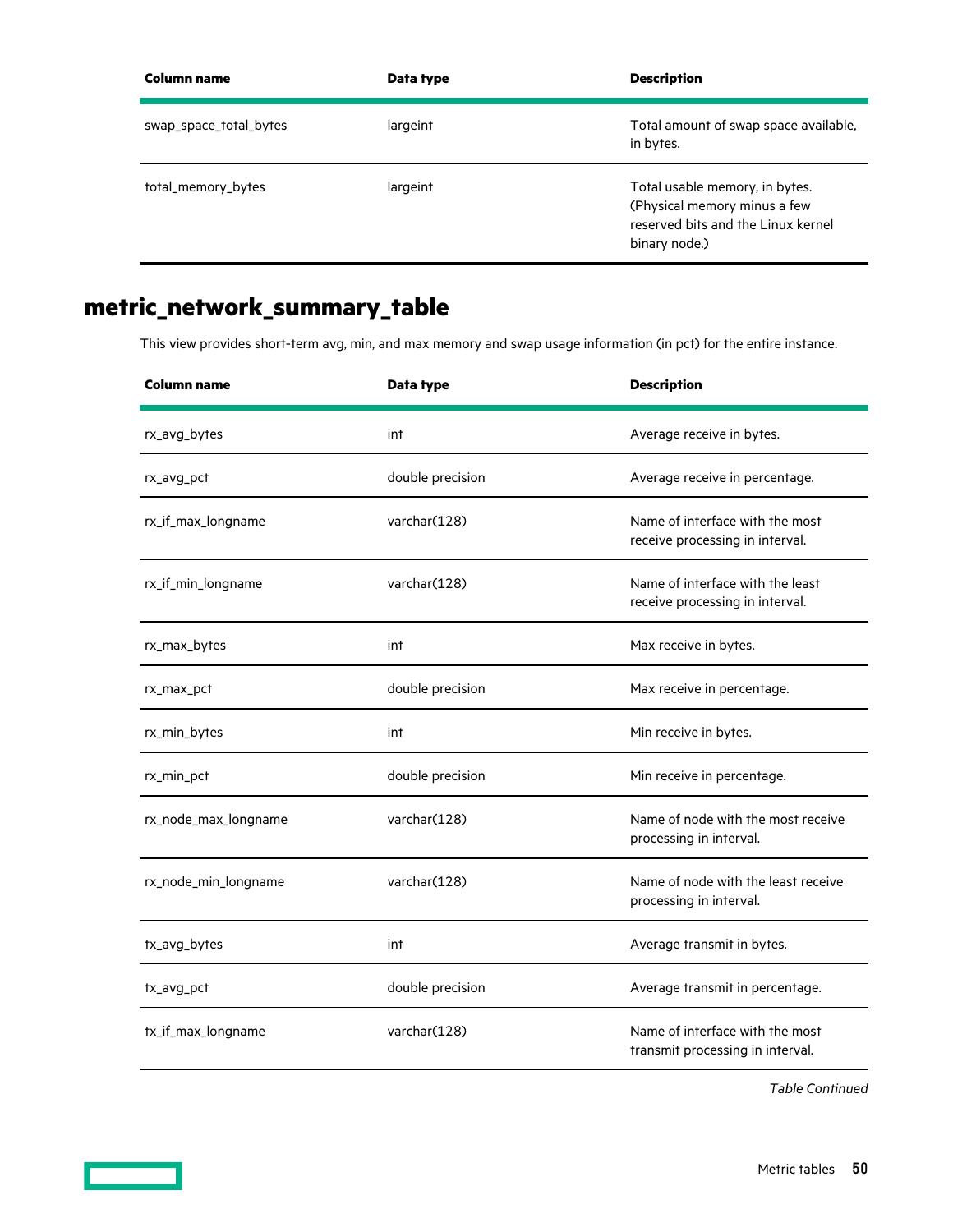<span id="page-50-0"></span>

| <b>Column name</b>   | Data type        | <b>Description</b>                                                   |
|----------------------|------------------|----------------------------------------------------------------------|
| tx_if_min_longname   | varchar(128)     | Name of interface with the least<br>transmit processing in interval. |
| tx_max_bytes         | int              | Max transmit in bytes.                                               |
| tx_max_pct           | double precision | Max transmit in percentage.                                          |
| tx_min_bytes         | int              | Min transmit in bytes.                                               |
| tx_min_pct           | double precision | Min transmit in percentage.                                          |
| tx_node_max_longname | varchar(128)     | Name of node with the most transmit<br>processing in interval.       |
| tx_node_min_longname | varchar(128)     | Name of node with the least transmit<br>processing in interval.      |
| util_avg_pct         | double precision | Average interface utilization in<br>percentage.                      |

## **metric\_network\_table**

This view provides Network metrics for each node. The information is based on /proc/net/dev.

| Column name                 | Data type    | <b>Description</b>                                                            |
|-----------------------------|--------------|-------------------------------------------------------------------------------|
| interface_longname          | varchar(128) | Identifier for the logical network<br>interface as known by the Linux kernel. |
| receive_bytes               | largeint     | Number of total bytes of data received<br>since this device has started.      |
| receive_packets_count       | largeint     | Number of total packets of data<br>received since this service was started.   |
| receive_errors_count        | largeint     | Total number of receive errors<br>detected by the device driver.              |
| receive_packets_drops_count | largeint     | Total number of packets dropped by<br>the device driver when receiving data.  |
| receive_fifo_errors_count   | largeint     | Number of FIFO buffer errors when<br>receiving data.                          |

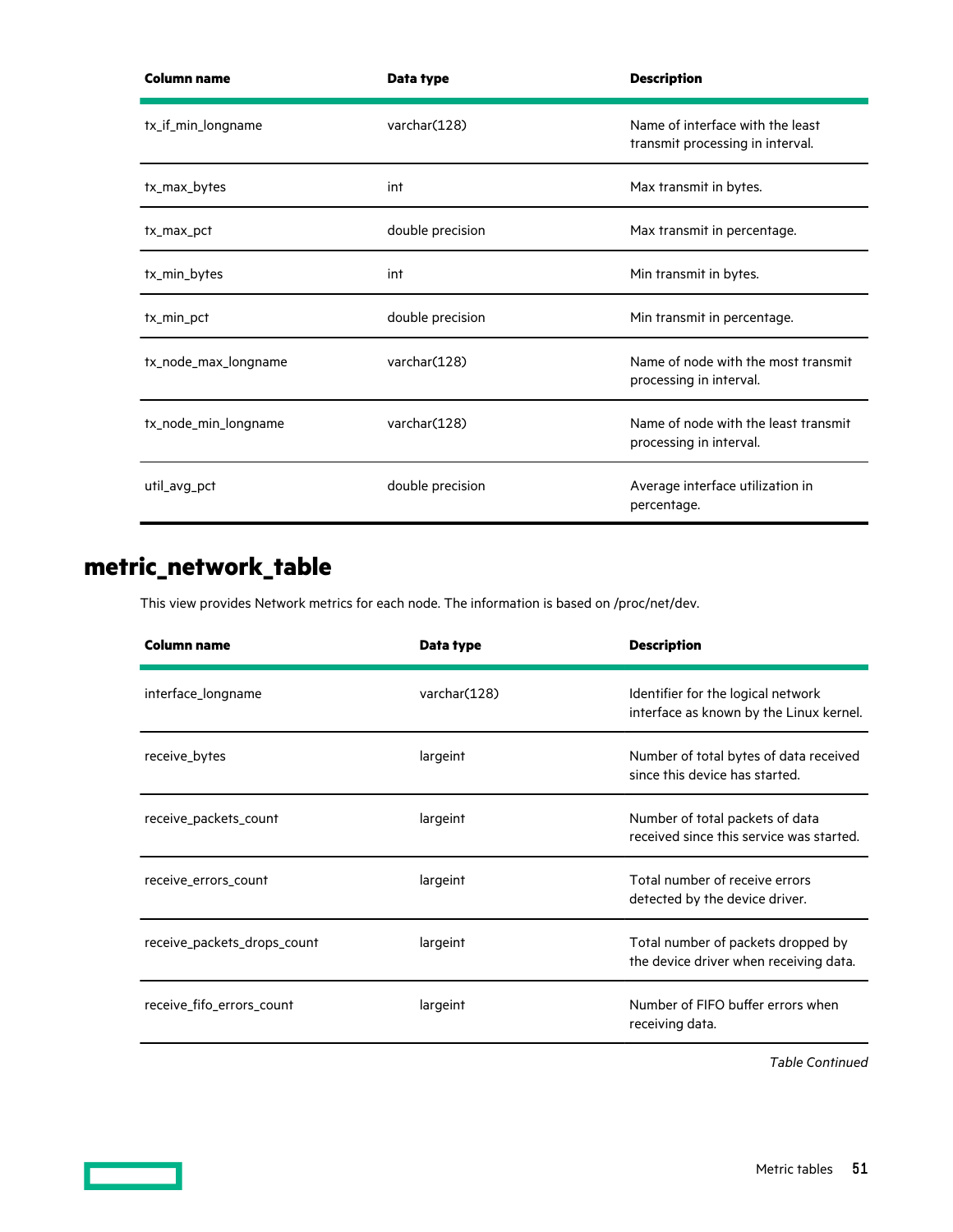<span id="page-51-0"></span>

| <b>Column name</b>                     | Data type | <b>Description</b>                                                                             |
|----------------------------------------|-----------|------------------------------------------------------------------------------------------------|
| receive_fifo_framing_errors_count      | largeint  | Number of FIFO packet framing errors<br>when receiving data.                                   |
| receive_packets_compressed_count       | largeint  | Number of compressed packets<br>received by the device driver since the<br>device was started. |
| receive_packets_multicast_frames_count | largeint  | Number of multicast frames received<br>by the device driver.                                   |
| transmit_bytes                         | largeint  | Number of total bytes of data<br>transmitted since this device was<br>started.                 |
| transmit_packets_count                 | largeint  | Number of total packets of data<br>transmitted since this device was<br>started.               |
| transmit_errors_count                  | largeint  | Total number of transmit errors<br>detected by the device driver.                              |
| transmit_packets_drops_count           | largeint  | Total number of packets dropped by<br>the device driver when transmitting<br>data.             |
| transmit_fifo_errors_count             | largeint  | Number of FIFO buffer errors when<br>transmitting data.                                        |
| transmit_collision_errors_count        | largeint  | Number of collisions detected on the<br>interface when transmitting data.                      |
| transmit_carrier_losses_count          | largeint  | Number of carrier losses detected by<br>the device driver when transmitting<br>data.           |
| transmit_packets_compressed_count      | largeint  | Number of compressed packets<br>transmitted by the device driver since<br>device was started.  |

# **metric\_nonstop\_query\_plan\_table**

This table provides information about a NonStop query plan.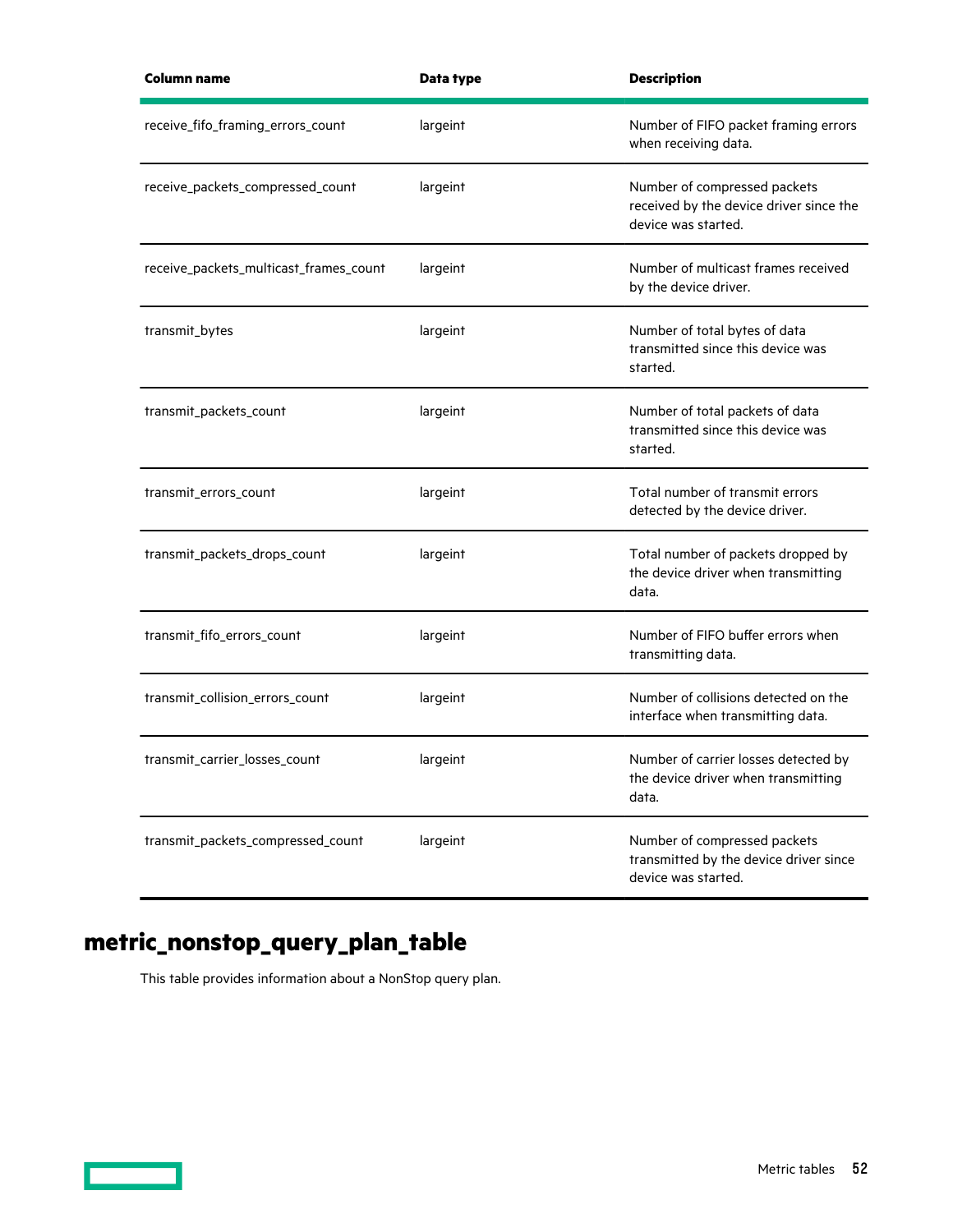<span id="page-52-0"></span>

| <b>Column name</b> | Data type     | <b>Description</b>                                                                                                                                                                                                                                                                                                                                                                                           |
|--------------------|---------------|--------------------------------------------------------------------------------------------------------------------------------------------------------------------------------------------------------------------------------------------------------------------------------------------------------------------------------------------------------------------------------------------------------------|
| cpu                | int           | The CPU in which the query ran.                                                                                                                                                                                                                                                                                                                                                                              |
| plan_id            | largeint      | A unique identifier for the plan.<br>Generated by the compilerQuery plan<br>ID number, as returned by RTS.                                                                                                                                                                                                                                                                                                   |
| plan_length        | Int           | The length in bytes of the base64<br>decoded plan data. The length is the<br>total length of the entire plan data as<br>returned by RTS.                                                                                                                                                                                                                                                                     |
| plan_data          | varchar(5462) | BASE64-Encoded plan data from RTS.                                                                                                                                                                                                                                                                                                                                                                           |
| total_seq          | Int           | Total number of sequences - a value<br>greater than one indicates if there are<br>more data records for this plan, and if<br>so, how many. This typically happens<br>when the plan data must be broken<br>down into multiple rows when the data<br>does not fit into one row. The<br>PLAN_LENGTH of the first row will<br>contain the total plan data length and<br>for any subsequent rows it will be zero. |
| current_seq        | Int           | Indicates the current row in the<br>sequence. The sequence starts from 1.                                                                                                                                                                                                                                                                                                                                    |

## **metric\_nonstop\_query\_progress\_table**

This table provides information about a NonStop query by retrieving data from WMS/RTS.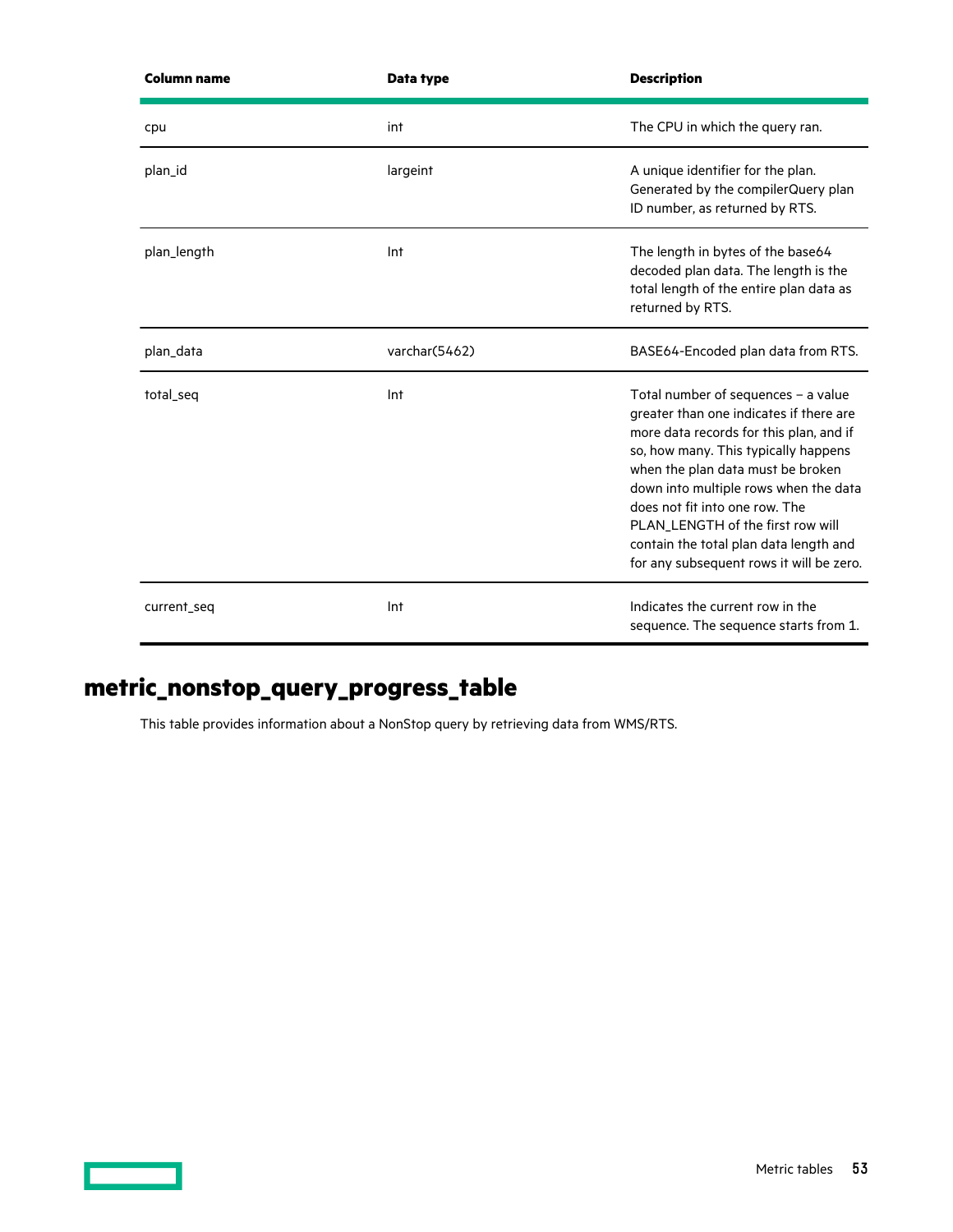<span id="page-53-0"></span>

| <b>Column name</b> | Data type        | <b>Description</b>                                                                                                   |
|--------------------|------------------|----------------------------------------------------------------------------------------------------------------------|
| jobquery_longname  | varchar(160)     | Job Identifier. Jobquery_longname<br>provides a simple way to find a unique<br>query when looking for query details. |
| status_name        | varchar(9)       | Status of the query.                                                                                                 |
|                    |                  | <b>Actual values:</b>                                                                                                |
|                    |                  | WAITING <sup>1</sup>                                                                                                 |
|                    |                  | <b>EXECUTING</b>                                                                                                     |
|                    |                  | HOLDING <sup>1</sup>                                                                                                 |
|                    |                  | REJECTED <sup>1</sup>                                                                                                |
|                    |                  | COMPLETED                                                                                                            |
|                    |                  | <b>UNKNOWN</b>                                                                                                       |
|                    |                  | Normalized:                                                                                                          |
|                    |                  | <b>RUNNING</b>                                                                                                       |
|                    |                  | COMPLETED                                                                                                            |
|                    |                  | QUEUED <sup>1</sup>                                                                                                  |
|                    |                  | FAILED <sup>1</sup>                                                                                                  |
|                    |                  | <b>UNKNOWN</b>                                                                                                       |
| substatus_name     | varchar(30)      | Substatus of the query.                                                                                              |
| starttime_utc_ts   | timestamp(6)     | The time the query started in<br>Universal Co-ordinate Time (UTC)<br>format.                                         |
| starttime_lct_ts   | timestamp(6)     | The time the query started in Local<br>Civil Time (LCT) format.                                                      |
| endtime_utc_ts     | timestamp(6)     | The time the query ended in Universal<br>Co-ordinate Time (UTC) format. Null if<br>query is active.                  |
| endtime_lct_ts     | timestamp(6)     | The time the query ended in Local Civil<br>Time (LCT) format. Null if query is<br>active.                            |
| running_bool       | Int              | Indicates whether the query is running.                                                                              |
| long_service_name  | varchar(96)      | Name of the service.                                                                                                 |
| estimated_cost     | double precision | Estimated cost associated with<br>executing the query.                                                               |

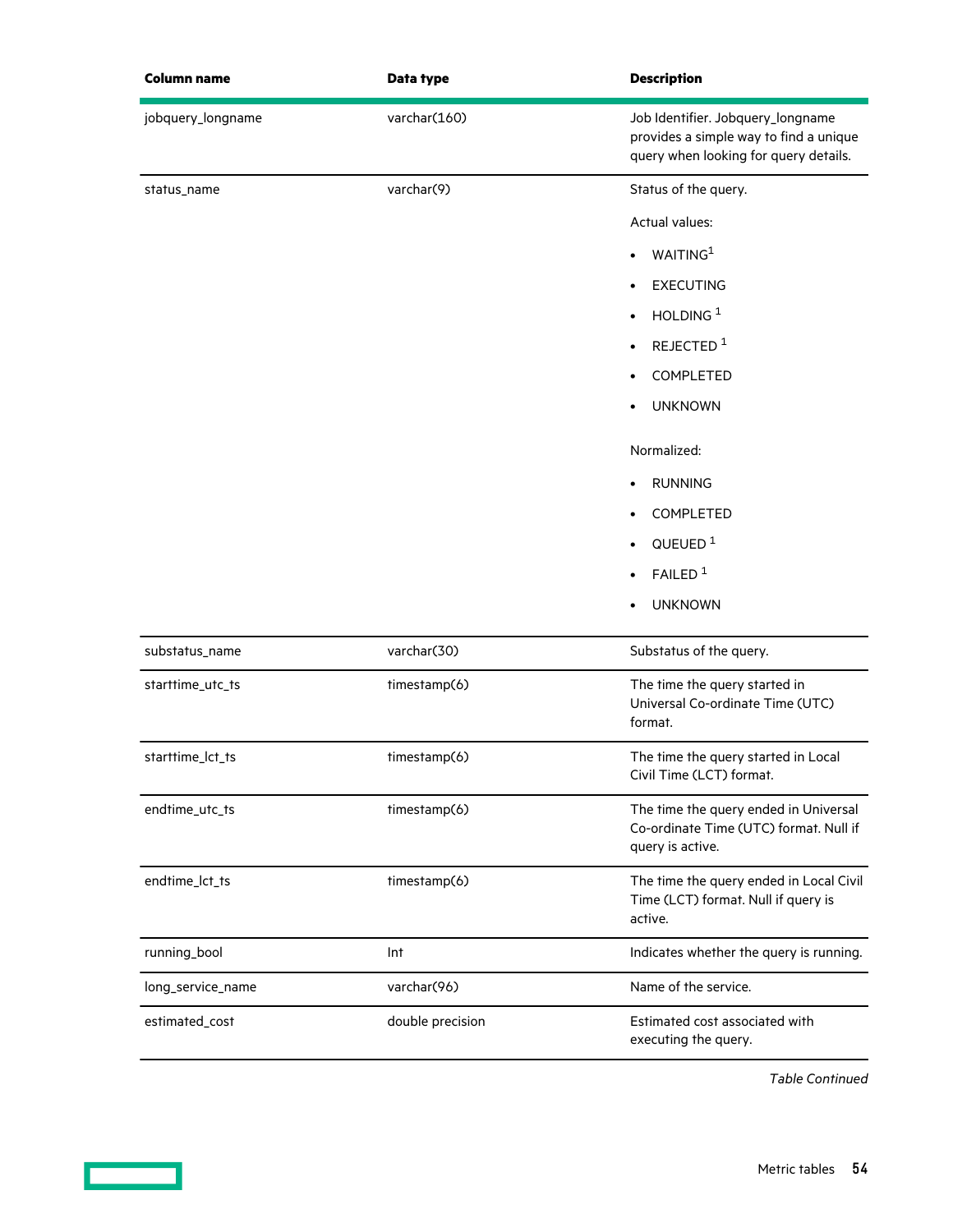| <b>Column name</b>            | Data type        | <b>Description</b>                                                                                                        |
|-------------------------------|------------------|---------------------------------------------------------------------------------------------------------------------------|
| estimated_cpu_time_secs       | double precision | Estimated seconds of processor time<br>to execute query execution plan<br>instructions.                                   |
| estimated_io_time_secs        | double precision | Estimated seconds of I/O time (seek<br>plus data transfer) to execute the<br>query.                                       |
| estimated_msg_time_secs       | double precision | Estimated seconds for the messaging<br>for the query.                                                                     |
| estimated_idle_time_secs      | double precision | Estimated seconds to wait for events<br>to occur.                                                                         |
| estimated_total_time_secs     | double precision | Estimated seconds to execute the<br>query.                                                                                |
| estimated_row_count           | double precision | Estimated number of rows the query<br>will return.                                                                        |
| estimated_total_memory_kb     | double precision | Estimated total memory per CPU used<br>by query plan, in kilobytes.                                                       |
| estimated_resource_usage_secs | Int              | Estimated amount of work to be done<br>by the CPUs for the query, in seconds.                                             |
| cmp_affinity_num              | Int              | The choice of CPU subsets to be used<br>for placement of the Executor Server<br>Process (ESP).                            |
| cmp_dop                       | Int              | The degree of parallelism used by the<br>query.                                                                           |
| cmp_txn_needed                | Int              | Denotes whether the query is required<br>to execute under a transaction.                                                  |
| cmp_mandatory_x_prod          | Int              | This counter flags queries that have<br>joins without predicates.                                                         |
| cmp_missing_stats             | Int              | Denotes if single-column missing<br>statistics warnings were raised during<br>compilation (with SQLCODE 6008 or<br>6011). |
| cmp_joins_count               | Int              | The number of joins in the query plan.                                                                                    |
| cmp_full_scan_on_table        | Int              | Denotes if a full scan will be performed<br>on at least one table by the query plan.                                      |
| cmp_high_dp2_max_buf_usage    | Int              | For future use.                                                                                                           |
|                               |                  |                                                                                                                           |

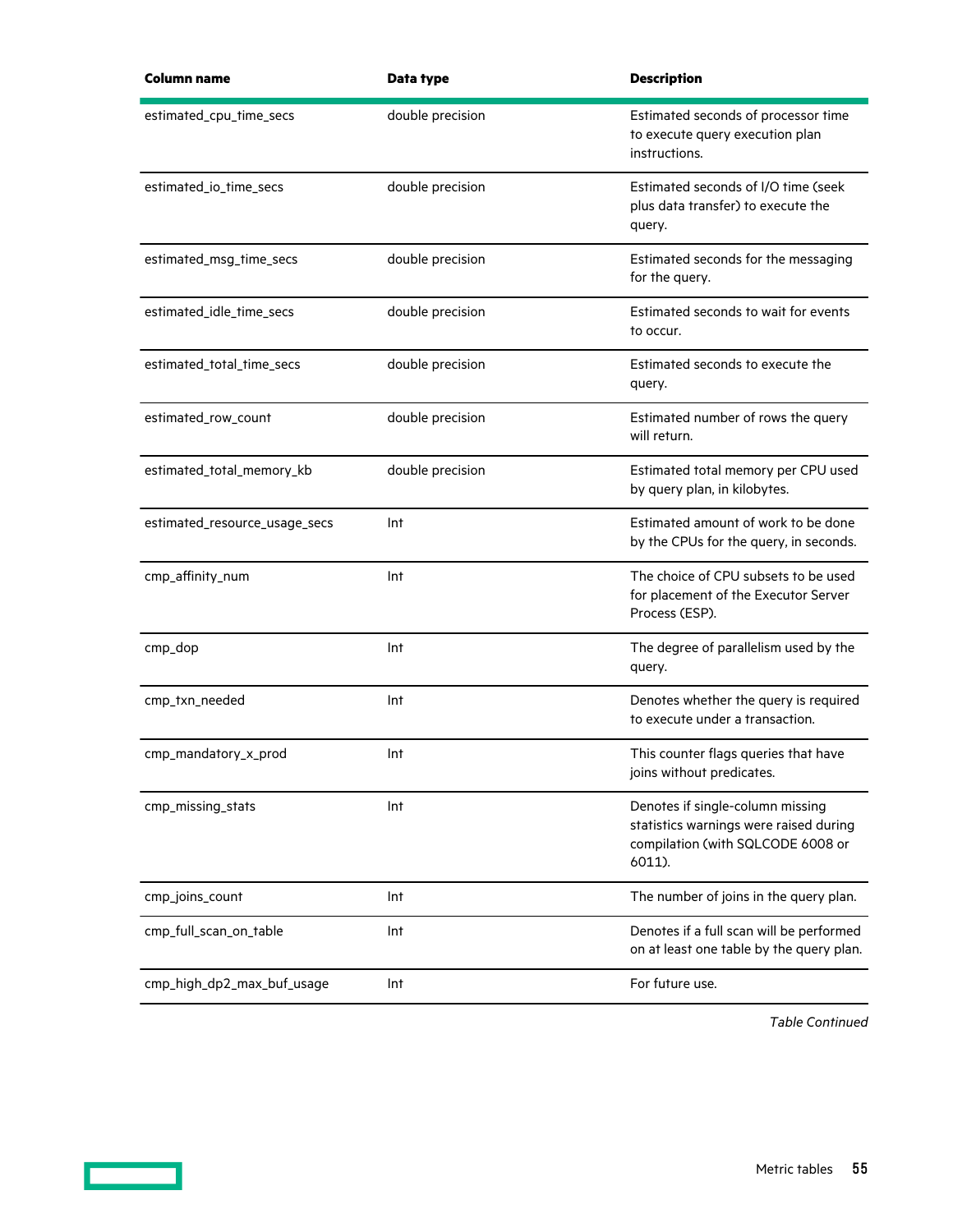| <b>Column name</b>                | Data type        | <b>Description</b>                                                                                                                                  |
|-----------------------------------|------------------|-----------------------------------------------------------------------------------------------------------------------------------------------------|
| cmp_rows_accessed_full_scan_count | double precision | The estimated number of rows that<br>will be accessed by a full scan of a<br>table. This counter is valid only if<br>CMP_FULL_SCAN_ON_TABLE is set. |
| cmp_dp2_rows_accessed_count       | double precision | The estimated number of rows that<br>will be accessed by all the scan, insert,<br>update, and delete operators in the<br>query plan.                |
| cmp_dp2_rows_used_count           | double precision | The estimated number of rows that<br>will be accessed by scan and insert<br>operators in the query plan.                                            |
| process_name                      | varchar(32)      | The process name of the server<br>(MXOSRVR).                                                                                                        |
| query_name                        | varchar(200)     | Application name and computer name<br>delimited by the    character.                                                                                |
| application_name                  | varchar(200)     | Application name.                                                                                                                                   |
| computer_name                     | varchar(200)     | Computer name                                                                                                                                       |
| user_longname                     | varchar(50)      | User name.                                                                                                                                          |
| datasource_name                   | varchar(128)     | Datasource name.                                                                                                                                    |
| tenant_db_name                    | varchar(128)     | Tenant database name the query<br>belongs to.                                                                                                       |
| starttime_lct_text                | varchar(26)      | Local civil time when the query was<br>registered in WMS. YYYY-MM-DD<br>HH:MM:SS.aaabbb (aaa = ms, bbb =<br>microseconds).                          |
| entrytime_lct_text                | varchar(26)      | Local civil time when the query was<br>inserted into the service. YYYY-MM-<br>DD HH:MM:SS.aaabbb (aaa = ms, bbb<br>= microseconds).                 |
| entrytime_jts                     | largeint         | Unformatted local civil time when the<br>query was inserted into the service.                                                                       |
| statement_id                      | varchar(160)     | Statement identifier specified by the<br>client application.                                                                                        |
| statement_type                    | varchar(21)      | Statement type.                                                                                                                                     |
| cmp_starttime                     | largeint         | Compilation start time.                                                                                                                             |
| cmp_starttime_utc_ts              | timestamp(6)     | Compilation start time in Universal Co-<br>ordinate Time (UTC) format.                                                                              |
| cmp_elapsedtime                   | largeint         | Compilation elapsed time.                                                                                                                           |
|                                   |                  |                                                                                                                                                     |

<u> Tanzania (</u>

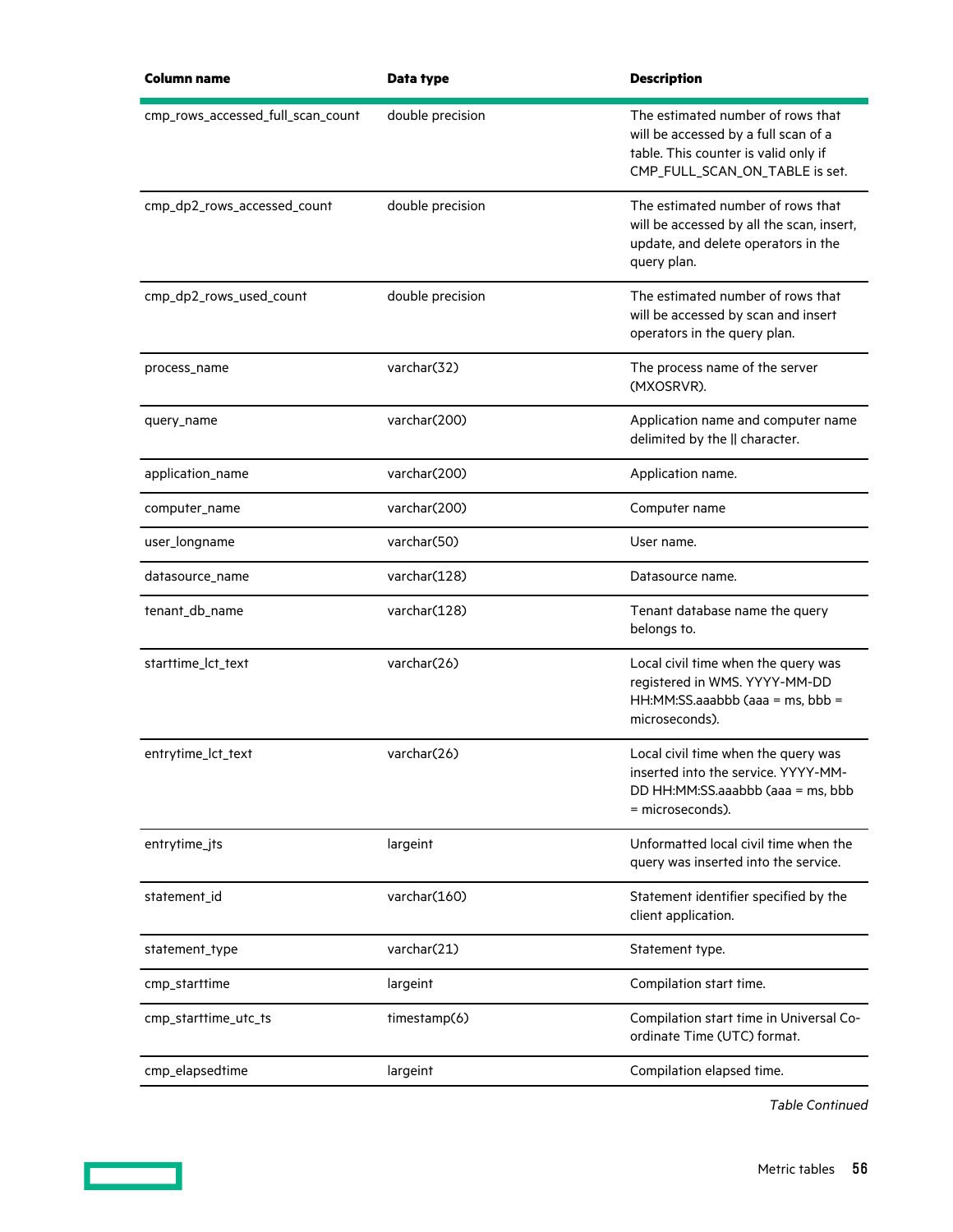| <b>Column name</b>    | Data type    | <b>Description</b>                                                                                                                                                             |
|-----------------------|--------------|--------------------------------------------------------------------------------------------------------------------------------------------------------------------------------|
| cmp_endtime           | largeint     | Compilation end time.                                                                                                                                                          |
| cmp_endtime_utc_ts    | timestamp(6) | Compilation end time in Universal Co-<br>ordinate Time (UTC) format. Null if<br>query is compiling.                                                                            |
| exec_starttime        | largeint     | Execution start time.                                                                                                                                                          |
| exec_starttime_utc_ts | timestamp(6) | Execution start time in Universal Co-<br>ordinate Time (UTC) format.                                                                                                           |
| exec_endtime          | largeint     | Execution end time.                                                                                                                                                            |
| exec_endtime_utc_ts   | timestamp(6) | Execution end time in Universal Co-<br>ordinate Time (UTC) format. Null if<br>query is active.                                                                                 |
| exec_state            | varchar(21)  | Execution state.                                                                                                                                                               |
| runtime us            | largeint     | Elapsed time of query execution in<br>microseconds.                                                                                                                            |
| waittime_us           | largeint     | Length of time spent in WAITING state<br>in microseconds.                                                                                                                      |
| holdtime_us           | largeint     | Length of time spent in HOLD state in<br>microseconds.                                                                                                                         |
| accessed_row_count    | largeint     | Number of rows accessed from the<br>tables referenced by the query. This<br>number includes the records examined<br>by the disk process, the file system,<br>and the executor. |
| used_row_count        | largeint     | Number of rows used by the query.                                                                                                                                              |
| message_count         | largeint     | Number of messages sent to execute<br>operations on the table referenced by<br>the query.                                                                                      |
| message_bytes         | largeint     | Number of bytes to send and receive<br>messages for this query.                                                                                                                |
| stats_bytes           | largeint     | Number of bytes to send statistics<br>messages for this query.                                                                                                                 |
| disk_ios              | largeint     | Number of disk reads caused by<br>accessing the tables referenced by the<br>query.                                                                                             |
| lock_waits            | largeint     | Number of times the query waited for<br>a lock request.                                                                                                                        |

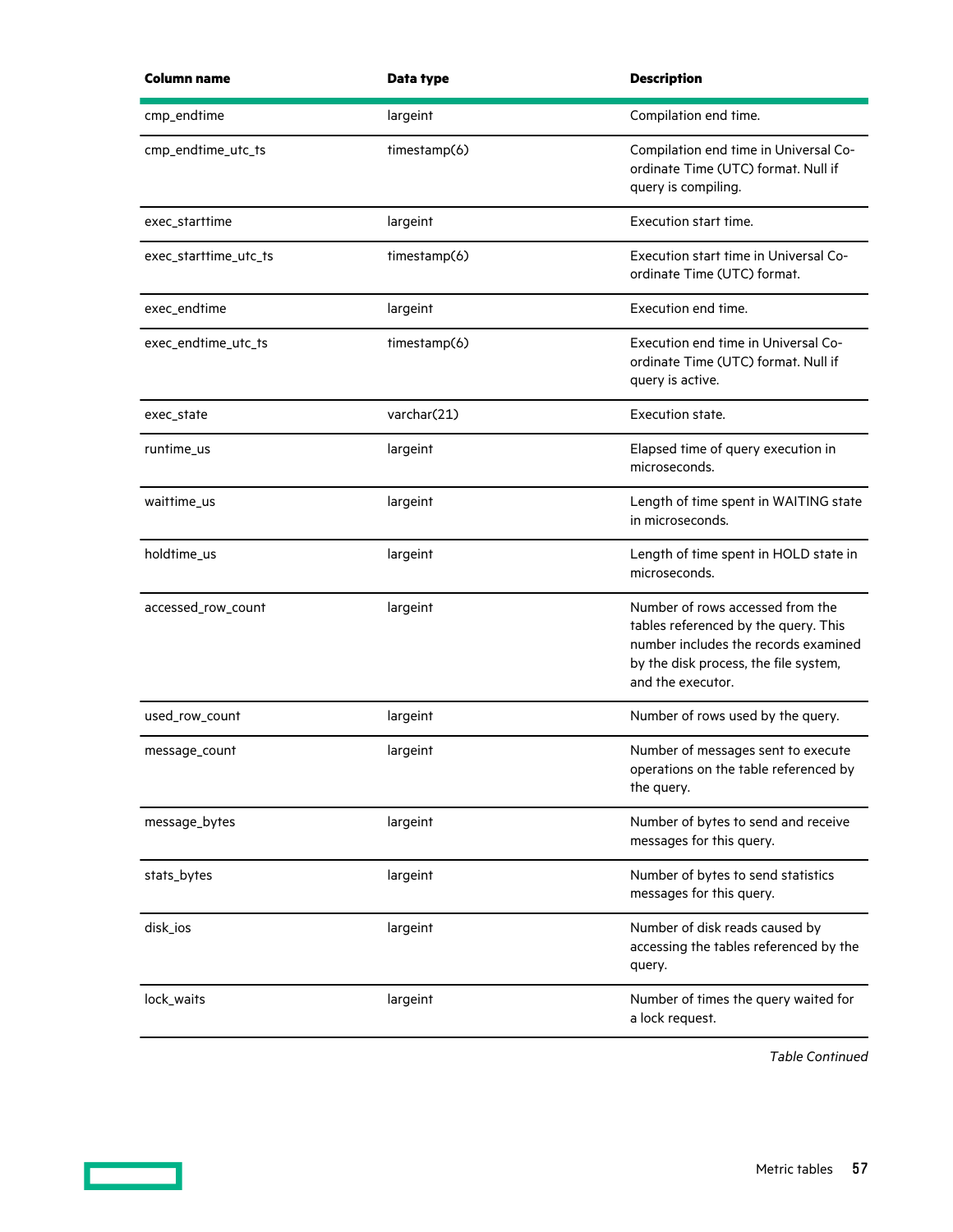| Column name        | Data type | <b>Description</b>                                                                                                                                 |
|--------------------|-----------|----------------------------------------------------------------------------------------------------------------------------------------------------|
| lock_escalations   | largeint  | Number of times a row lock was<br>escalated to a file lock for the query.                                                                          |
| cpu_us             | largeint  | Actual CPU time in microseconds<br>spent by all DP2 processes involved in<br>executing the query.                                                  |
| opens_count        | largeint  | Number of OPEN calls performed by<br>the executor on behalf of this process.                                                                       |
| opentime           | largeint  | Time the process spent doing OPENs.                                                                                                                |
| sql_error_code     | Int       | Top-level error code returned by the<br>query, indicating whether the query<br>completed successfully or with<br>warnings or errors.               |
| affected_rows      | largeint  | Number of rows inserted, updated, or<br>deleted by the query.                                                                                      |
| stats_error_code   | Int       | Warning number returned to the<br>statistics collector while it is obtaining<br>statistics from runtime statistics.                                |
| sql_space_alloc_kb | Int       | Amount, in kilobytes, of the space type<br>of memory allocated in the master and<br>Executor Server Processes (ESPs).                              |
| sql_space_used_kb  | Int       | Amount, in kilobytes, of the space type<br>of memory used in the master and<br>ESPs involved in processing the query.                              |
| sql_heap_alloc_kb  | Int       | Amount, in kilobytes, of the heap type<br>of memory allocated in the master and<br>ESPs involved in processing the query.                          |
| sql_heap_used_kb   | Int       | Amount, in kilobytes, of the heap type<br>of memory used in the master and<br>ESPs involved in processing the query.                               |
| sql_cpu_time_us    | largeint  | Approximation, in microseconds, of the<br>total CPU time spent in the master and<br>ESPs involved in processing the query.                         |
| eid_space_alloc_kb | Int       | Amount, in kilobytes, of the space type<br>of memory allocated in the EID<br>(executor code in DP2 processes)<br>involved in processing the query. |
| eid_space_used_kb  | Int       | Amount, in kilobytes, of the space type<br>of memory used in the EID (executor<br>code in DP2 processes) involved in<br>processing the query.      |

<u> Tanzania (</u>

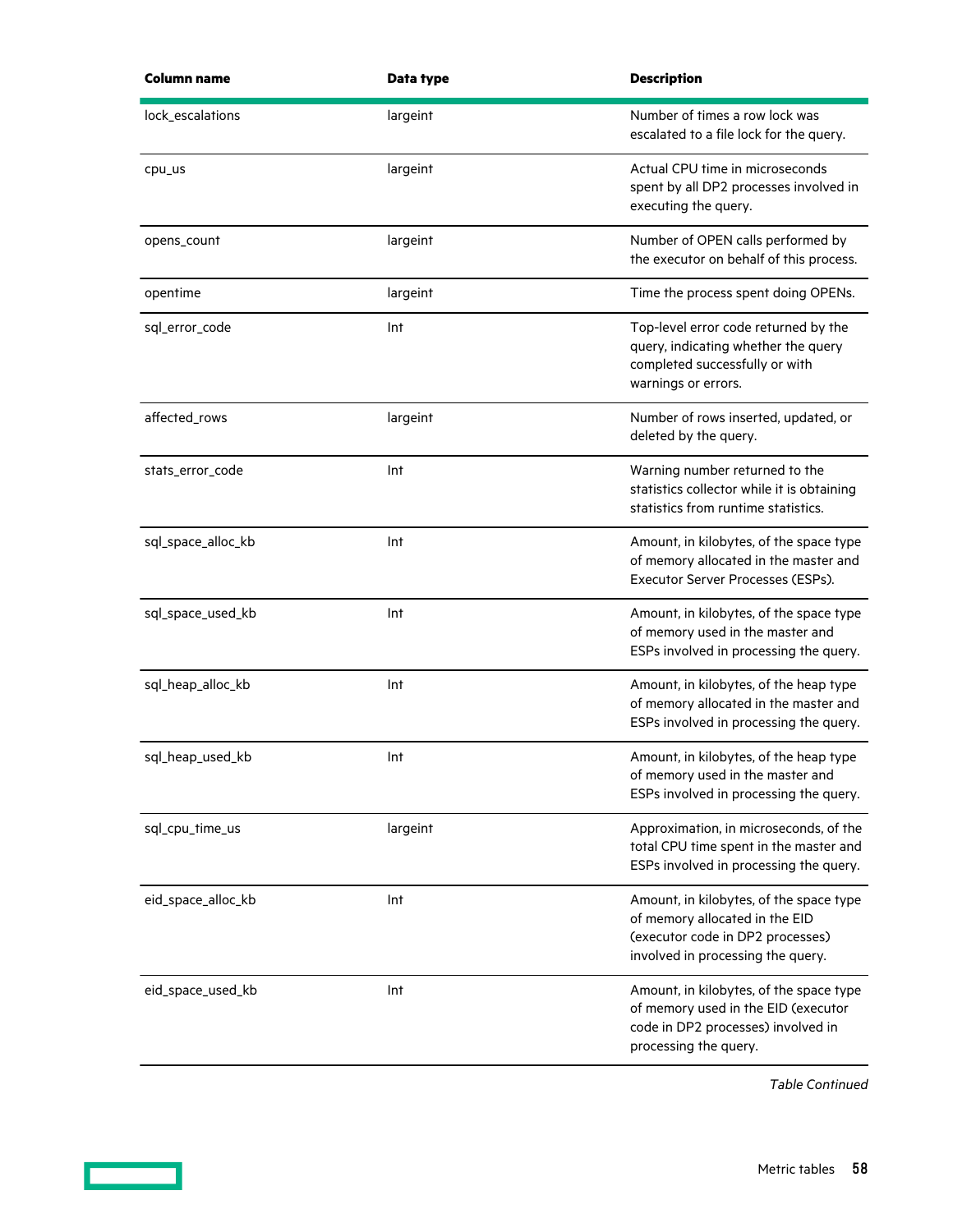| <b>Column name</b>      | Data type        | <b>Description</b>                                                                                                                                |
|-------------------------|------------------|---------------------------------------------------------------------------------------------------------------------------------------------------|
| eid_heap_alloc_kb       | Int              | Amount, in kilobytes, of the heap type<br>of memory allocated in the EID<br>(executor code in DP2 processes)<br>involved in processing the query. |
| eid_heap_used_kb        | Int              | Amount, in kilobytes, of the heap type<br>of memory used in the EID (executor<br>code in DP2 processes) involved in<br>processing the query.      |
| total_mem_alloc_kb      | Int              | The sum of SQL_SPACE_USED and<br>SQL_HEAP_USED.                                                                                                   |
| total_mem_used_kb       | Int              | The maximum memory used by a<br>query.                                                                                                            |
| est_accessed_row_count  | double precision | Estimated number of rows accessed by<br>the query.                                                                                                |
| est_used_row_count      | double precision | Estimated number of rows used by the<br>query.                                                                                                    |
| process_created_count   | largeint         | Number of processes generated by the<br>executor on behalf of this query.                                                                         |
| process_create_time     | largeint         | Time spent creating processes.                                                                                                                    |
| query_text              | varchar(255)     | The SQL text for the query. This<br>contains only the first 255 characters<br>of the SQL text.                                                    |
| query_text_length       | Int              | Length of query text in bytes.                                                                                                                    |
| cmp_lastupdated_lct     | largeint         | Local Civil Time (LCT) when the<br>shared memory block was last updated<br>during compilation.                                                    |
| exec_lastupdated_lct    | largeint         | Local Civil Time (LCT) when the<br>shared memory block was last updated<br>during execution.                                                      |
| entrytime_utc_ts        | timestamp(6)     | Time when the query was inserted into<br>the service in Universal Co-ordinate<br>Time (UTC) format.                                               |
| cmp_lastupdated_utc_ts  | timestamp(6)     | Time when the shared memory block<br>was last updated in during compile in<br>Universal Co-ordinate Time (UTC)<br>format.                         |
| exec_lastupdated_utc_ts | timestamp(6)     | Time when the shared memory block<br>was last updated in during execution<br>in Universal Co-ordinate Time (UTC)<br>format.                       |

<u> Tanzania (</u>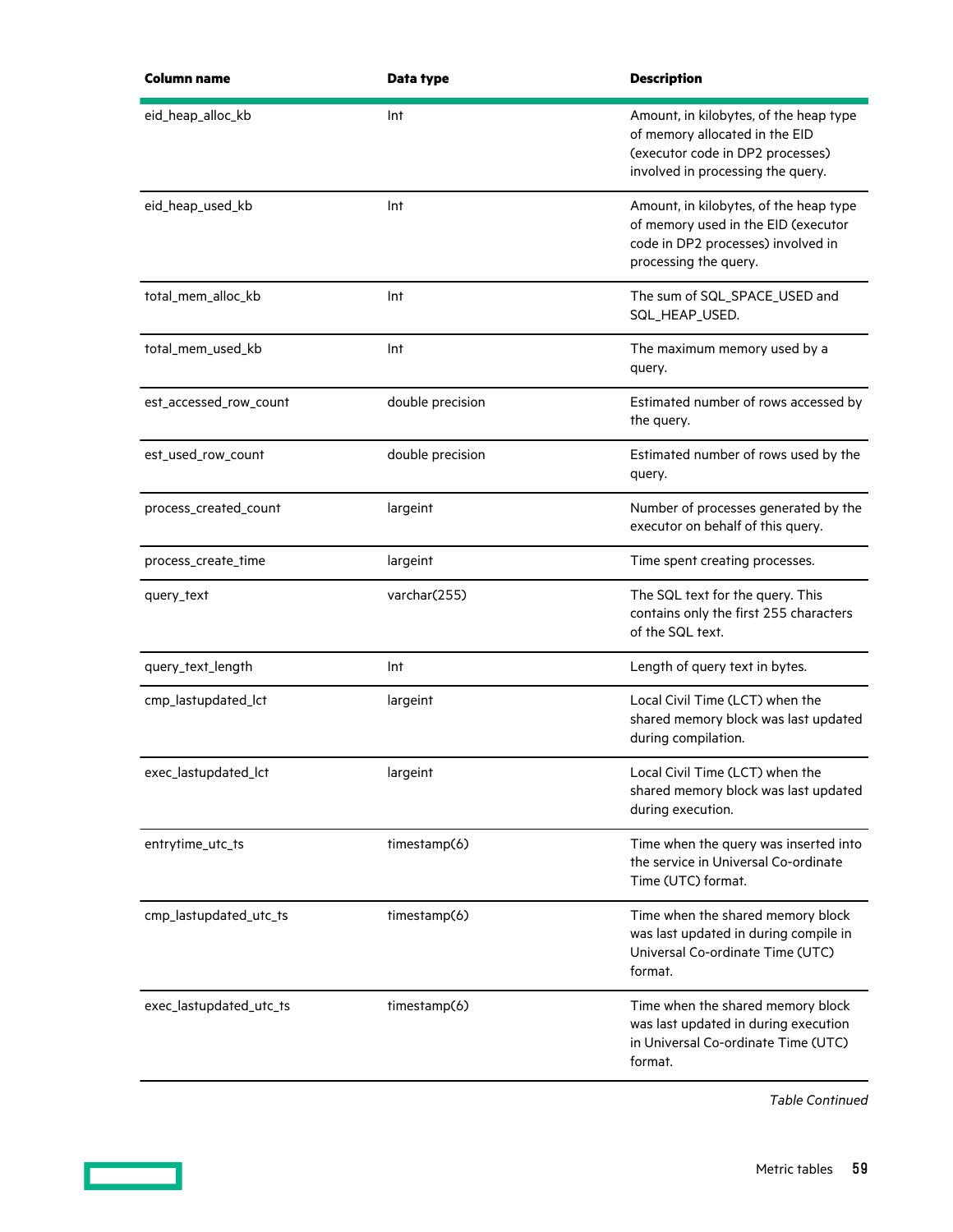<span id="page-59-0"></span>

| Column name       | Data type  | <b>Description</b>        |
|-------------------|------------|---------------------------|
| query_text_id     | largeint   | Query text ID.            |
| plan_id           | largeint   | Query plan ID.            |
| mxcs_service_name | varchar(6) | Name of the MXCS service. |
| cpu               | Int        | CPU number.               |

[1](#page-53-0) Not yet supported in SQL/MX

<u>a sa sainte ann an Saonachd ann an S</u>

# **metric\_nonstop\_query\_text\_table**

| Column name | Data type               | <b>Description</b>                                                                                                                                                                                                                                                                                                                                                                       |
|-------------|-------------------------|------------------------------------------------------------------------------------------------------------------------------------------------------------------------------------------------------------------------------------------------------------------------------------------------------------------------------------------------------------------------------------------|
| text_id     | largeint                | Query Text identifier which is unique<br>for the CPU.                                                                                                                                                                                                                                                                                                                                    |
| text_length | Integer not null        | Total length of the entire query text.<br>See TOTAL_SEQ for more info.                                                                                                                                                                                                                                                                                                                   |
| text_data   | varchar (4096) not null | Text for the SQL query syntax.                                                                                                                                                                                                                                                                                                                                                           |
| total_seq   | Integer not null        | A value greater than 1 indicates if<br>there are more data records for this<br>query text and if so how many. This<br>typically happens when the query text<br>needs to be broken down into multiple<br>rows when the data does not fit into<br>one row. The text_length of the first<br>row will contain the total query text<br>length and for any subsequent rows it<br>will be zero. |
| current_seq | Integer not null        | Indicates the current row in the<br>sequence. The sequence starts from 1.                                                                                                                                                                                                                                                                                                                |
| cpu         | Integer not null        | CPU number where the query<br>originated.                                                                                                                                                                                                                                                                                                                                                |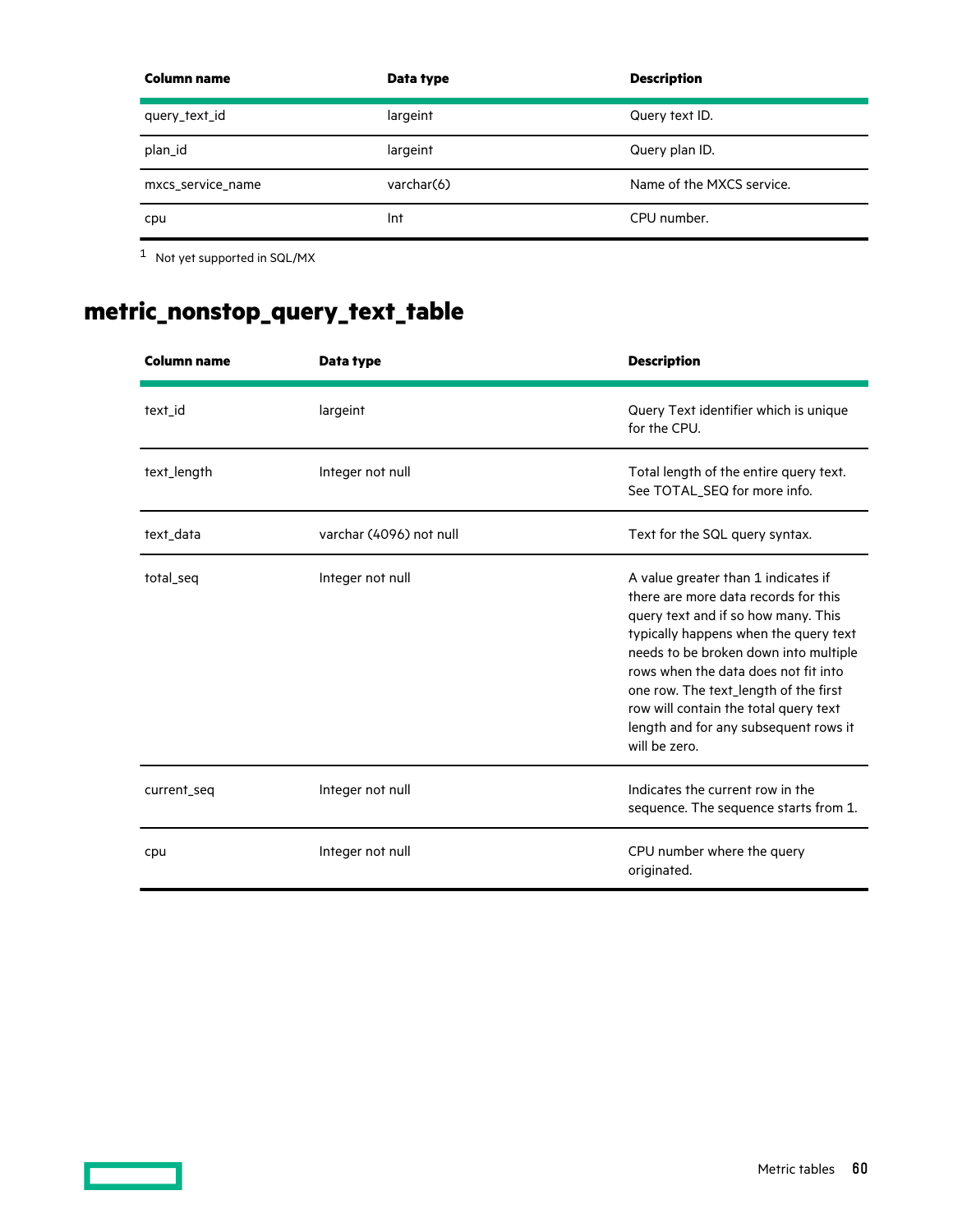## <span id="page-60-0"></span>**metric\_nonstop\_session\_table**

| Column name       | Data type              | <b>Description</b>                                                                                      |
|-------------------|------------------------|---------------------------------------------------------------------------------------------------------|
| session_id        | varchar (103) not null | The unique session ID generated by<br>the MXCS SQL server at the time the<br>connection is established. |
| State             | varchar (9) not null   | State of the session: OPEN, CLOSED or<br>UNKNOWN.                                                       |
| application_name  | varchar (120) not null | The client application name or the<br>main caption.                                                     |
| computer_name     | varchar (64) not null  | The client workstation TCP/IP name or<br>the NetBios/network name.                                      |
| user_name         | varchar (128) not null | The Guardian user name or the<br>External Username for a tenant user.                                   |
| server_name       | varchar (32) not null  | The process name of the NonStop<br>server (MXCS SQL server).                                            |
| mxcs_service_name | varchar (6) not null   | The MXCS service from which the<br>connection was established.                                          |
| wms_service_name  | varchar (96) not null  | The name of WMS Service associated<br>with the session. The default name is<br>HP_DEFAULT_SERVICE.      |
| data_source_name  | varchar (128) not null | The client data source name used at<br>the time of connection.                                          |
| tenant_db_name    | varchar (128) not null | The tenant database name to which<br>the session belongs in a NonStop<br>multi-tenancy environment      |

## **metric\_nonstop\_tenant\_access\_table**

| Column name | Data type        | <b>Description</b>                                                                    |
|-------------|------------------|---------------------------------------------------------------------------------------|
| user id     | integer not null | The Guardian user ID. A known user to<br>the system as grantor, grantee, or<br>owner. |
|             |                  | -1 if the user is PUBLIC.                                                             |
|             |                  | -2 if the user is SYSTEM.                                                             |

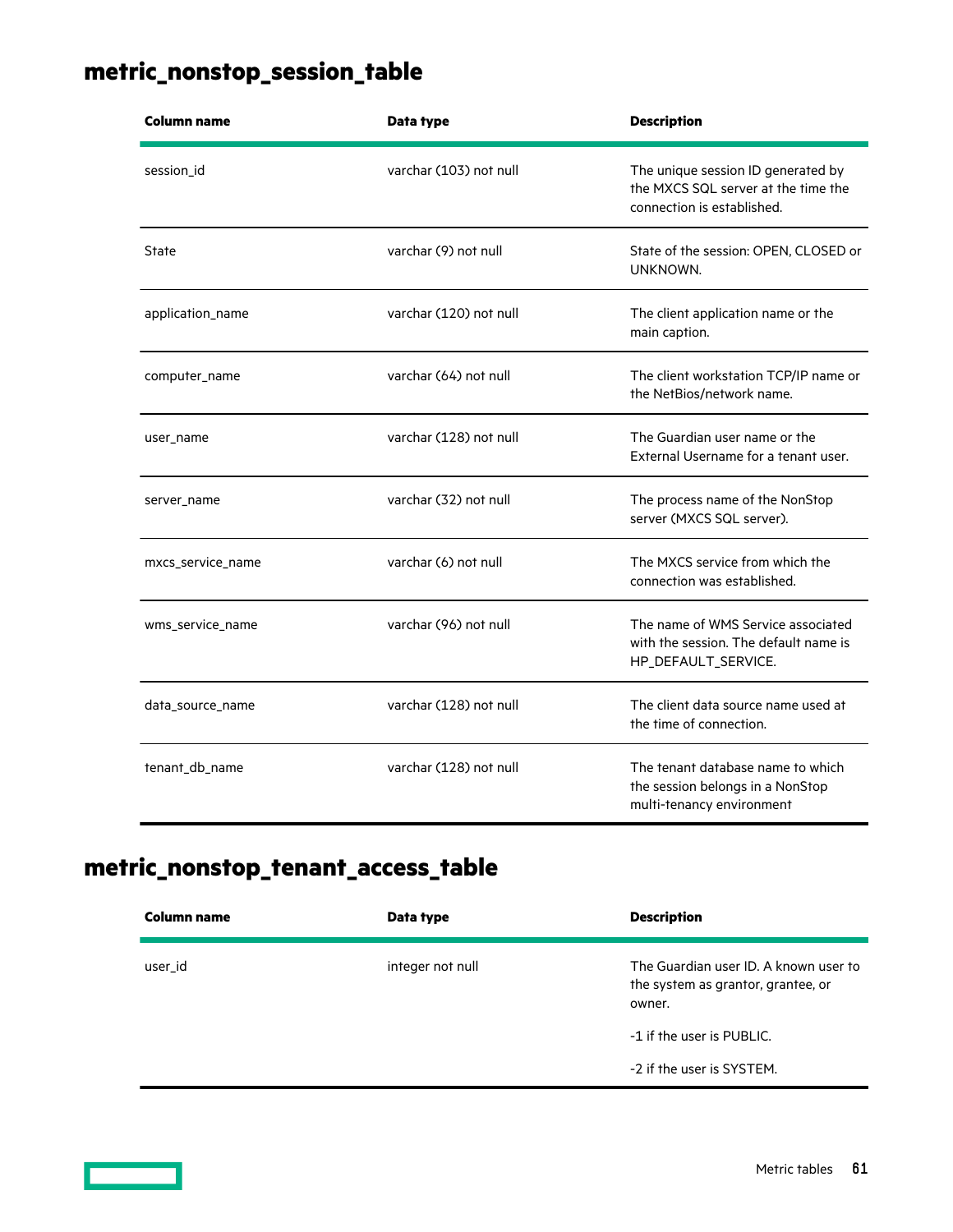### <span id="page-61-0"></span>**metric\_nonstop\_tenant\_table**

| Column name | Data type              | <b>Description</b>                                                                        |
|-------------|------------------------|-------------------------------------------------------------------------------------------|
| tenant name | varchar (128) not null | The Tenant database name that<br>corresponds to the tenant id field in<br>message header. |

### **metric\_nonstop\_user\_table**

| <b>Column name</b> | Data type             | <b>Description</b>                                                                             |
|--------------------|-----------------------|------------------------------------------------------------------------------------------------|
| user_id            | integer not null      | The Guardian user ID. A known user to<br>the system as grantor, grantee, or<br>owner.          |
|                    |                       | -1 if the user is PUBLIC.                                                                      |
|                    |                       | -2 if the user is SYSTEM.                                                                      |
| user_name          | varchar (32) not null | The External Username for a Guardian<br>user identified by user_id field on<br>NonStop SQL/MX. |
| guardian_name      | varchar (18) not null | The corresponding Guardian username<br>of the user identified by the user_id<br>field.         |

### **metric\_physdiskstats\_table**

Provides Linux-level physical disk metrics. The data is based on /proc, unmanipulated.

These column values are direct from Linux virtual file system values. For guidance in how to use these fields, see the appropriate Linux documentation.

| <b>Column name</b> | Data type        | <b>Description</b> |
|--------------------|------------------|--------------------|
| calendar_lct_date  | date             |                    |
| calendar_utc_date  | date             |                    |
| component_id       | integer unsigned |                    |
| gen_utc_ts         | timestamp (6)    |                    |
| group_id           | integer unsigned | Not used.          |

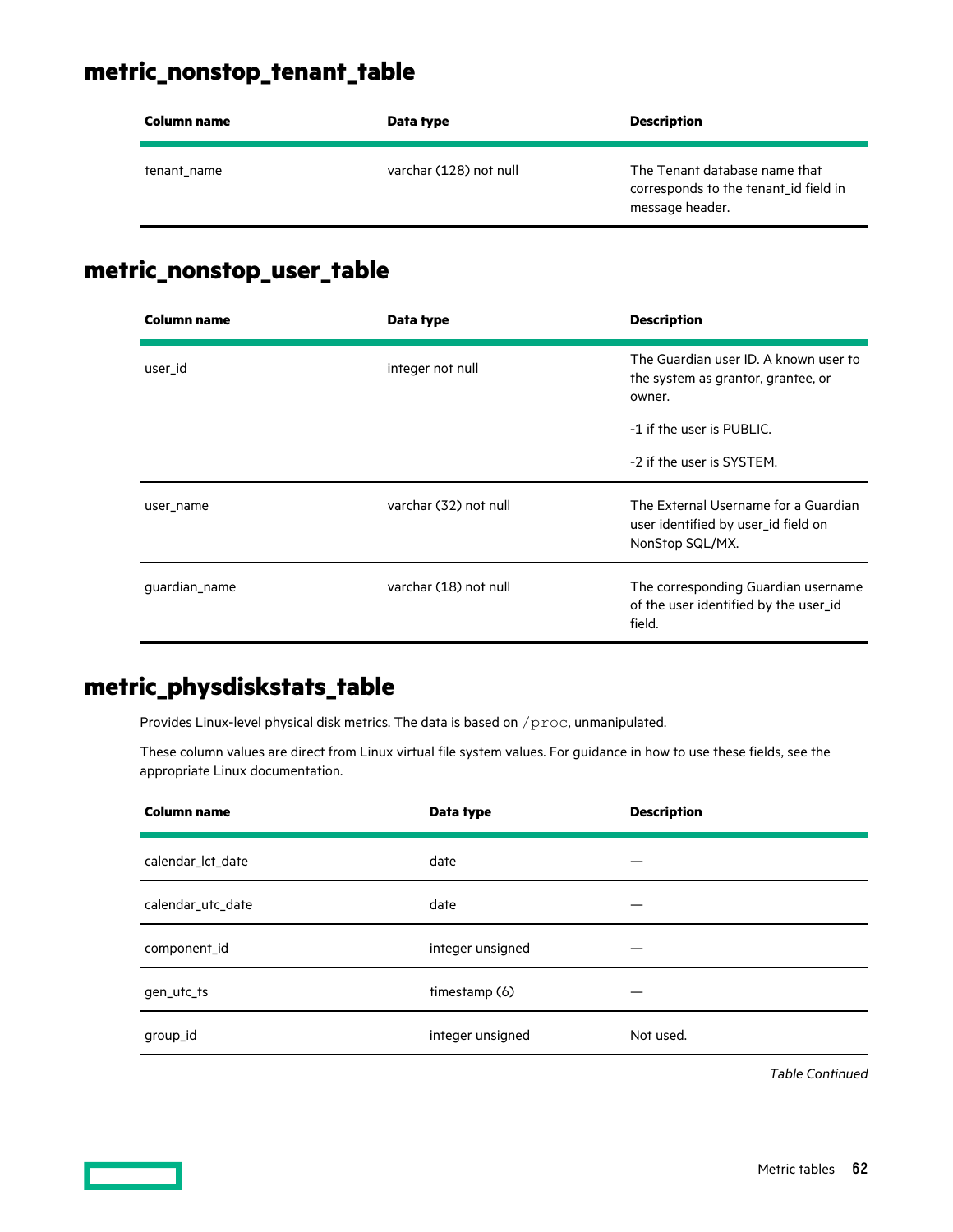| <b>Column name</b>                    | Data type        | <b>Description</b>                                                                                                                                                        |
|---------------------------------------|------------------|---------------------------------------------------------------------------------------------------------------------------------------------------------------------------|
| host_id                               | integer unsigned |                                                                                                                                                                           |
| instance_id                           | integer unsigned |                                                                                                                                                                           |
| interface_name                        | varchar (32)     | Device name                                                                                                                                                               |
| io_in_progress_count                  | largeint         | Not used. Number of I/Os currently in<br>progress. Incremented as requests are<br>given to appropriate struct and<br>decremented as they are finished. Can<br>go to zero. |
| io_time_ms                            | largeint         | Not used.                                                                                                                                                                 |
|                                       |                  | Number of ms spent doing I/Os.<br>Increases as<br>num_ios_currently_in_progress is<br>nonzero.                                                                            |
| ip_address                            | varchar (32)     |                                                                                                                                                                           |
| node_id                               | integer unsigned |                                                                                                                                                                           |
| pnid_id                               | integer unsigned |                                                                                                                                                                           |
| process_id                            | int              |                                                                                                                                                                           |
| queue_avg_size                        | double precision | The average queue length of the<br>requests that were issued to the<br>device.                                                                                            |
| read_completed_count                  | largeint         | Not used. Total number of reads<br>completed successfully since last boot.                                                                                                |
| read_kb_persec                        | double precision | The kilo bytes read from the device<br>per second.                                                                                                                        |
| read_merged_count                     | largeint         | Not used. Num reads merged. Reads<br>adjacent to each other might be<br>merged for efficiency. This is the count<br>of times that it happened since last<br>boot.         |
| read_requests_merged_per_second_count | Int              | The number of read requests merged<br>per second that were queued to the<br>device.                                                                                       |

 $\sim$   $\sim$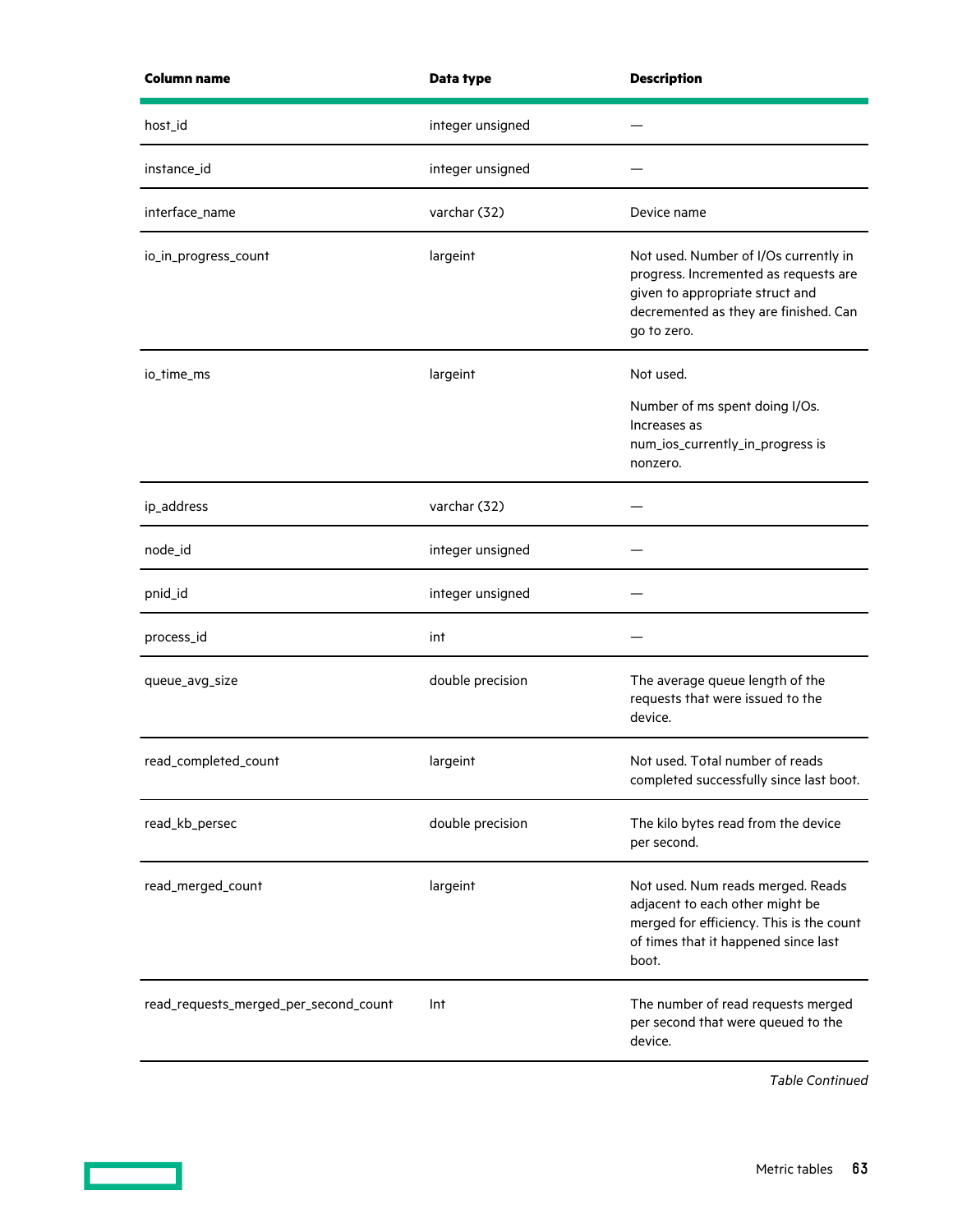| <b>Column name</b>             | Data type        | <b>Description</b>                                                                                                                                                                              |
|--------------------------------|------------------|-------------------------------------------------------------------------------------------------------------------------------------------------------------------------------------------------|
| read_requests_per_second_count | largeint         | The number of read requests that<br>were issued to the device per second.                                                                                                                       |
| read_sectors_count             | largeint         | Not used. Total number of sectors read<br>successfully since last boot.                                                                                                                         |
| read_time_ms                   | largeint         | Not used. Total number of ms spent by<br>all reads as measured from<br>__make_request() to<br>end_that_request_last().                                                                          |
| request_sector_avg_size        | double precision | The average size (in sectors) of the<br>requests that were issued to the<br>device.                                                                                                             |
| se_name                        | varchar (32)     | Not used.                                                                                                                                                                                       |
| sequence_num                   | integer unsigned |                                                                                                                                                                                                 |
| service_avg_time_ms            | large int        | The average service time (in ms) for<br>I/O requests that were issued to the<br>device. Warning! Do not trust this field<br>anymore. This field will be removed in<br>a future sysstat version. |
| service_name                   | varchar (32)     |                                                                                                                                                                                                 |
| tenant_id                      | int              | Not used.                                                                                                                                                                                       |
| thread_id                      | integer unsigned |                                                                                                                                                                                                 |
| time_interval_ms               | largeint         | Time interval between two samples (in<br>ms).                                                                                                                                                   |
| upsert_lct_ts                  | timestamp (6)    |                                                                                                                                                                                                 |
| upsert_utc_ts                  | timestamp (6)    |                                                                                                                                                                                                 |
| util_pct                       | double precision | Percentage of CPU time during which<br>I/O requests were issued to the device<br>(bandwidth utilization for the device).<br>Device saturation occurs when this<br>value is close to 100%.       |

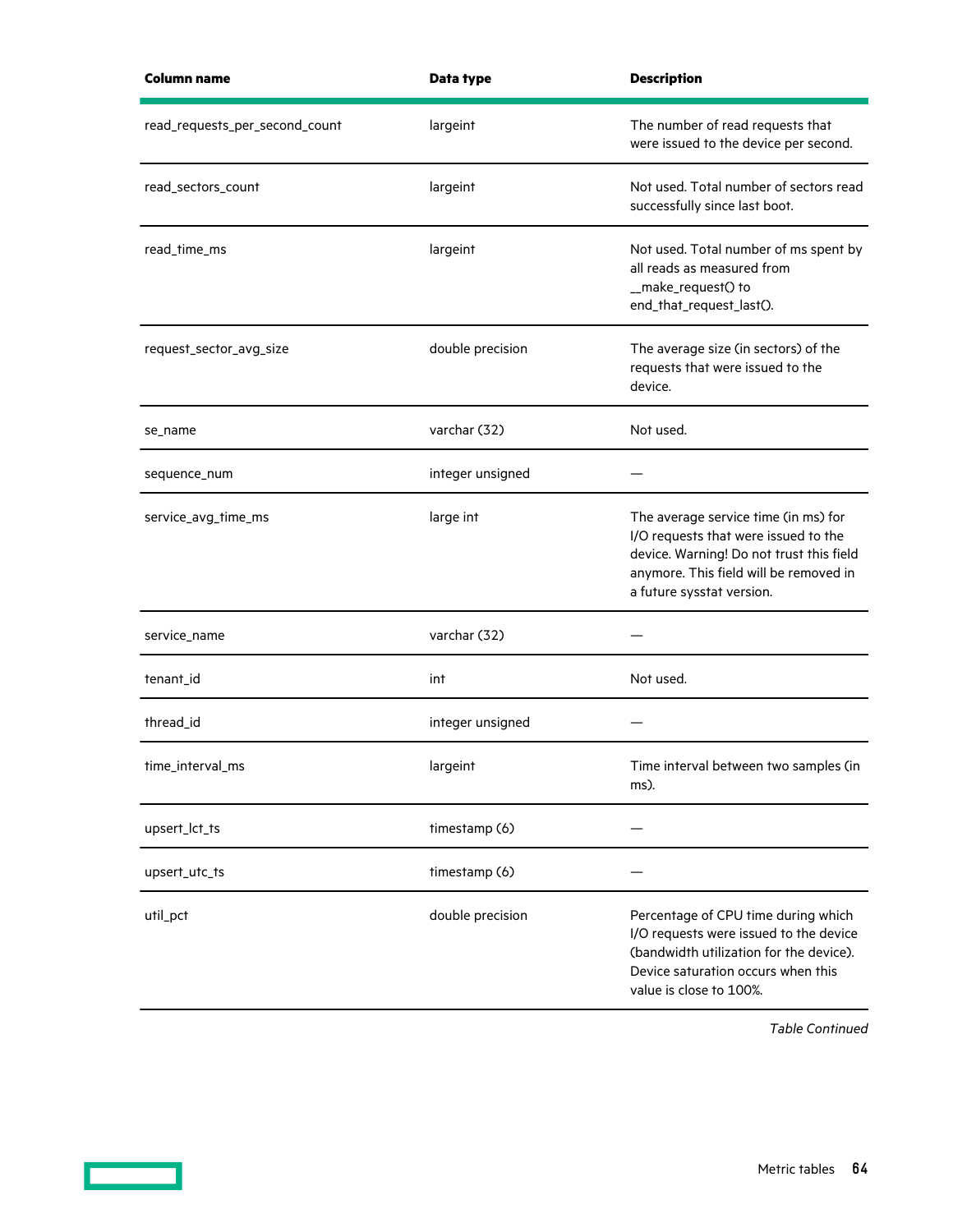| Column name                            | Data type        | <b>Description</b>                                                                                                                                                                                                                                                                                      |
|----------------------------------------|------------------|---------------------------------------------------------------------------------------------------------------------------------------------------------------------------------------------------------------------------------------------------------------------------------------------------------|
| wait_avg_time_ms                       | largeint         | The average time (in ms) for I/O<br>requests issued to the device to be<br>served. This includes the time spent by<br>the requests in queue and the time<br>spent servicing them.                                                                                                                       |
| weighted_time_doing_ios_ms             | largeint         | Not used. Weighted ms doing I/Os.<br>Incremented at each I/O Start, I/O<br>completion, I/O merge, or read of these<br>stats, by the number of I/Os in<br>progress times the number of ms<br>doing I/O since the last update of this<br>field. Measures I/O completion time<br>and backlog accumulating. |
| write_completed_count                  | largeint         | Not used. Number of writes completed<br>successfully since last boot                                                                                                                                                                                                                                    |
| write_kb_persec                        | double precision | The kilo bytes written to the device<br>per second.                                                                                                                                                                                                                                                     |
| write_merged_count                     | largeint         | Num writes merged writes adjacent to<br>each other might be merged for<br>efficiency. This is the count of times<br>that it happened since last boot.                                                                                                                                                   |
| write_requests_merged_per_second_count | Int              | The number of write requests merged<br>per second that were queued to the<br>device.                                                                                                                                                                                                                    |
| write_requests_per_second_count        | largeint         | The number of write requests that<br>were issued to the device per second.                                                                                                                                                                                                                              |
| write_sectors_count                    | largeint         | Total number of sectors written since<br>last boot                                                                                                                                                                                                                                                      |
| write_time_ms                          | largeint         | Total number of ms spent by all writes<br>as measured from __make_request() to<br>end_that_request_last()                                                                                                                                                                                               |

 $\overline{\phantom{a}}$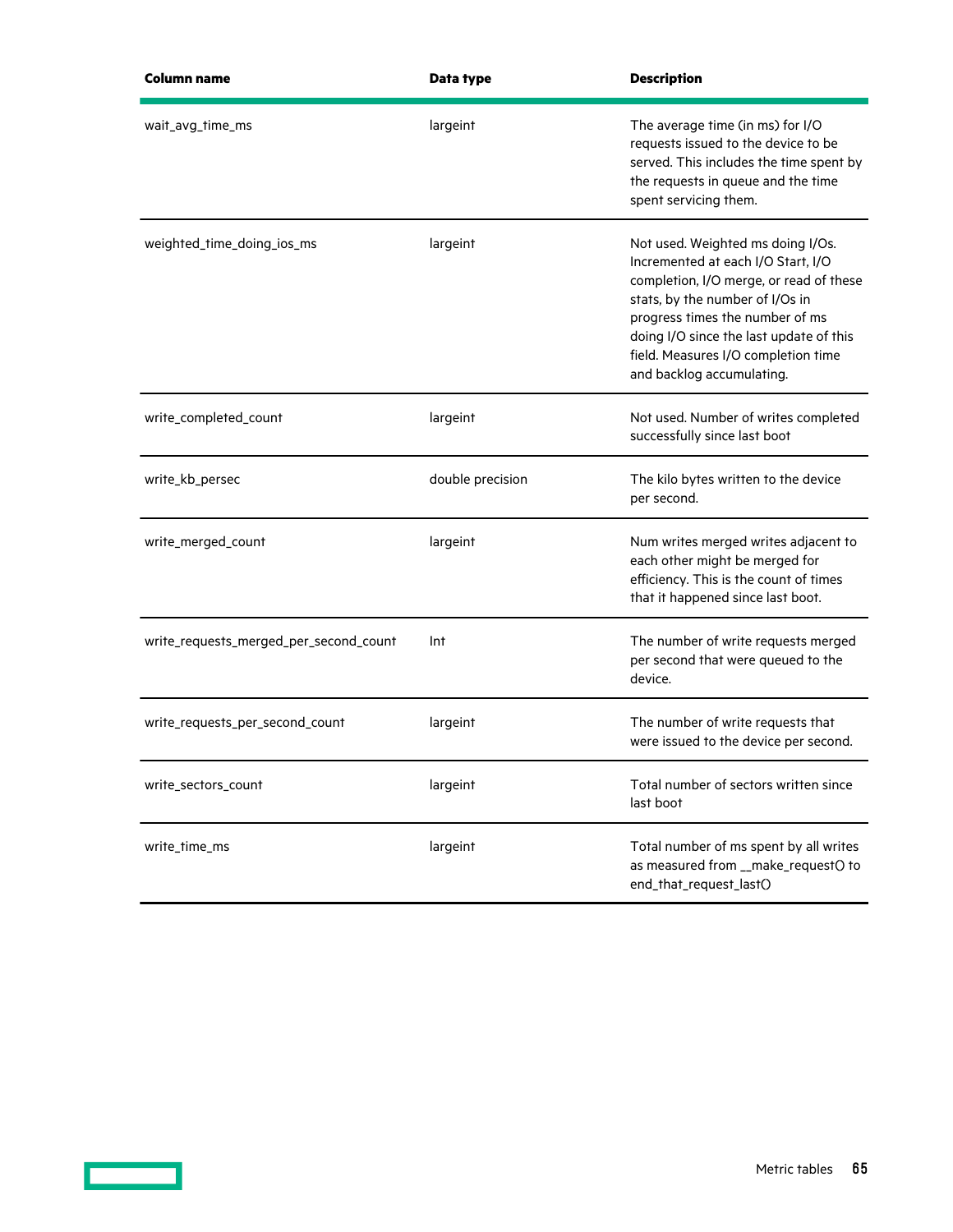# <span id="page-65-0"></span>Support and other resources

### **Accessing Hewlett Packard Enterprise Support**

• For live assistance, go to the Contact Hewlett Packard Enterprise Worldwide website:

#### **<https://www.hpe.com/info/assistance>**

• To access documentation and support services, go to the Hewlett Packard Enterprise Support Center website: **<https://www.hpe.com/support/hpesc>**

#### **Information to collect**

- Technical support registration number (if applicable)
- Product name, model or version, and serial number
- Operating system name and version
- Firmware version
- Error messages
- Product-specific reports and logs
- Add-on products or components
- Third-party products or components

### **Accessing updates**

- Some software products provide a mechanism for accessing software updates through the product interface. Review your product documentation to identify the recommended software update method.
- To download product updates:

**Hewlett Packard Enterprise Support Center <https://www.hpe.com/support/hpesc> Hewlett Packard Enterprise Support Center: Software downloads <https://www.hpe.com/support/downloads> My HPE Software Center**

• To subscribe to eNewsletters and alerts:

#### **<https://www.hpe.com/support/e-updates>**

• To view and update your entitlements, and to link your contracts and warranties with your profile, go to the Hewlett Packard Enterprise Support Center **More Information on Access to Support Materials** page:

#### **<https://www.hpe.com/support/AccessToSupportMaterials>**

**<https://www.hpe.com/software/hpesoftwarecenter>**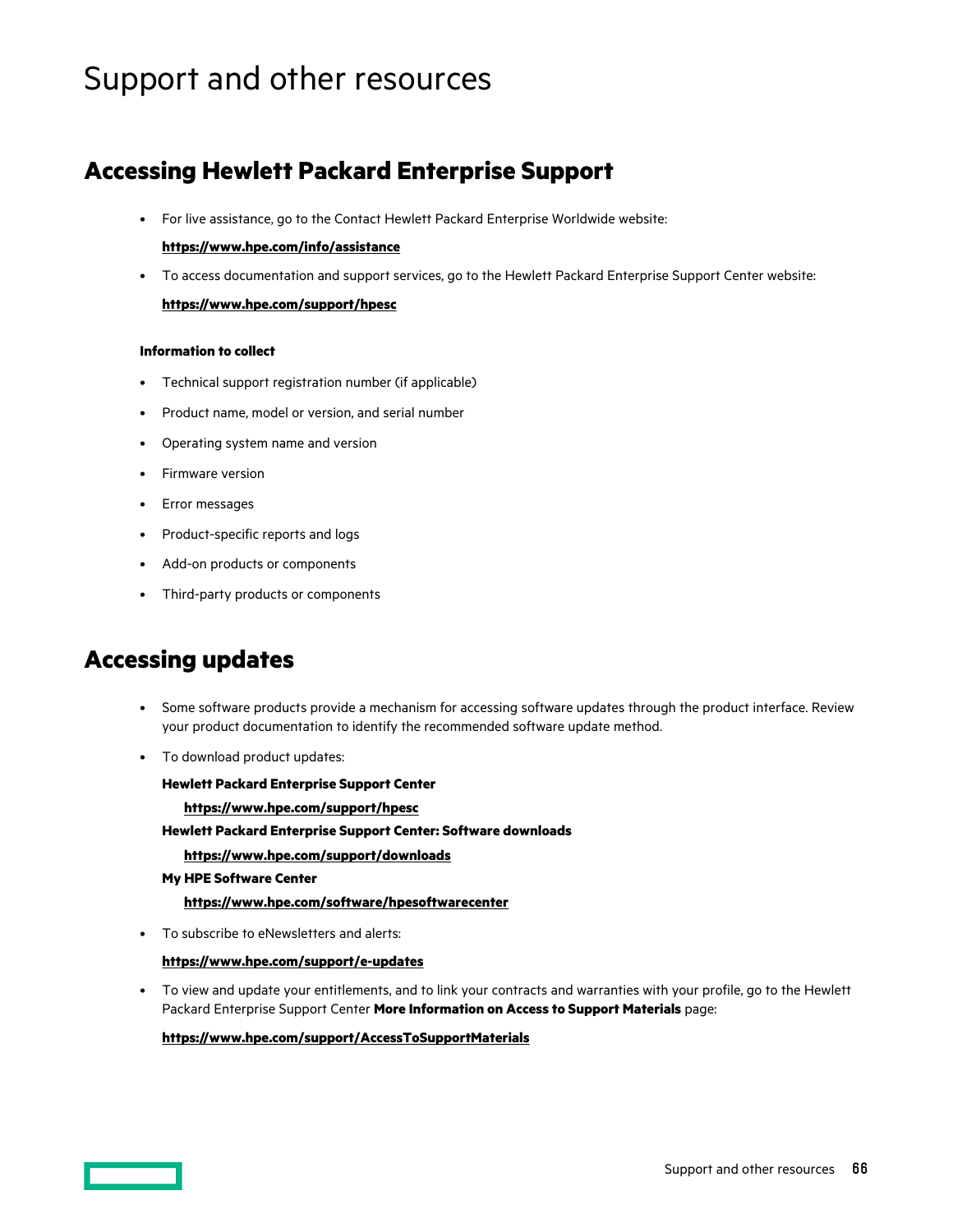<span id="page-66-0"></span>**IMPORTANT:** Access to some updates might require product entitlement when accessed through the Hewlett Packard Enterprise Support Center. You must have an HPE Passport set up with relevant entitlements.

### **Remote support**

Remote support is available with supported devices as part of your warranty or contractual support agreement. It provides intelligent event diagnosis, and automatic, secure submission of hardware event notifications to Hewlett Packard Enterprise, which will initiate a fast and accurate resolution based on your product's service level. Hewlett Packard Enterprise strongly recommends that you register your device for remote support.

If your product includes additional remote support details, use search to locate that information.

**Remote support and Proactive Care information HPE Get Connected <https://www.hpe.com/services/getconnected> HPE Proactive Care services <https://www.hpe.com/services/proactivecare> HPE Datacenter Care services <https://www.hpe.com/services/datacentercare> HPE Proactive Care service: Supported products list <https://www.hpe.com/services/proactivecaresupportedproducts> HPE Proactive Care advanced service: Supported products list <https://www.hpe.com/services/proactivecareadvancedsupportedproducts> Proactive Care customer information Proactive Care central <https://www.hpe.com/services/proactivecarecentral> Proactive Care service activation <https://www.hpe.com/services/proactivecarecentralgetstarted> Warranty information** To view the warranty information for your product, see the links provided below:

**HPE ProLiant and IA-32 Servers and Options <https://www.hpe.com/support/ProLiantServers-Warranties> HPE Enterprise and Cloudline Servers <https://www.hpe.com/support/EnterpriseServers-Warranties> HPE Storage Products <https://www.hpe.com/support/Storage-Warranties> HPE Networking Products**

**<https://www.hpe.com/support/Networking-Warranties>**

## **Regulatory information**

To view the regulatory information for your product, view the *Safety and Compliance Information for Server, Storage, Power, Networking, and Rack Products*, available at the Hewlett Packard Enterprise Support Center:

**<https://www.hpe.com/support/Safety-Compliance-EnterpriseProducts>**